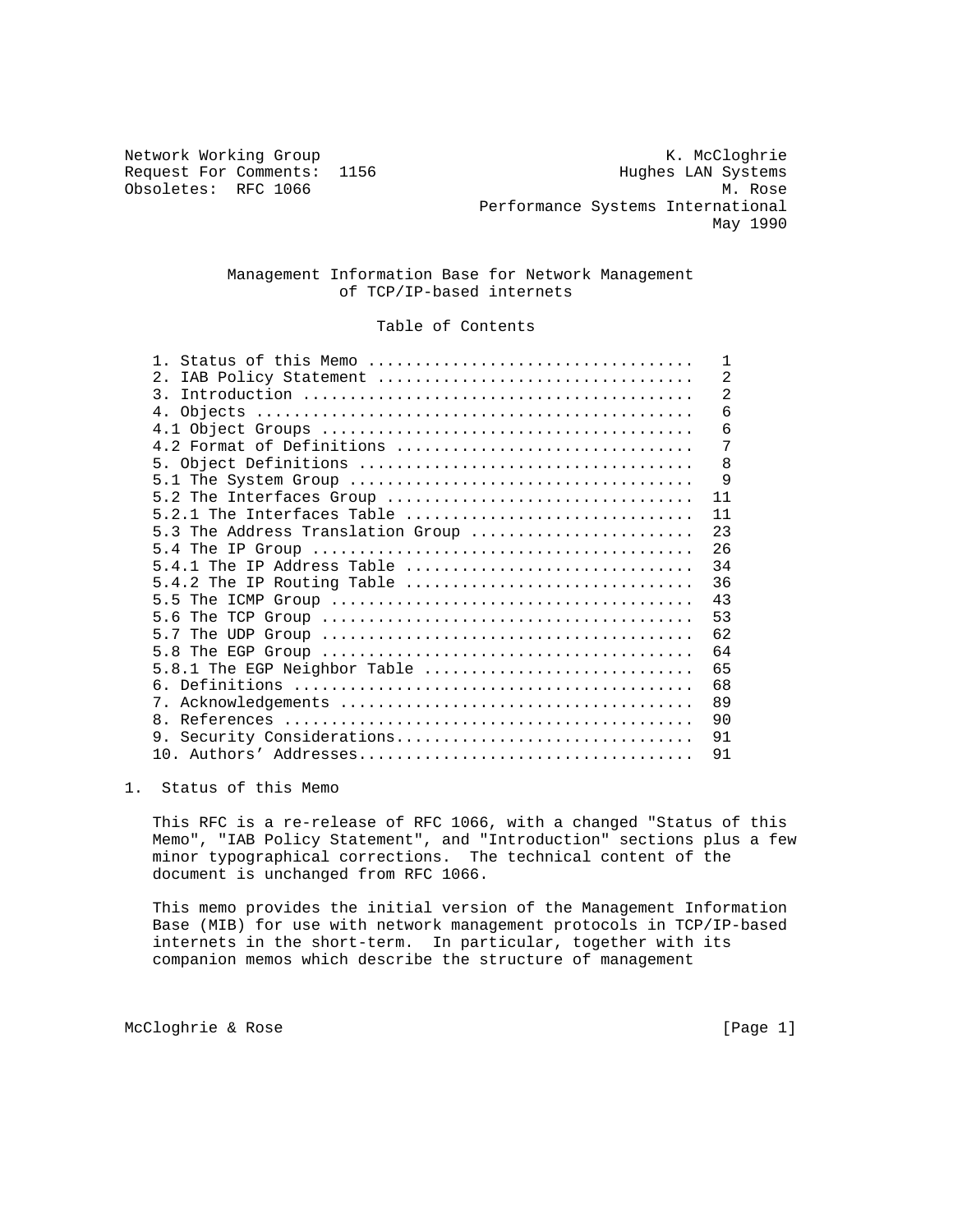information along with the initial network management protocol, these documents provide a simple, workable architecture and system for managing TCP/IP-based internets and in particular the Internet.

 This memo specifies a Standard Protocol for the Internet community. TCP/IP implementations in the Internet which are network manageable are expected to adopt and implement this specification.

 The Internet Activities Board recommends that all IP and TCP implementations be network manageable. This implies implementation of the Internet MIB (RFC-1156) and at least one of the two recommended management protocols SNMP (RFC-1157) or CMOT (RFC-1095). It should be noted that, at this time, SNMP is a full Internet standard and CMOT is a draft standard. See also the Host and Gateway Requirements RFCs for more specific information on the applicability of this standard.

 Please refer to the latest edition of the "IAB Official Protocol Standards" RFC for current information on the state and status of standard Internet protocols.

Distribution of this memo is unlimited.

2. IAB Policy Statement

 This MIB specification is the first edition of an evolving document defining variables needed for monitoring and control of various components of the Internet. Not all groups of defined variables are mandatory for all Internet components.

 For example, the EGP group is mandatory for gateways using EGP but not for hosts which should not be running EGP. Similarly, the TCP group is mandatory for hosts running TCP but not for gateways which aren't running it. What IS mandatory, however, is that all variables of a group be supported if any element of the group is supported.

 It is expected that additional MIB groups and variables will be defined over time to accommodate the monitoring and control needs of new or changing components of the Internet. The responsible working group(s) will continue to refine this specification.

## 3. Introduction

 As reported in RFC 1052, IAB Recommendations for the Development of Internet Network Management Standards [1], the Internet Activities Board has directed the Internet Engineering Task Force (IETF) to create two new working groups in the area of network management. One group was charged with the further specification and definition of

McCloghrie & Rose [Page 2]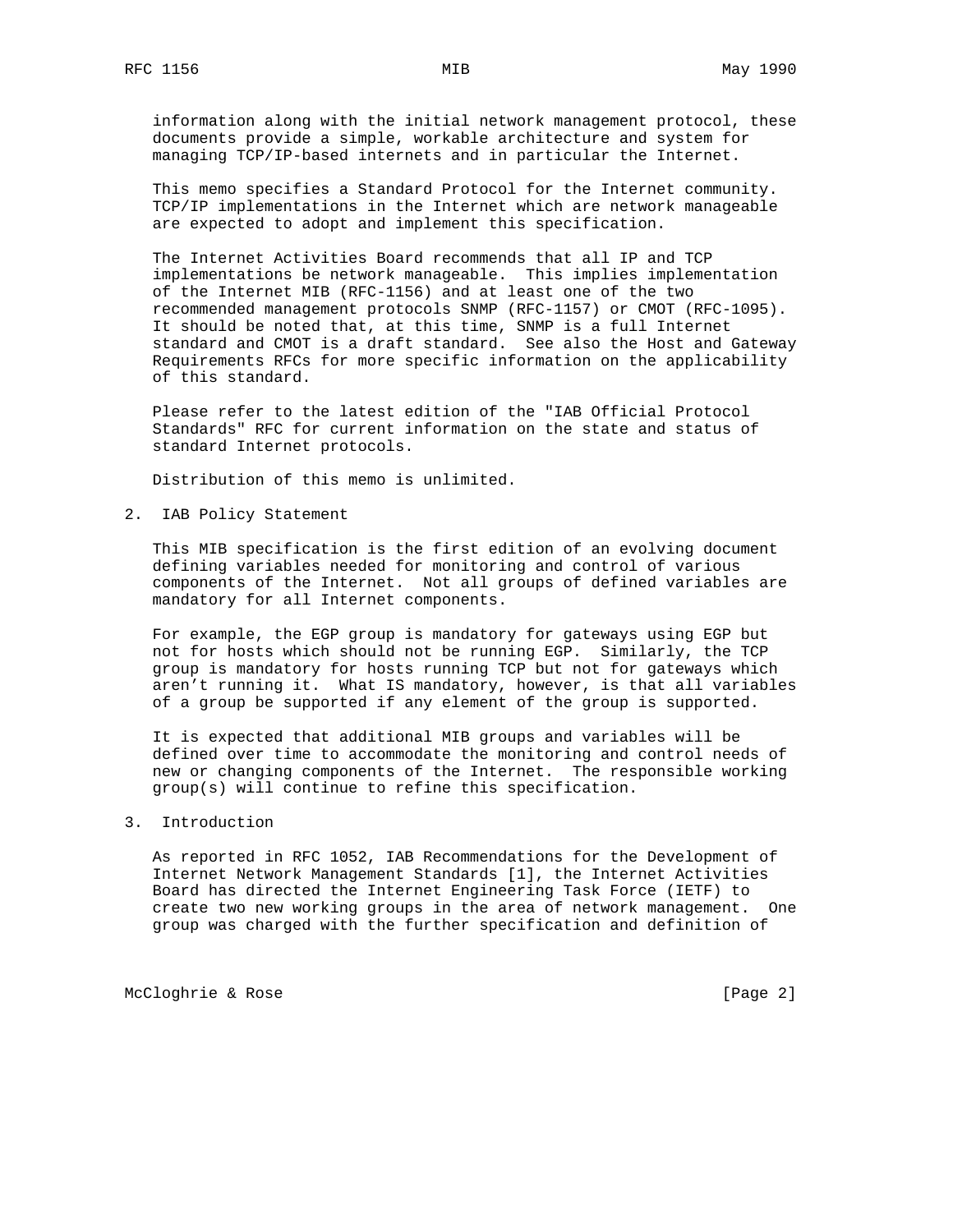elements to be included in the Management Information Base. The other was charged with defining the modifications to the Simple Network Management Protocol (SNMP) to accommodate the short-term needs of the network vendor and operator communities. In the long term, the use of the OSI network management framework was to be examined using the ISO CMIS/CMIP [2,3] framework as a basis. Two documents were produced to define the management information: RFC 1065, which defined the Structure of Management Information (SMI) [4], and RFC 1066, which defined the Management Information Base (MIB) [5]. Both of these documents were designed so as to be compatible with both the SNMP and the OSI network management framework.

 This strategy was quite successful in the short-term: Internet-based network management technology was fielded, by both the research and commercial communities, within a few months. As a result of this, portions of the Internet community became network manageable in a timely fashion.

 As reported in RFC 1109, Report of the Second Ad Hoc Network Management Review Group [6], the requirements of the SNMP and the OSI network management frameworks were more different than anticipated. As such, the requirement for compatibility between the SMI/MIB and both frameworks was suspended.

 The IAB has designated the SNMP, SMI, and the initial Internet MIB to be full "Standard Protocols" with "Recommended" status. By this action, the IAB recommends that all IP and TCP implementations be network manageable and that the implementations that are network manageable are expected to adopt and implement the SMI, MIB, and SNMP.

 As such, the current network management framework for TCP/IP- based internets consists of: Structure and Identification of Management Information for TCP/IP-based Internets, which describes how managed objects contained in the MIB are defined as set forth in RFC 1155 [7]; Management Information Base for Network Management of TCP/IP based Internets, which describes the managed objects contained in the MIB as set forth in this memo; and, the Simple Network Management Protocol, which defines the protocol used to manage these objects, as set forth in RFC 1157 [8].

 The IAB also urged the working groups to be "extremely sensitive to the need to keep SNMP simple," and recommends that the MIB working group take as its starting inputs the MIB definitions found in the High-Level Entity Management Systems (HEMS) RFC 1024 [9], the initial SNMP specification [10], and the CMIS/CMIP memos [11,12].

McCloghrie & Rose [Page 3]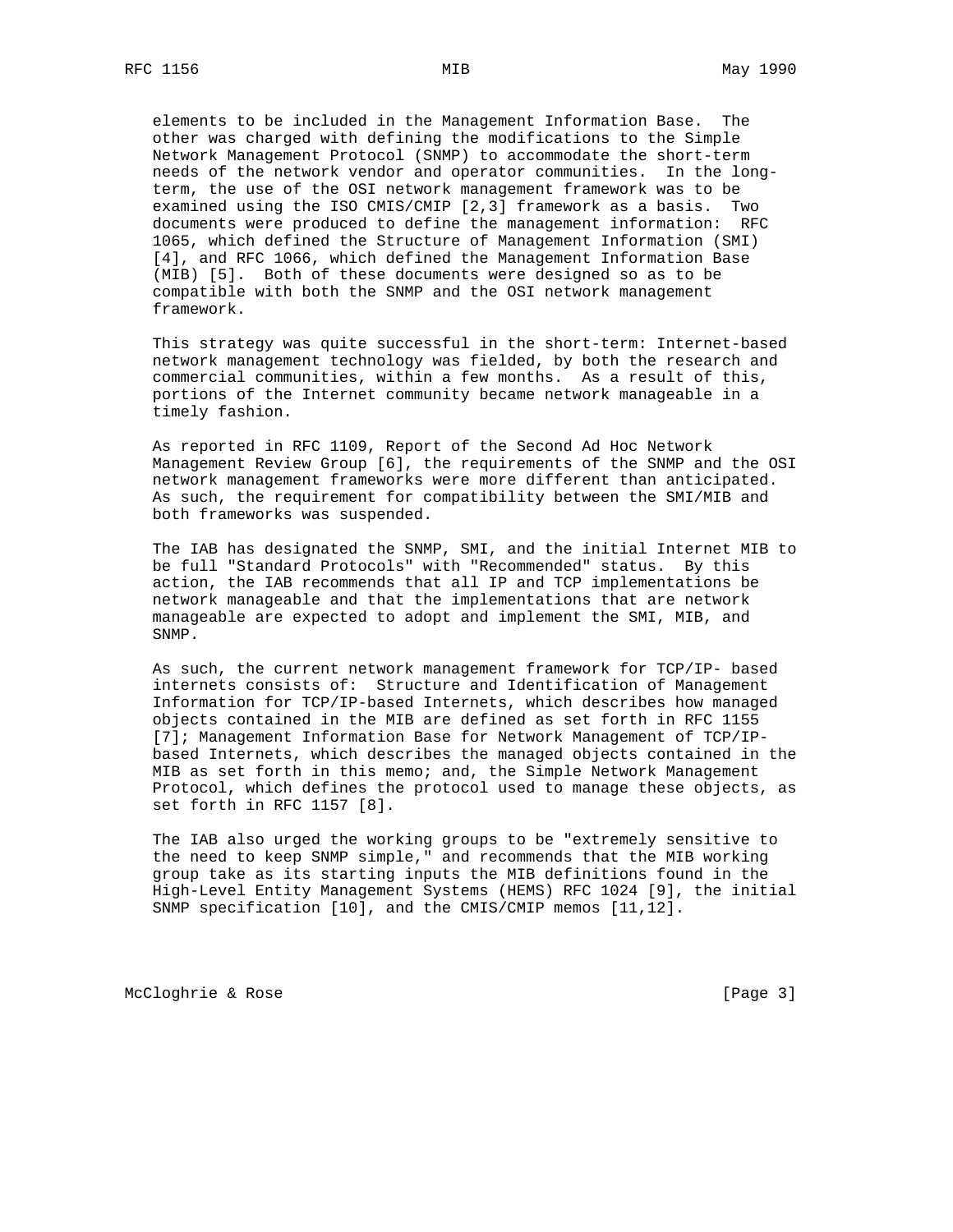Thus, the list of managed objects defined here, has been derived by taking only those elements which are considered essential. Since such elements are essential, there is no need to allow the implementation of individual objects, to be optional. Rather, all compliant implementations will contain all applicable (see below) objects defined in this memo.

 This approach of taking only the essential objects is NOT restrictive, since the SMI defined in the companion memo provides three extensibility mechanisms: one, the addition of new standard objects through the definitions of new versions of the MIB; two, the addition of widely-available but non-standard objects through the multilateral subtree; and three, the addition of private objects through the enterprises subtree. Such additional objects can not only be used for vendor-specific elements, but also for experimentation as required to further the knowledge of which other objects are essential.

 The primary criterion for being considered essential was for an object to be contained in all of the above referenced MIB definitions. A few other objects have been included, but only if the MIB working group believed they are truly essential. The detailed list of criteria against which potential inclusions in this (initial) MIB were considered, was:

- 1) An object needed to be essential for either fault or configuration management.
- 2) Only weak control objects were permitted (by weak, it is meant that tampering with them can do only limited damage). This criterion reflects the fact that the current management protocols are not sufficiently secure to do more powerful control operations.
- 3) Evidence of current use and utility was required.
- 4) An attempt was made to limit the number of objects to about 100 to make it easier for vendors to fully instrument their software.
- 5) To avoid redundant variables, it was required that no object be included that can be derived from others in the MIB.
- 6) Implementation specific objects (e.g., for BSD UNIX) were excluded.
- 7) It was agreed to avoid heavily instrumenting critical

McCloghrie & Rose [Page 4]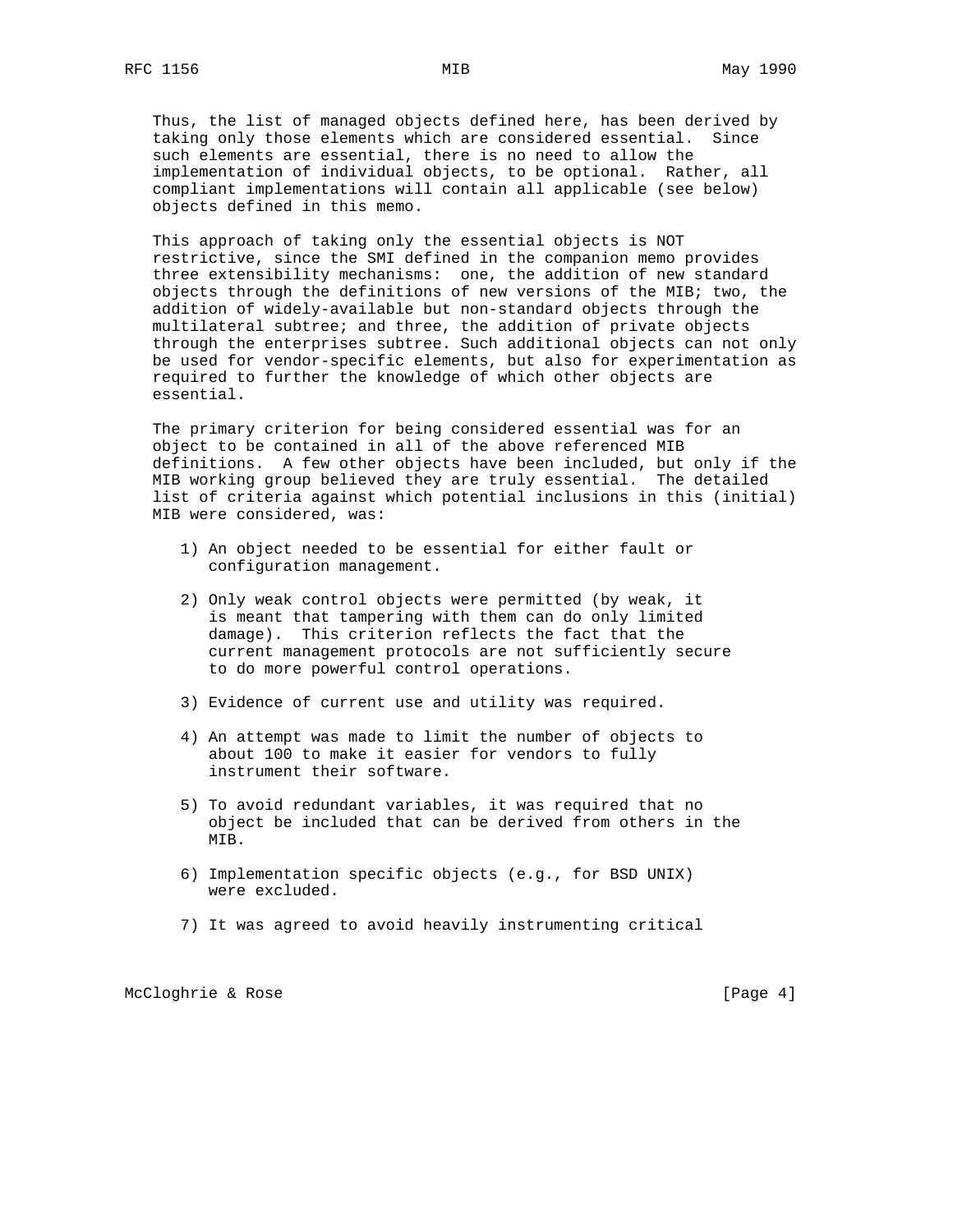sections of code. The general guideline was one counter per critical section per layer.

McCloghrie & Rose [Page 5]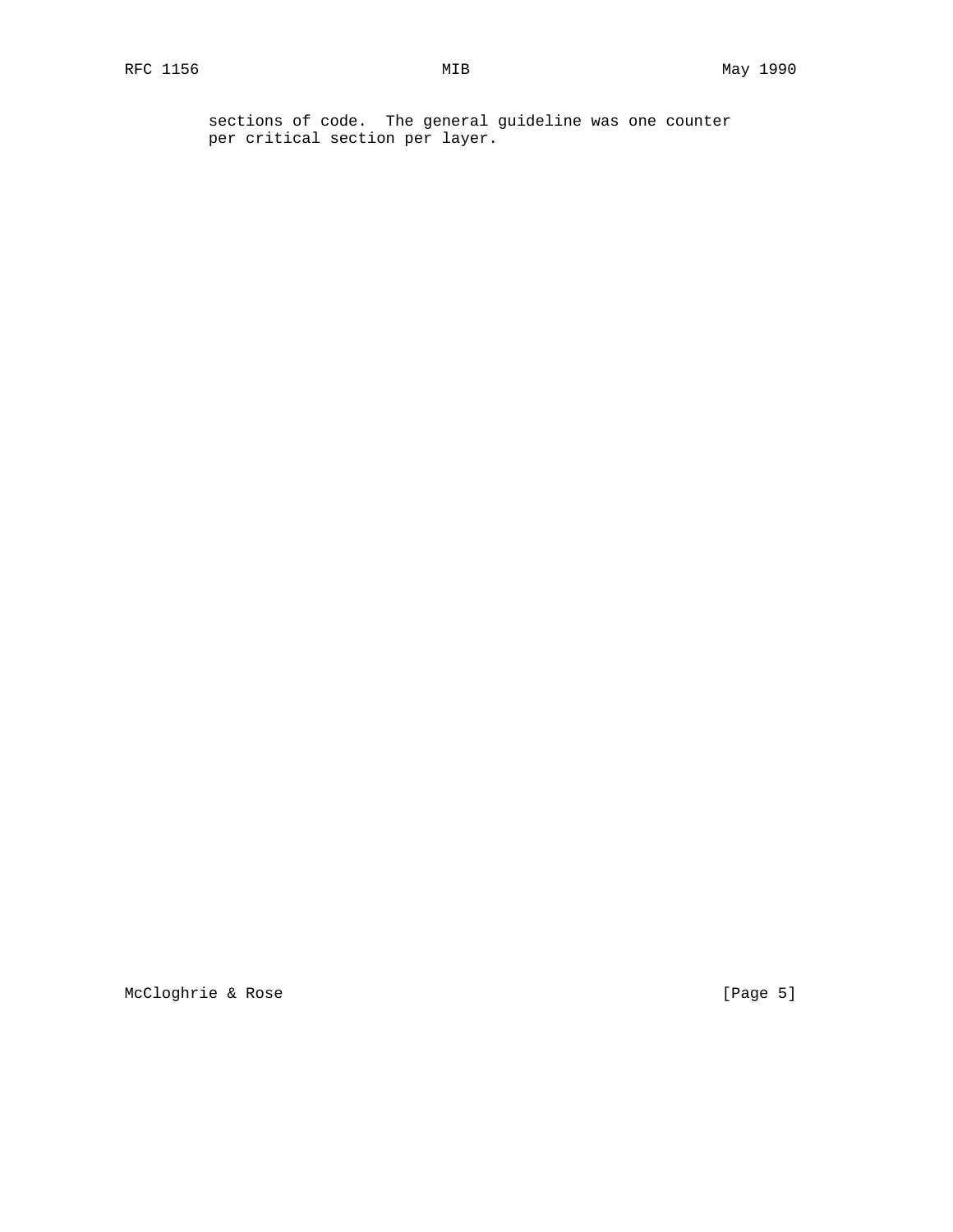### 4. Objects

 Managed objects are accessed via a virtual information store, termed the Management Information Base or MIB. Objects in the MIB are defined using Abstract Syntax Notation One (ASN.1) [13].

 The mechanisms used for describing these objects are specified in the companion memo. In particular, each object has a name, a syntax, and an encoding. The name is an object identifier, an administratively assigned name, which specifies an object type. The object type together with an object instance serves to uniquely identify a specific instantiation of the object. For human convenience, we often use a textual string, termed the OBJECT DESCRIPTOR, to also refer to the object type.

 The syntax of an object type defines the abstract data structure corresponding to that object type. The ASN.1 language is used for this purpose. However, the companion memo purposely restricts the ASN.1 constructs which may be used. These restrictions are explicitly made for simplicity.

 The encoding of an object type is simply how that object type is represented using the object type's syntax. Implicitly tied to the notion of an object type's syntax and encoding is how the object type is represented when being transmitted on the network. This memo specifies the use of the basic encoding rules of ASN.1 [14].

### 4.1. Object Groups

 Since this list of managed objects contains only the essential elements, there is no need to allow individual objects to be optional. Rather, the objects are arranged into the following groups:

> - System - Interfaces - Address Translation - IP - ICMP - TCP - UDP - EGP

 There are two reasons for defining these groups: one, to provide a means of assigning object identifiers; two, to provide a method for implementations of managed agents to know which objects they must implement. This method is as follows: if the semantics of a group is applicable to an implementation, then it must implement all objects

McCloghrie & Rose [Page 6]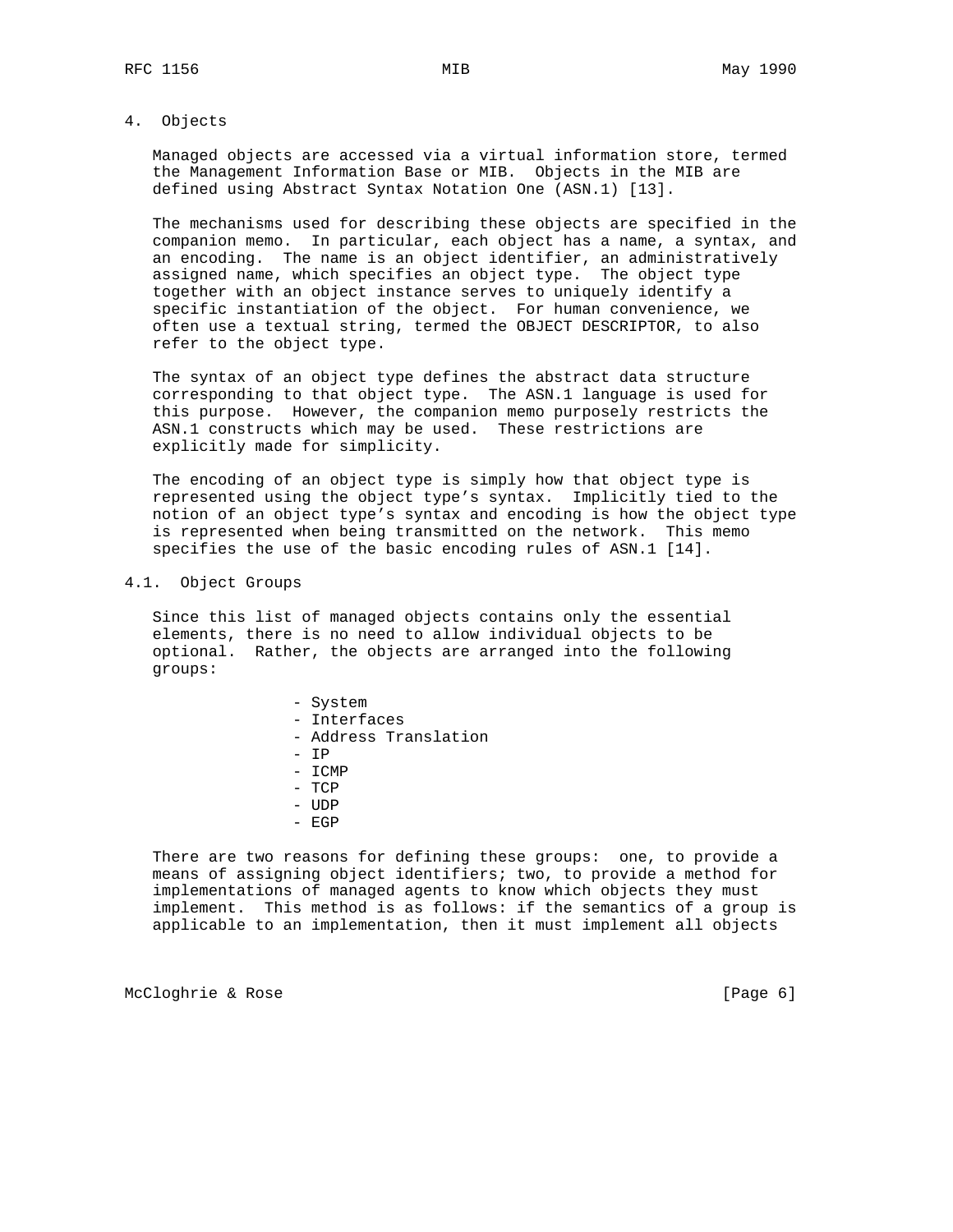in that group. For example, an implementation must implement the EGP group if and only if it implements the EGP protocol.

# 4.2. Format of Definitions

 The next section contains the specification of all object types contained in the MIB. Following the conventions of the companion memo, the object types are defined using the following fields:

#### OBJECT: -------

 A textual name, termed the OBJECT DESCRIPTOR, for the object type, along with its corresponding OBJECT IDENTIFIER.

Syntax:

 The abstract syntax for the object type, presented using ASN.1. This must resolve to an instance of the ASN.1 type ObjectSyntax defined in the SMI.

Definition:

 A textual description of the semantics of the object type. Implementations should ensure that their interpretation of the object type fulfills this definition since this MIB is intended for use in multi vendor environments. As such it is vital that object types have consistent meaning across all machines.

Access:

 One of read-only, read-write, write-only, or not-accessible.

Status:

One of mandatory, optional, or obsolete.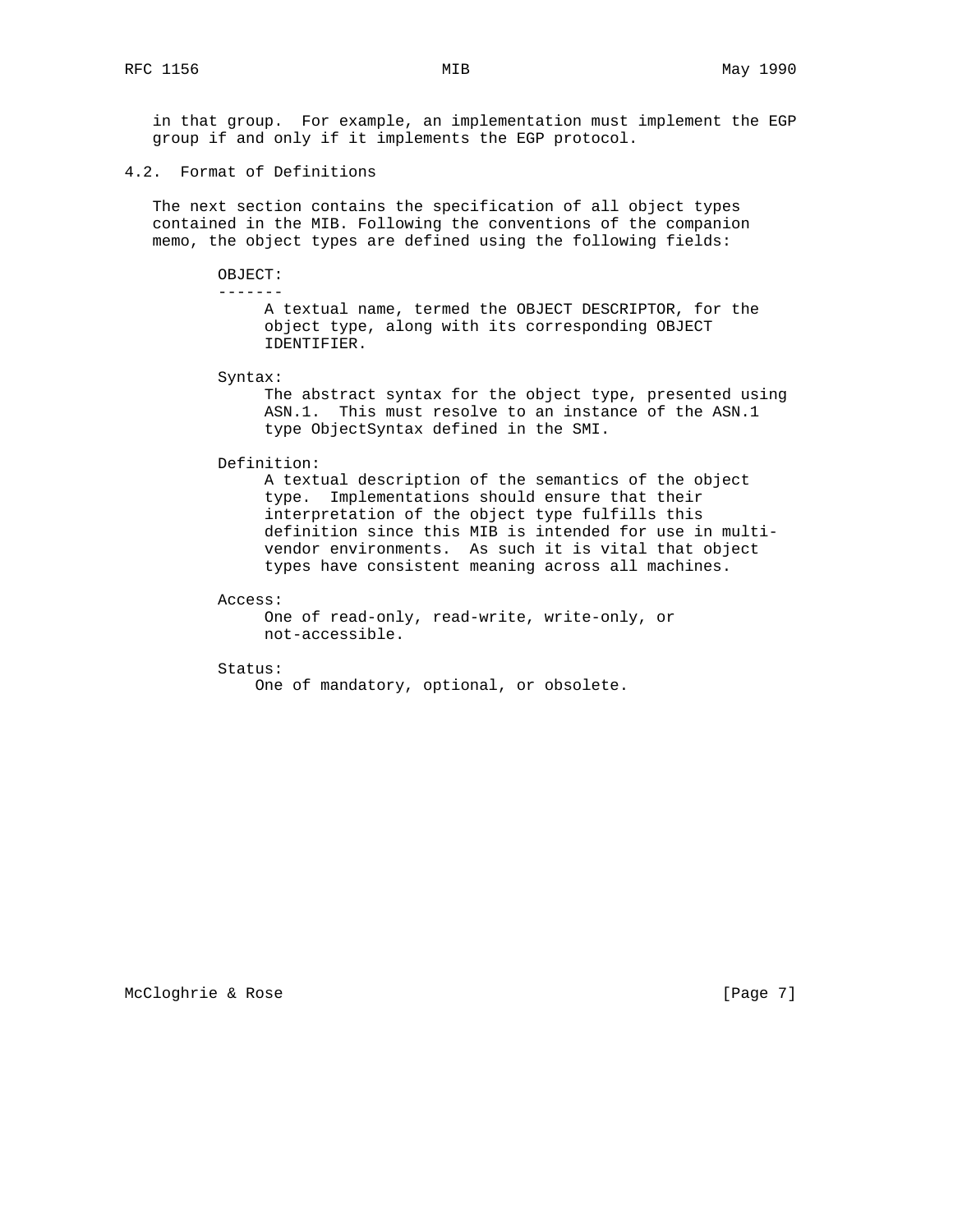# 5. Object Definitions

RFC1156-MIB

DEFINITIONS ::= BEGIN

IMPORTS

 mgmt, OBJECT-TYPE, NetworkAddress, IpAddress, Counter, Gauge, TimeTicks FROM RFC1155-SMI;

| mib                | OBJECT IDENTIFIER ::= $\{$                                                                                        |                    | mgmt 1                           |
|--------------------|-------------------------------------------------------------------------------------------------------------------|--------------------|----------------------------------|
| system<br>at<br>ip | OBJECT IDENTIFIER $::=$<br>$interfaces$ OBJECT IDENTIFIER $::=$<br>OBJECT IDENTIFIER ::=<br>OBJECT IDENTIFIER ::= |                    | mib 1<br>mib 2<br>mib 3<br>mib 4 |
| icmp               | OBJECT IDENTIFIER ::=                                                                                             |                    | mib 5                            |
| tcp                | OBJECT IDENTIFIER                                                                                                 | $\therefore$ : $=$ | mib 6                            |
| udp                | OBJECT IDENTIFIER                                                                                                 | $\therefore$ : $=$ | mib 7                            |
| egp                | OBJECT IDENTIFIER ::=                                                                                             |                    | mib                              |

END

McCloghrie & Rose [Page 8]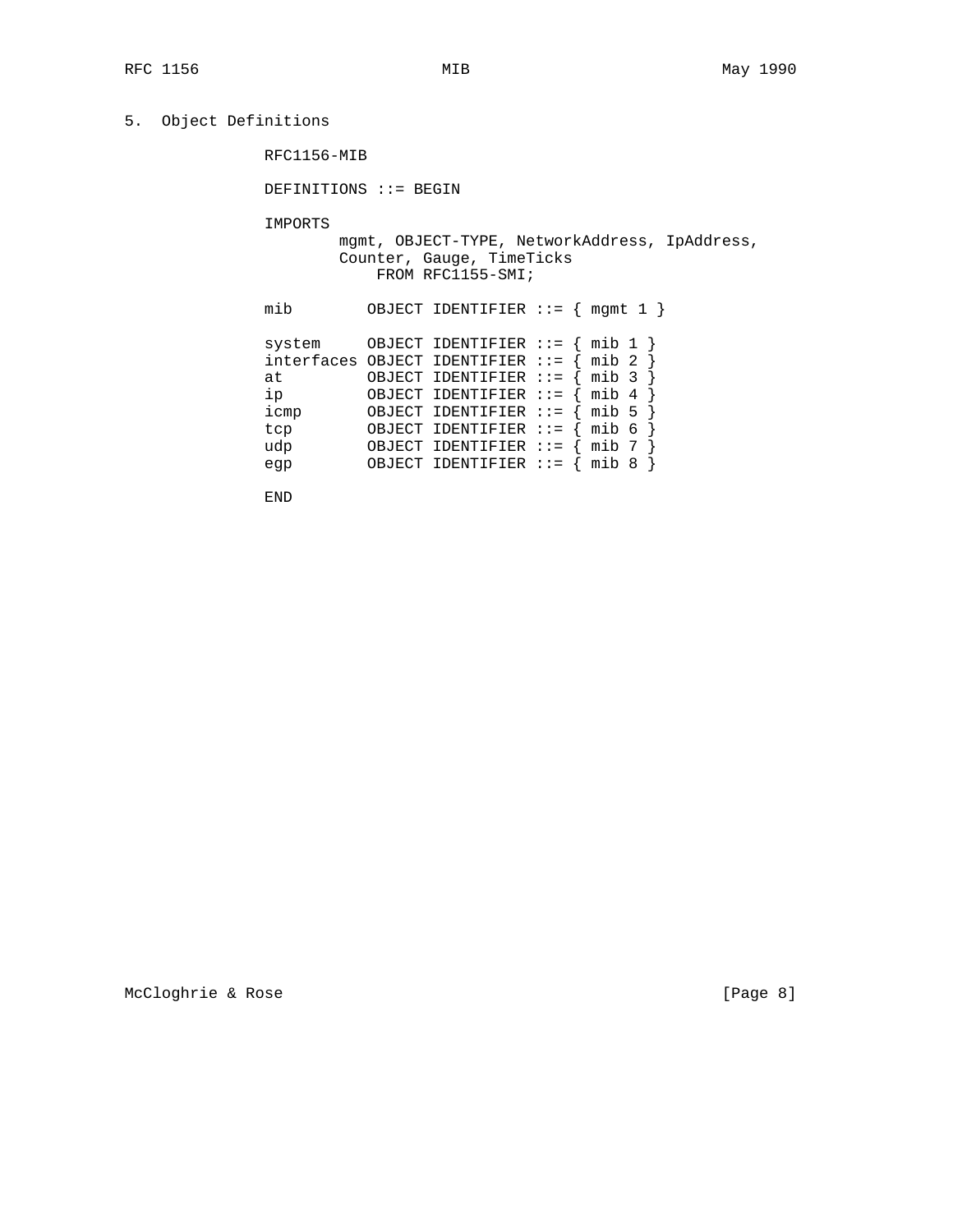```
5.1. The System Group
```
 Implementation of the System group is mandatory for all systems.

 OBJECT: -------

sysDescr { system 1 }

Syntax:

OCTET STRING

Definition:

 A textual description of the entity. This value should include the full name and version identification of the system's hardware type, software operating-system, and networking software. It is mandatory that this only contain printable ASCII characters.

#### Access:

read-only.

Status:

mandatory.

```
 OBJECT:
```
-------

sysObjectID { system 2 }

Syntax:

OBJECT IDENTIFIER

Definition:

 The vendor's authoritative identification of the network management subsystem contained in the entity. This value is allocated within the SMI enterprises subtree (1.3.6.1.4.1) and provides an easy and unambiguous means for determining "what kind of box" is being managed. For example, if vendor "Flintstones, Inc." was assigned the subtree 1.3.6.1.4.1.42, it could assign the identifier 1.3.6.1.4.1.42.1.1 to its "Fred Router".

#### Access:

read-only.

 Status: mandatory.

McCloghrie & Rose [Page 9]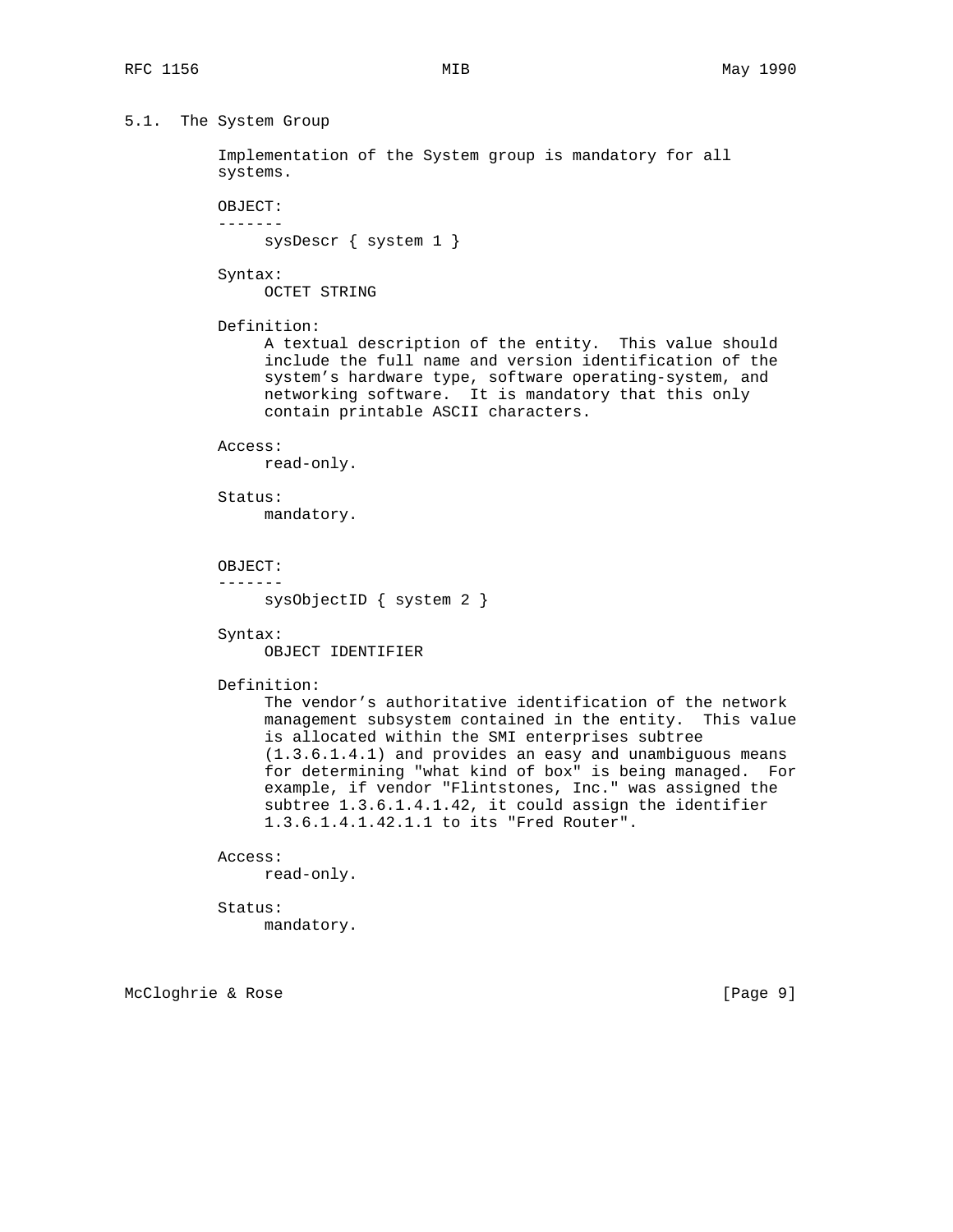sysUpTime { system 3 }

 Syntax: TimeTicks

 OBJECT:  $--------$ 

 Definition: The time (in hundredths of a second) since the network management portion of the system was last re-initialized.

 Access: read-only.

 Status: mandatory.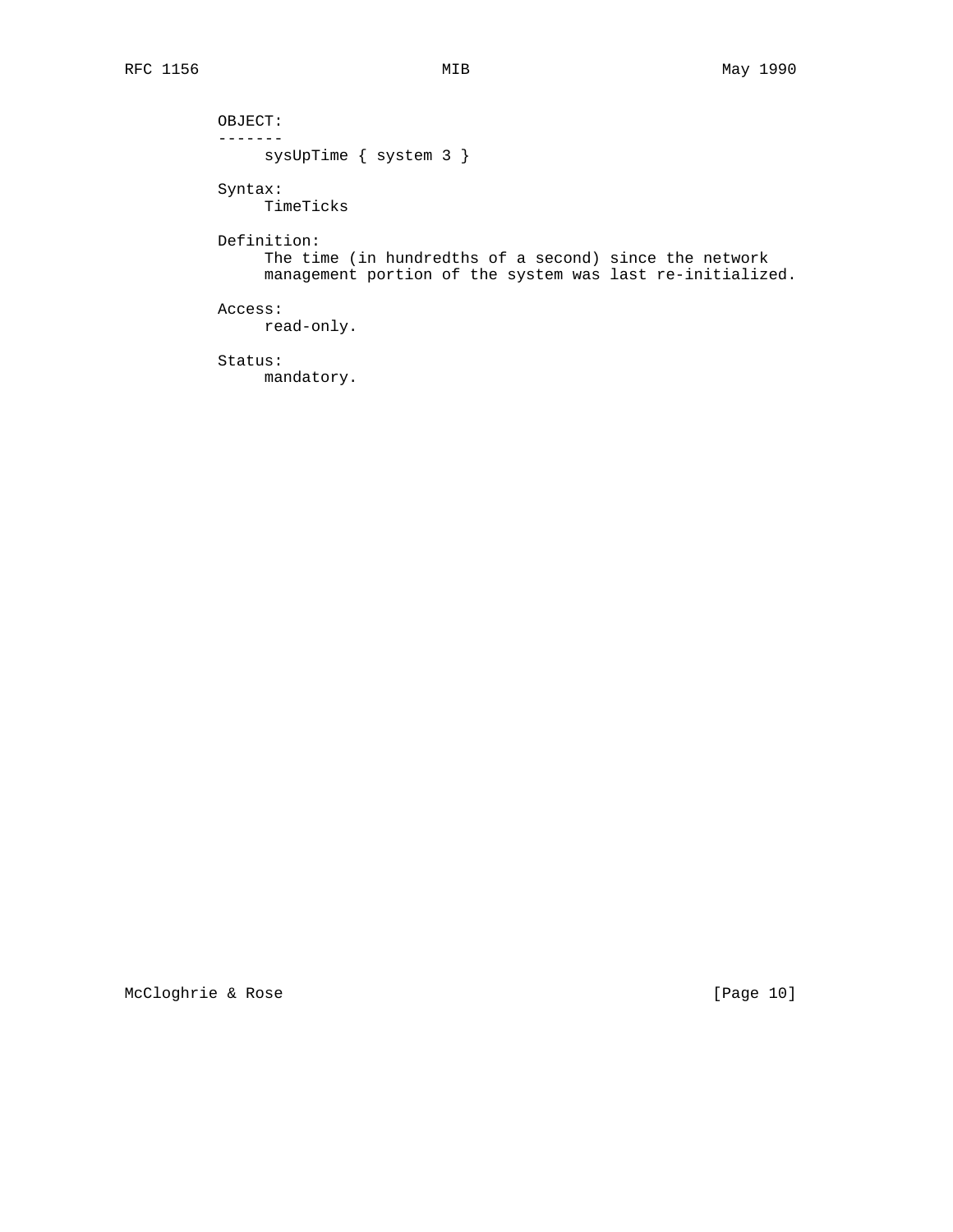```
5.2. The Interfaces Group
```
 Implementation of the Interfaces group is mandatory for all systems.

 OBJECT: -------

ifNumber { interfaces 1 }

Syntax:

INTEGER

 Definition: The number of network interfaces (regardless of their current state) on which this system can send/receive IP datagrams.

Access:

read-only.

 Status: mandatory.

# 5.2.1. The Interfaces Table

 OBJECT: ------ ifTable { interfaces 2 }

 Syntax: SEQUENCE OF IfEntry

Definition:

 A list of interface entries. The number of entries is given by the value of ifNumber.

 Access: read-write.

 Status: mandatory.

 OBJECT: ------ ifEntry { ifTable 1 } Syntax:

```
 IfEntry ::= SEQUENCE {
```
McCloghrie & Rose [Page 11]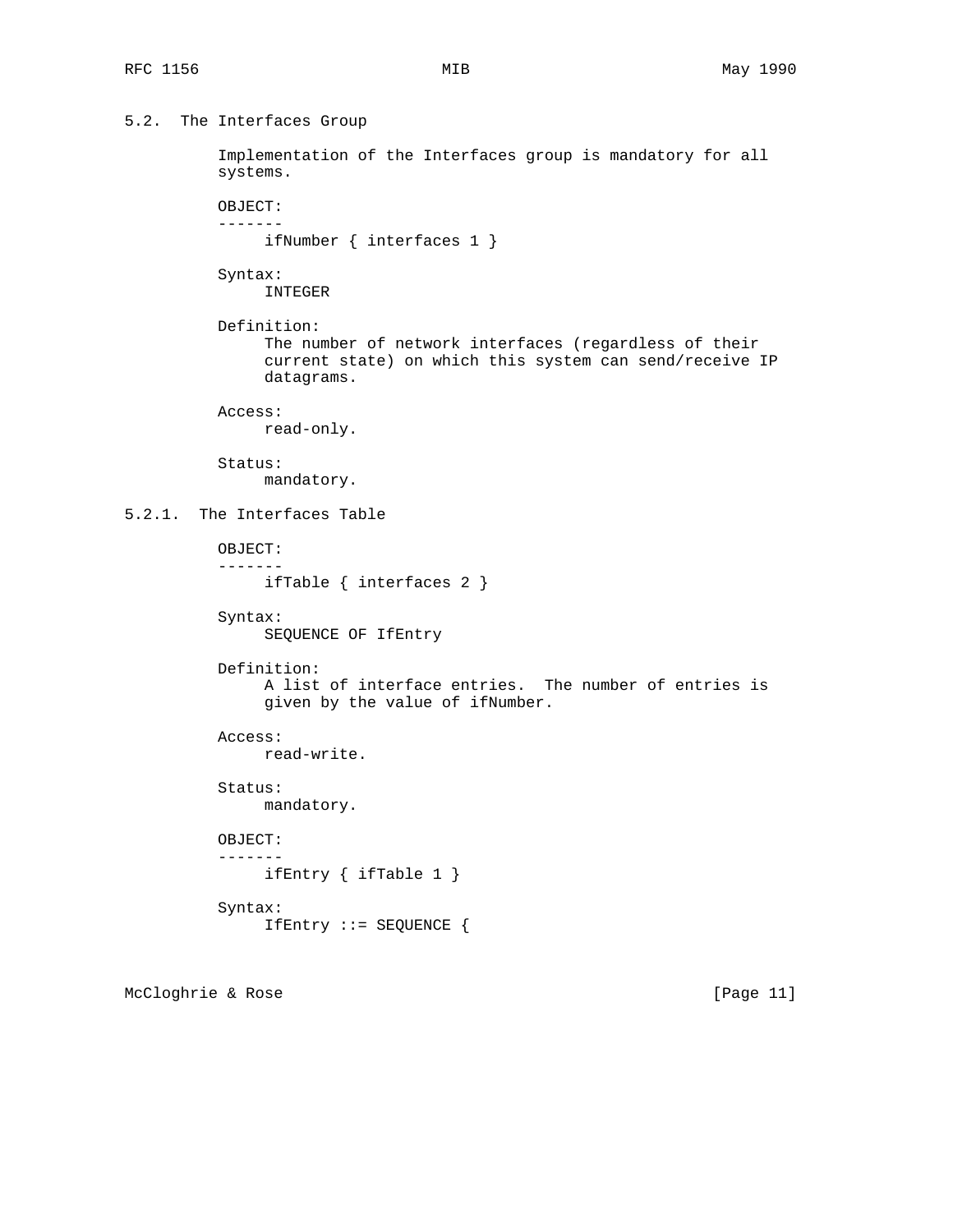ifIndex INTEGER, ifDescr OCTET STRING, ifType INTEGER, ifMtu INTEGER, ifSpeed Gauge, ifPhysAddress OCTET STRING, ifAdminStatus INTEGER, ifOperStatus INTEGER, ifLastChange TimeTicks, ifInOctets Counter, ifInUcastPkts Counter, ifInNUcastPkts Counter, ifInDiscards Counter, ifInErrors Counter, ifInUnknownProtos Counter, ifOutOctets Counter, ifOutUcastPkts Counter, ifOutNUcastPkts Counter, ifOutDiscards Counter, ifOutErrors Counter, ifOutQLen }<br>}<br>}

Definition:

 An interface entry containing objects at the subnetwork layer and below for a particular interface.

McCloghrie & Rose [Page 12]

}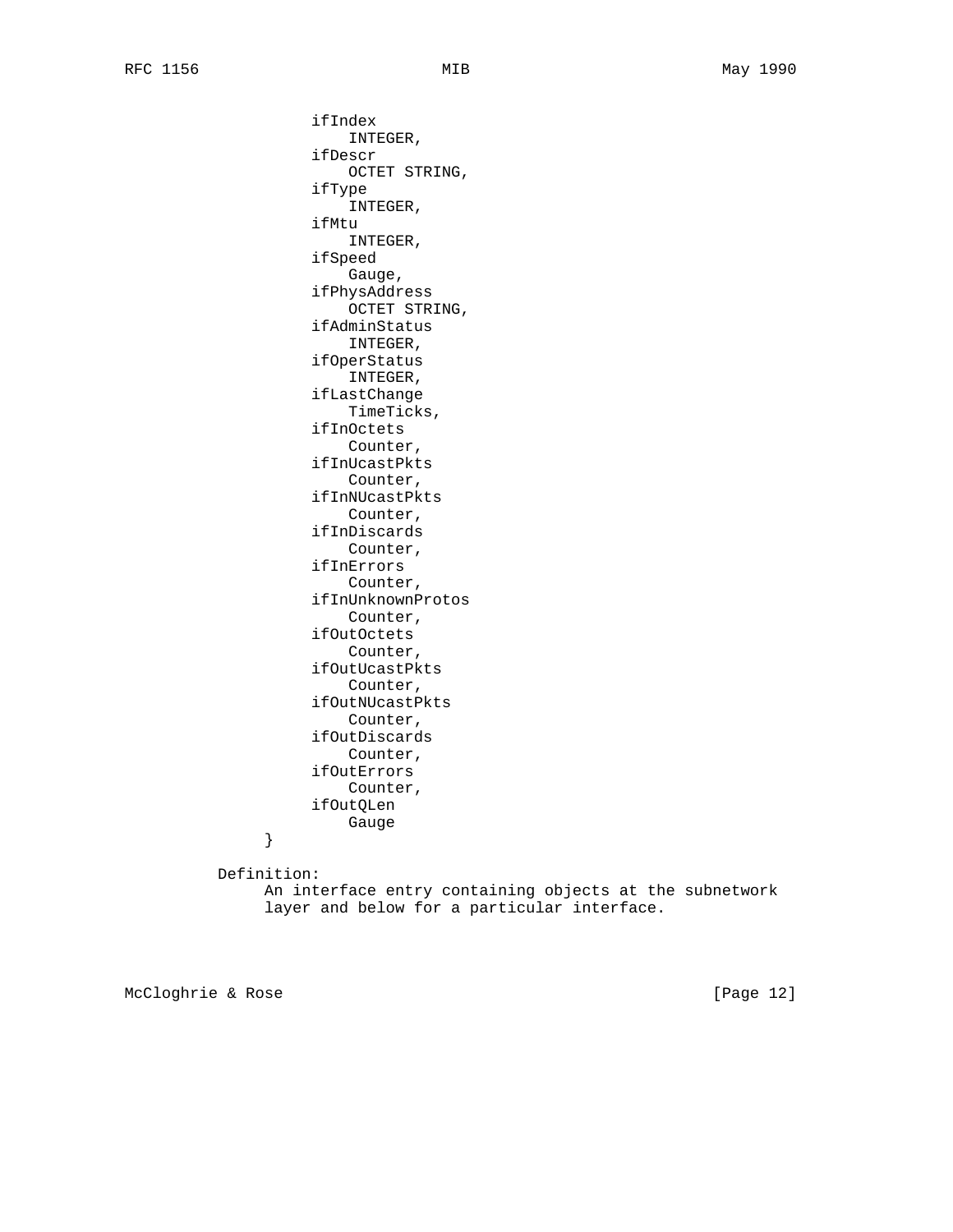```
 Access:
     read-write.
 Status:
      mandatory.
 We now consider the individual components of each interface
 entry:
 OBJECT:
 -------
      ifIndex { ifEntry 1 }
 Syntax:
      INTEGER
 Definition:
      A unique value for each interface. Its value ranges
      between 1 and the value of ifNumber. The value for each
      interface must remain constant at least from one re-
      initialization of the entity's network management system
      to the next re-initialization.
 Access:
      read-only.
 Status:
      mandatory.
 OBJECT:
 -------
      ifDescr { ifEntry 2 }
 Syntax:
      OCTET STRING
 Definition:
      A text string containing information about the interface.
      This string should include the name of the manufacturer,
      the product name and the version of the hardware
      interface. The string is intended for presentation to a
      human; it must not contain anything but printable ASCII
      characters.
```
McCloghrie & Rose [Page 13]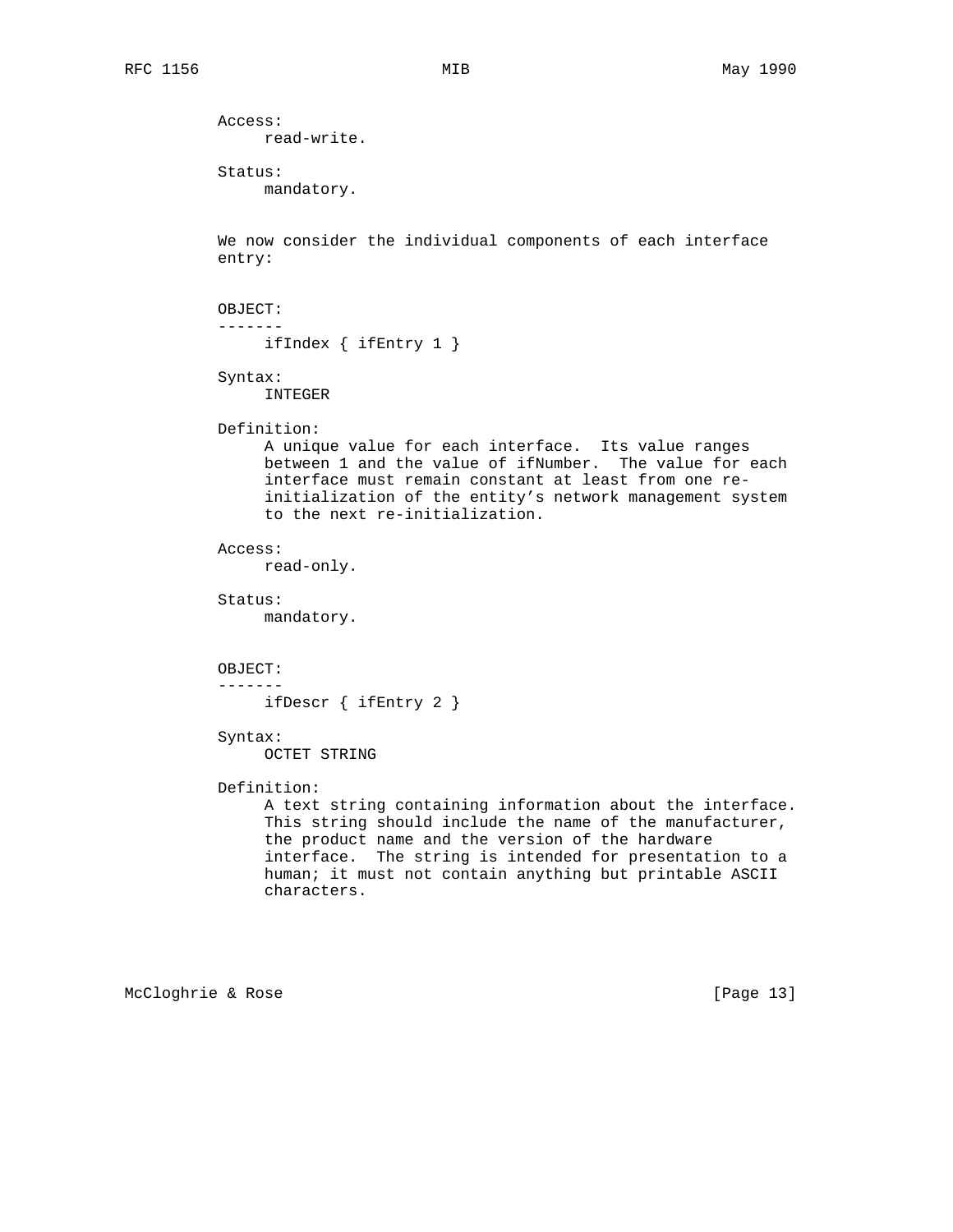```
 Access:
                read-only.
          Status:
                mandatory.
          OBJECT:
           -------
               ifType { ifEntry 3 }
          Syntax:
                INTEGER {
                    other(1), -- none of the following
                     regular1822(2),
                     hdh1822(3),
                    ddn-x25(4),
                     rfc877-x25(5),
                     ethernet-csmacd(6),
                     iso88023-csmacd(7),
                     iso88024-tokenBus(8),
                     iso88025-tokenRing(9),
                     iso88026-man(10),
                     starLan(11),
                     proteon-10MBit(12),
                     proteon-80MBit(13),
                     hyperchannel(14),
                     fddi(15),
                     lapb(16),
                    sdlc(17),
                     t1-carrier(18),
                     cept(19), -- european equivalent of T-1
                     basicIsdn(20),
                     primaryIsdn(21),
                                         -- proprietary serial
               propPointToPointSerial(22)<br>}
 }
          Definition:
                The type of interface, distinguished according to the
                physical/link/network protocol(s) immediately "below" IP
                in the protocol stack.
          Access:
               read-only.
          Status:
               mandatory.
```
McCloghrie & Rose [Page 14]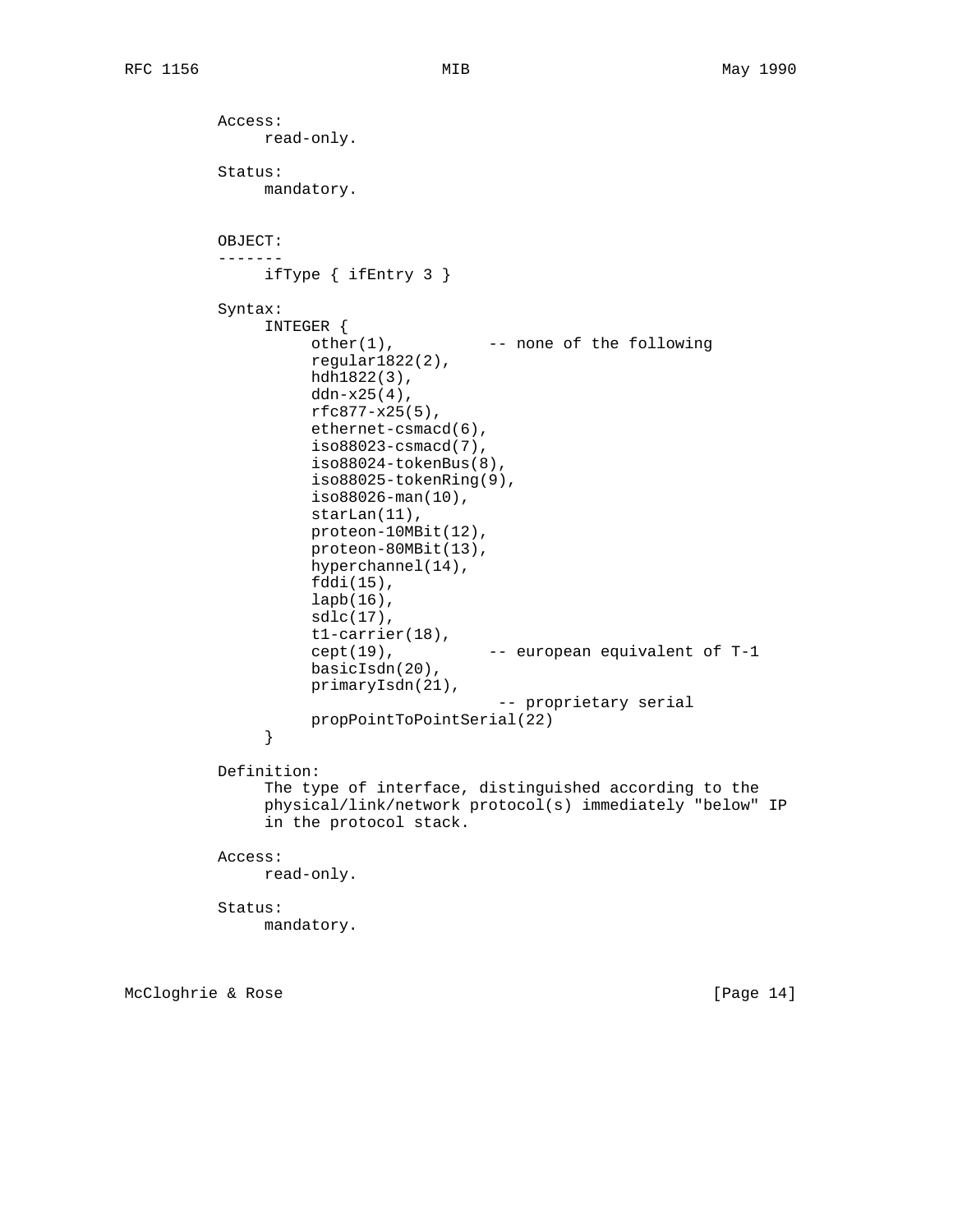```
 OBJECT:
 -------
      ifMtu { ifEntry 4 }
 Syntax:
      INTEGER
 Definition:
      The size of the largest IP datagram which can be
      sent/received on the interface, specified in octets.
 Access:
      read-only.
 Status:
     mandatory.
 OBJECT:
 -------
     ifSpeed { ifEntry 5 }
 Syntax:
      Gauge
 Definition:
      An estimate of the interface's current bandwidth in bits
      per second. For interfaces which do not vary in
      bandwidth or for those where no accurate estimation can
      be made, this object should contain the nominal
      bandwidth.
 Access:
      read-only.
 Status:
     mandatory.
 OBJECT:
 -------
      ifPhysAddress { ifEntry 6 }
 Syntax:
      OCTET STRING
 Definition:
      The interface's address at the protocol layer immediately
```
McCloghrie & Rose [Page 15]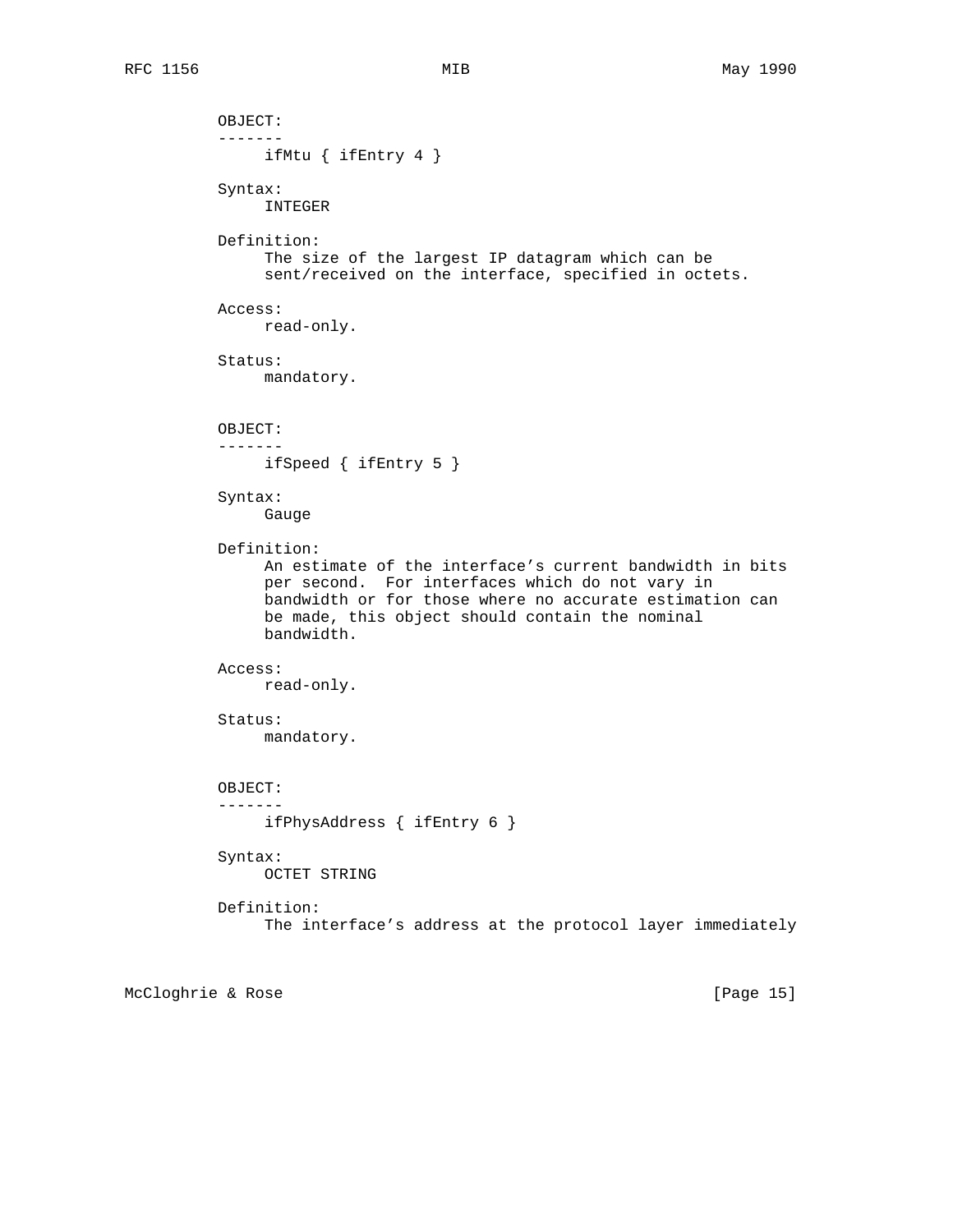```
 "below" IP in the protocol stack. For interfaces which
               do not have such an address (e.g., a serial line), this
               object should contain an octet string of zero length.
          Access:
               read-only.
          Status:
               mandatory.
          OBJECT:
          -------
               ifAdminStatus { ifEntry 7 }
          Syntax:
               INTEGER {
                  up(1), - ready to pass packets
                    down(2),
                 testing(3) -- in some test mode \} }
           Definition:
               The desired state of the interface. The testing(3) state
               indicates that no operational packets can be passed.
           Access:
               read-write.
           Status:
               mandatory.
          OBJECT:
          -------
               ifOperStatus { ifEntry 8 }
          Syntax:
               INTEGER {
                   up(1), -- ready to pass packets
                    down(2),
              testing(3) -- in some test mode }
 }
          Definition:
               The current operational state of the interface. The
               testing(3) state indicates that no operational packets
               can be passed.
```
McCloghrie & Rose [Page 16]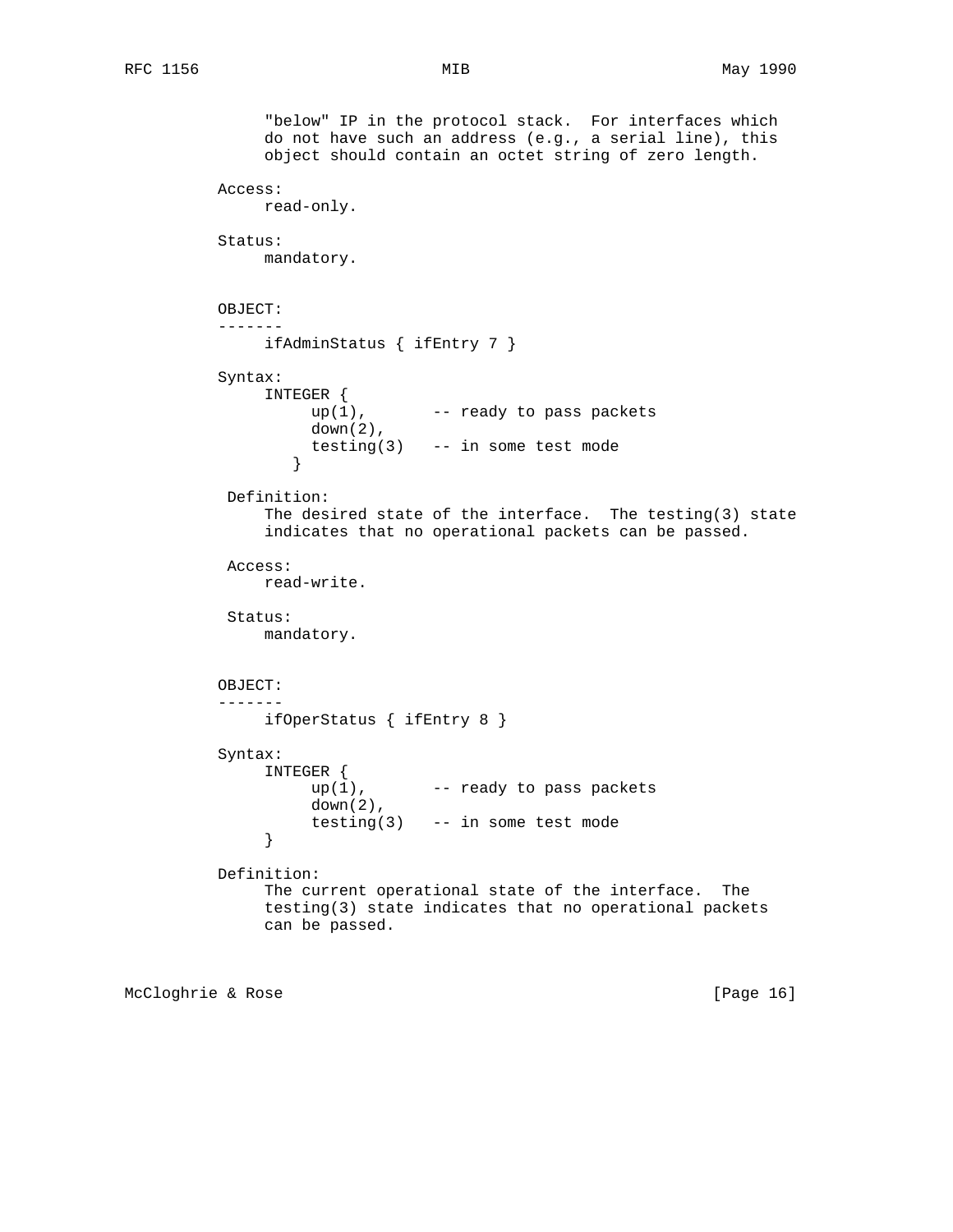Access: read-only. Status: mandatory. OBJECT: ------ ifLastChange { ifEntry 9 } Syntax: TimeTicks Definition: The value of sysUpTime at the time the interface entered its current operational state. If the current state was entered prior to the last re-initialization of the local network management subsystem, then this object contains a zero value. Access: read-only. Status: mandatory. OBJECT: ------ ifInOctets { ifEntry 10 } Syntax: Counter Definition: The total number of octets received on the interface, including framing characters. Access: read-only. Status: mandatory.

McCloghrie & Rose [Page 17]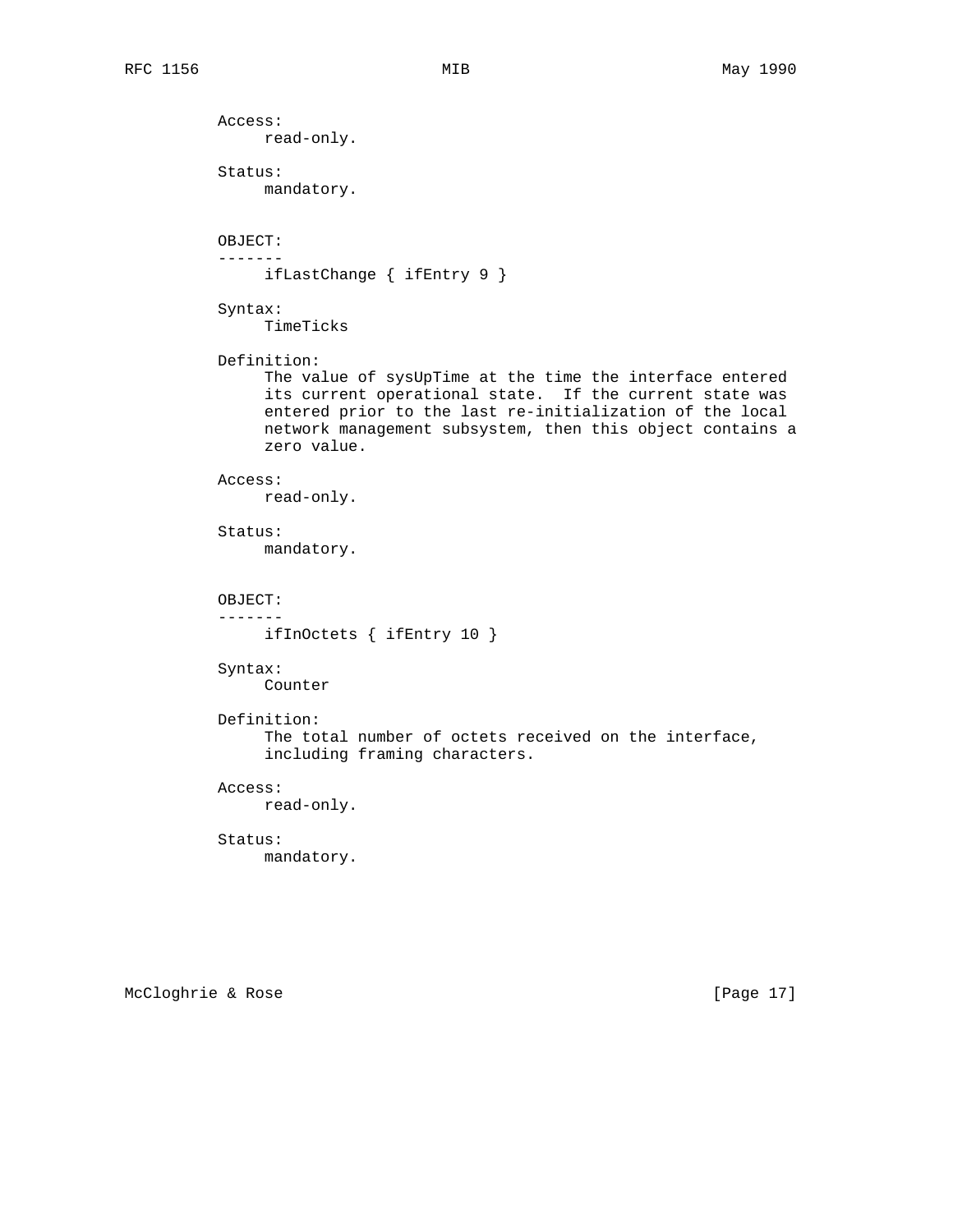```
 OBJECT:
 -------
      ifInUcastPkts { ifEntry 11 }
 Syntax:
      Counter
 Definition:
      The number of (subnet) unicast packets delivered to a
      higher-layer protocol.
 Access:
      read-only.
 Status:
      mandatory.
 OBJECT:
 -------
     ifInNUcastPkts { ifEntry 12 }
 Syntax:
      Counter
 Definition:
      The number of non-unicast (i.e., subnet broadcast or
      subnet multicast) packets delivered to a higher-layer
      protocol.
 Access:
      read-only.
 Status:
      mandatory.
 OBJECT:
 -------
      ifInDiscards { ifEntry 13 }
 Syntax:
      Counter
 Definition:
      The number of inbound packets which were chosen to be
      discarded even though no errors had been detected to
      prevent their being deliverable to a higher-layer
```
McCloghrie & Rose [Page 18]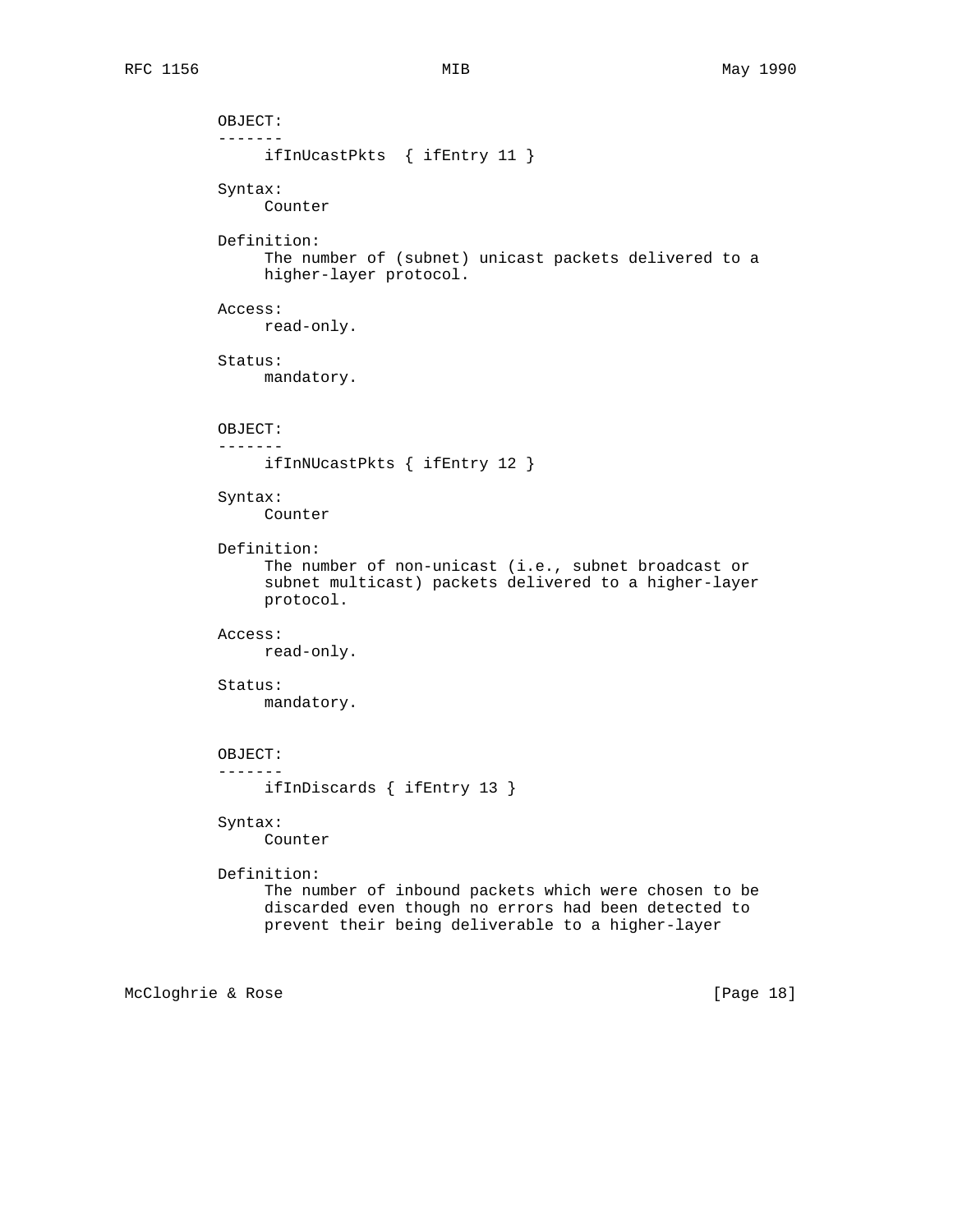protocol. One possible reason for discarding such a packet could be to free up buffer space. Access: read-only. Status: mandatory. OBJECT: ------ ifInErrors { ifEntry 14 } Syntax: Counter Definition: The number of inbound packets that contained errors preventing them from being deliverable to a higher-layer protocol. Access: read-only. Status: mandatory. OBJECT: ------ ifInUnknownProtos { ifEntry 15 } Syntax: Counter Definition: The number of packets received via the interface which were discarded because of an unknown or unsupported protocol. Access: read-only. Status: mandatory.

McCloghrie & Rose [Page 19]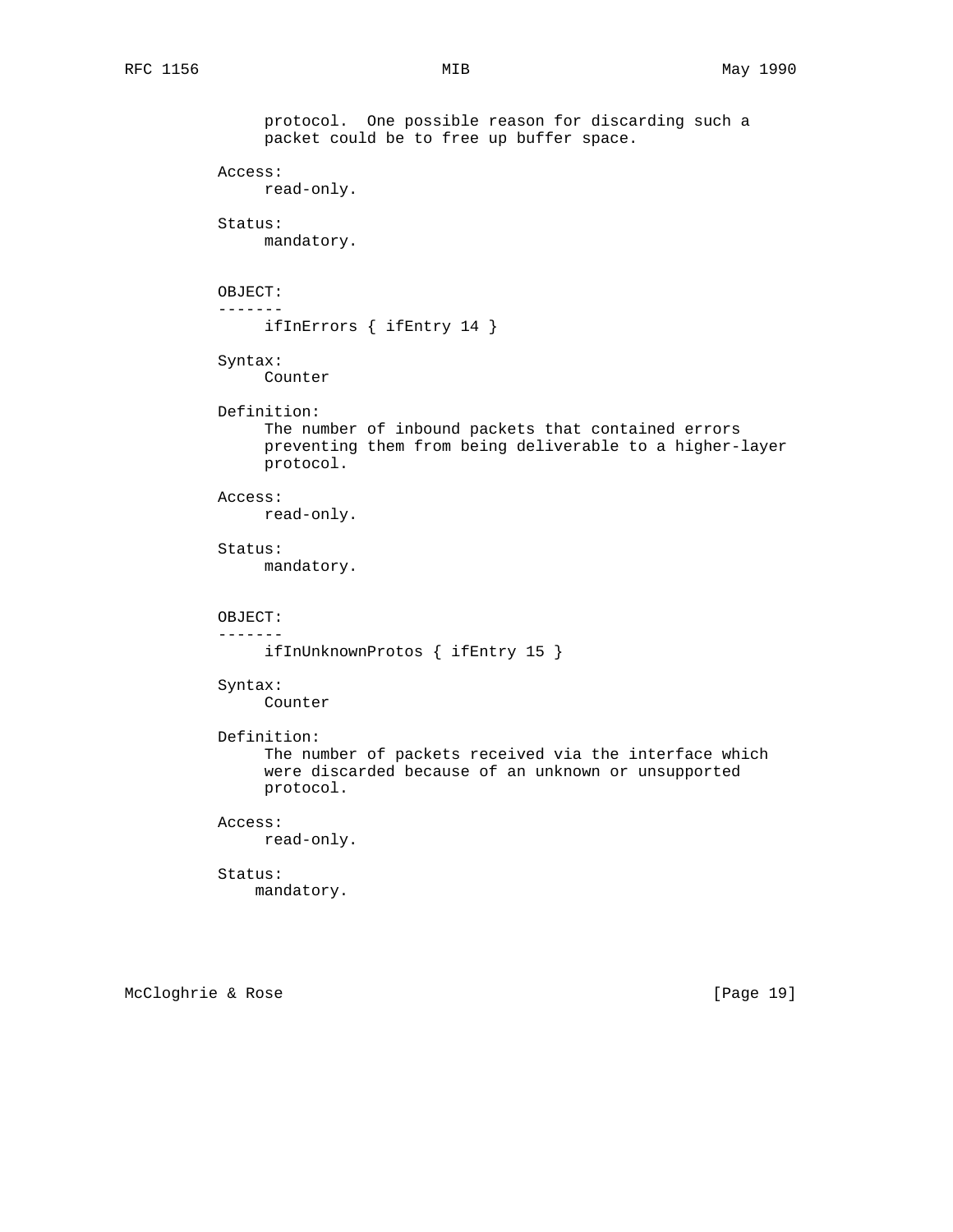OBJECT: ------ ifOutOctets { ifEntry 16 } Syntax: Counter Definition: The total number of octets transmitted out of the interface, including framing characters. Access: read-only. Status: mandatory. OBJECT: ------ ifOutUcastPkts { ifEntry 17 } Syntax: Counter Definition: The total number of packets that higher-level protocols requested be transmitted to a subnet-unicast address, including those that were discarded or not sent. Access: read-only. Status: mandatory. OBJECT: ------ ifOutNUcastPkts { ifEntry 18 } Syntax: Counter Definition: The total number of packets that higher-level protocols requested be transmitted to a non-unicast (i.e., a subnet broadcast or subnet multicast) address, including those

McCloghrie & Rose [Page 20]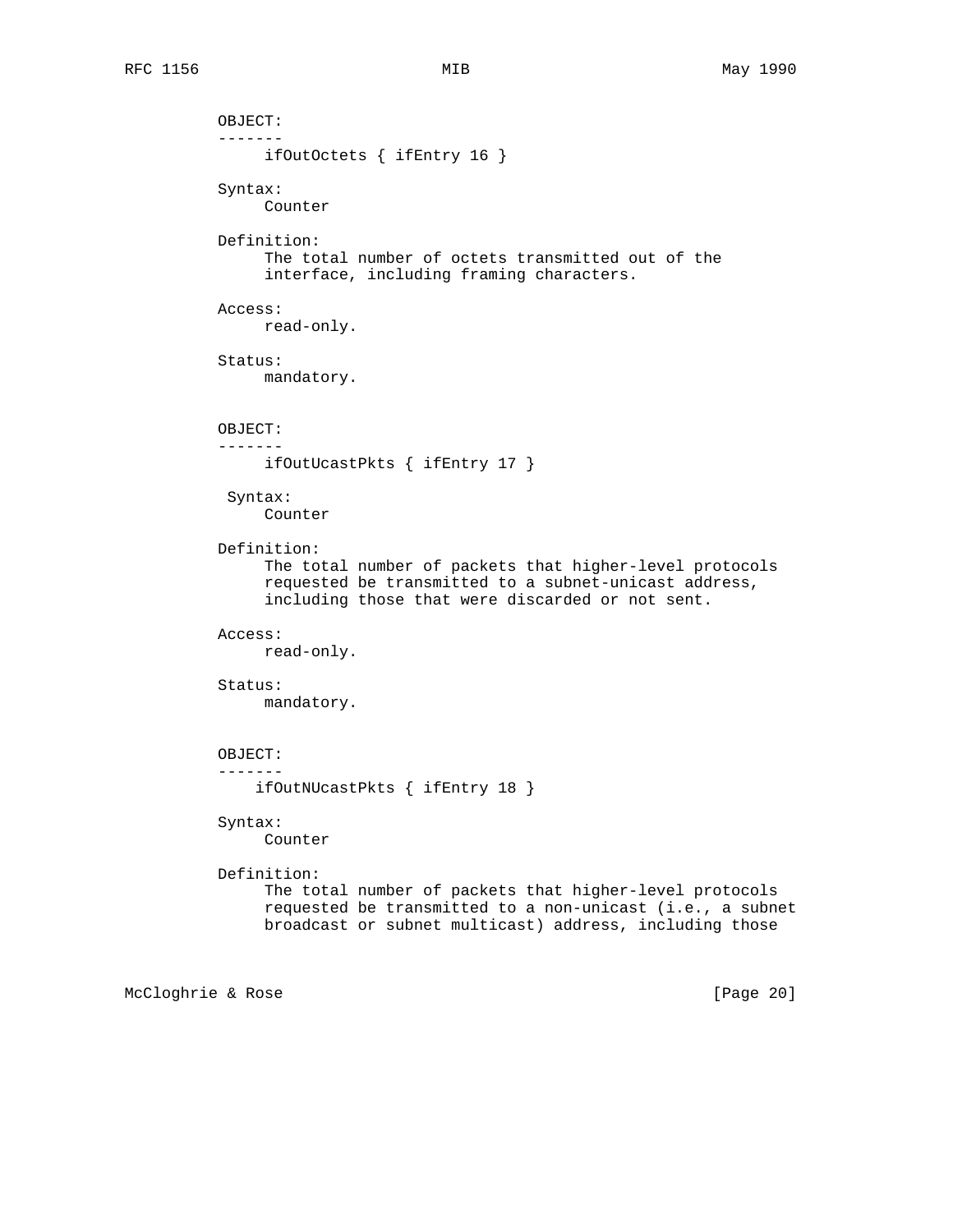```
 that were discarded or not sent.
 Access:
     read-only.
 Status:
     mandatory.
 OBJECT:
 -------
     ifOutDiscards { ifEntry 19 }
 Syntax:
      Counter
 Definition:
      The number of outbound packets which were chosen to be
      discarded even though no errors had been detected to
      prevent their being transmitted. One possible reason for
      discarding such a packet could be to free up buffer
      space.
 Access:
     read-only.
 Status:
      mandatory.
 OBJECT:
 -------
     ifOutErrors { ifEntry 20 }
 Syntax:
      Counter
 Definition:
      The number of outbound packets that could not be
      transmitted because of errors.
 Access:
     read-only.
 Status:
     mandatory.
```
McCloghrie & Rose [Page 21]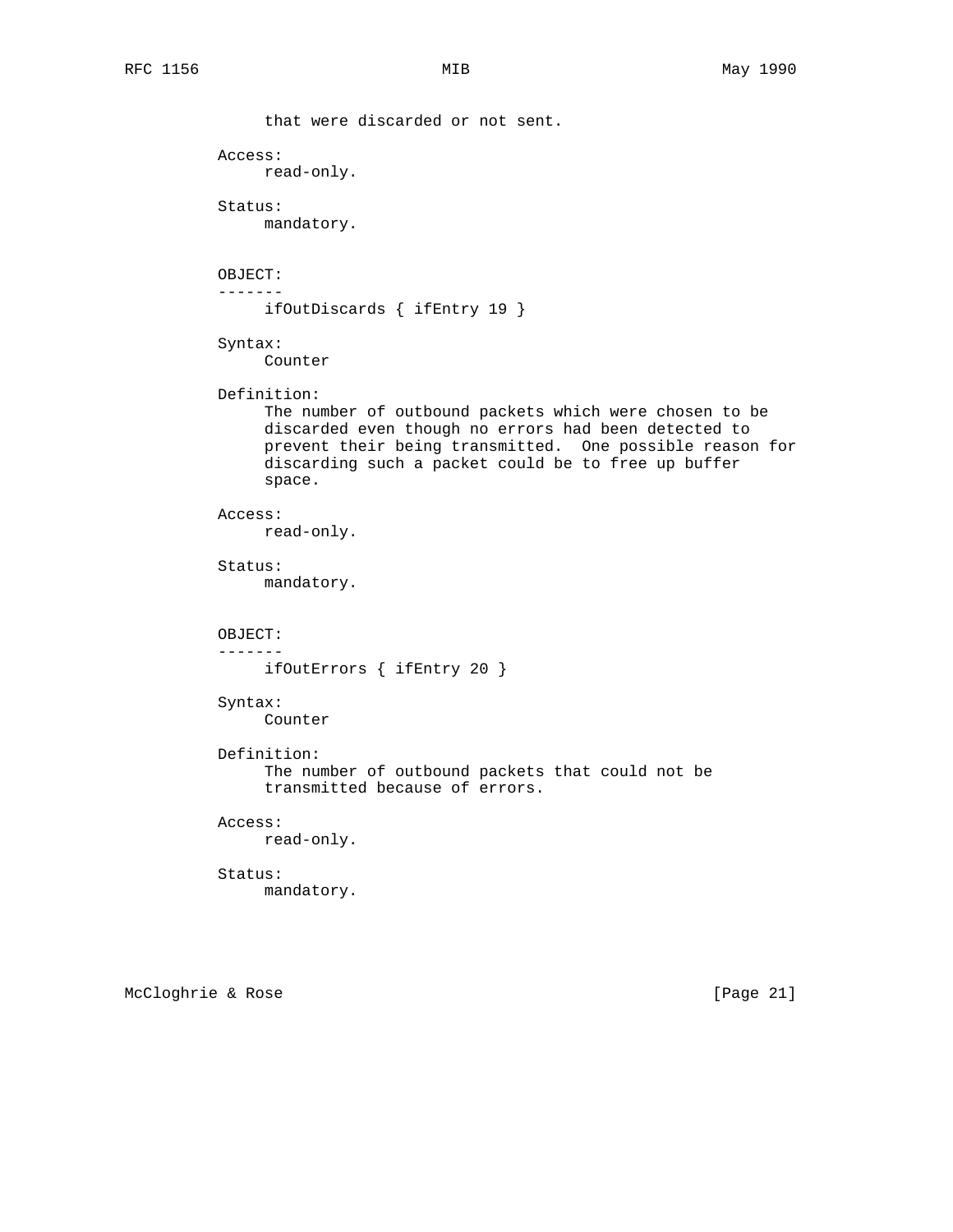OBJECT:  $-------$  ifOutQLen { ifEntry 21 } Syntax: Gauge Definition: The length of the output packet queue (in packets). Access: read-only. Status: mandatory.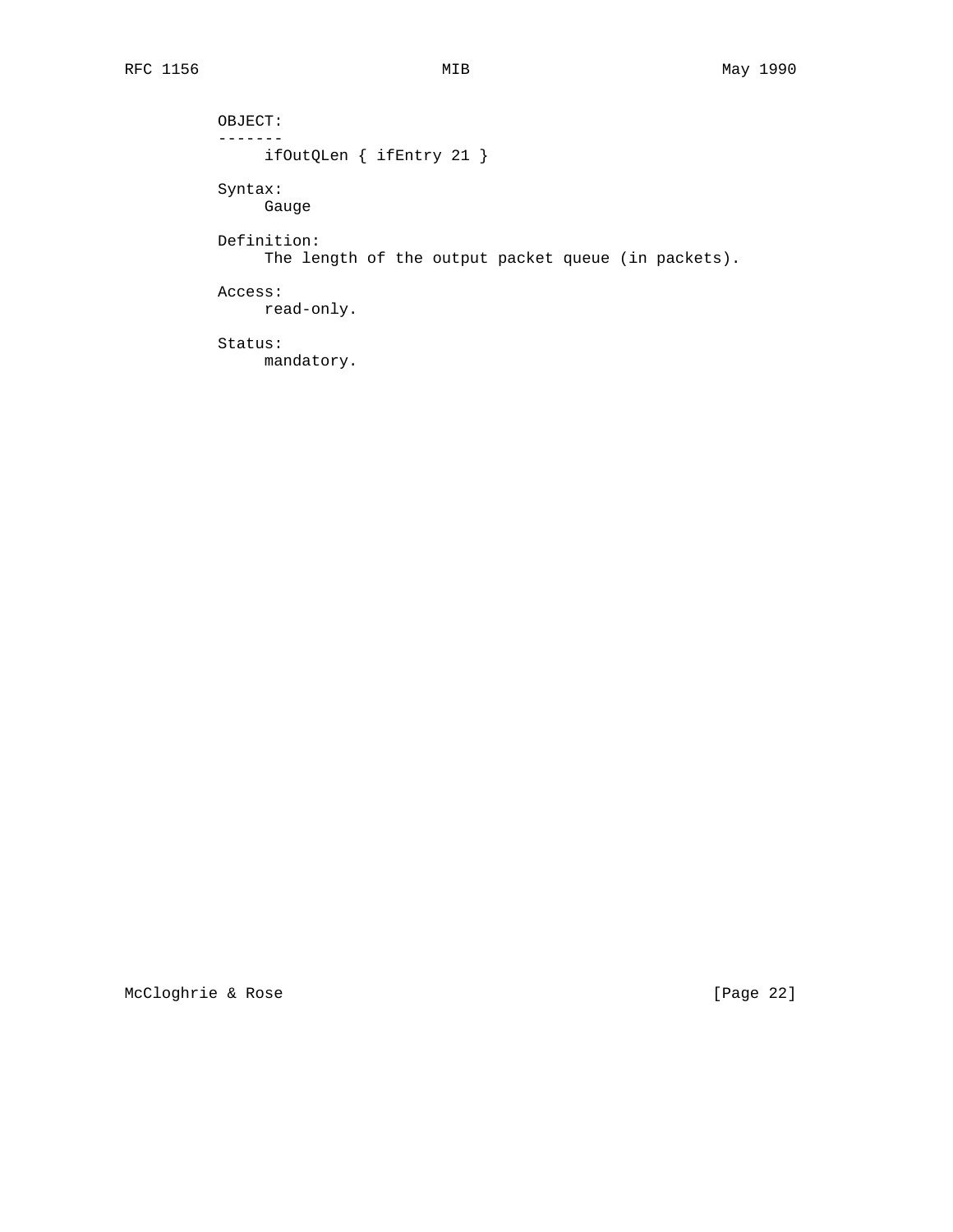## 5.3. The Address Translation Group

 Implementation of the Address Translation group is mandatory for all systems.

 The Address Translation group contains one table which is the union across all interfaces of the translation tables for converting a NetworkAddress (e.g., an IP address) into a subnetwork-specific address. For lack of a better term, this document refers to such a subnetwork-specific address as a "physical" address.

 Examples of such translation tables are: for broadcast media where ARP is in use, the translation table is equivalent to the ARP cache; or, on an X.25 network where non-algorithmic translation to X.121 addresses is required, the translation table contains the NetworkAddress to X.121 address equivalences.

> OBJECT: ------ atTable  $\{$  at  $1 \}$

 Syntax: SEQUENCE OF AtEntry

Definition:

 The Address Translation tables contain the NetworkAddress to "physical" address equivalences. Some interfaces do not use translation tables for determining address equivalences (e.g., DDN-X.25 has an algorithmic method); if all interfaces are of this type, then the Address Translation table is empty, i.e., has zero entries.

 Access: read-write.

 Status: mandatory.

OBJECT:

```
 -------
```
atEntry  $\{$  atTable 1  $\}$ 

Syntax:

```
 AtEntry ::= SEQUENCE {
     atIfIndex
```
McCloghrie & Rose [Page 23]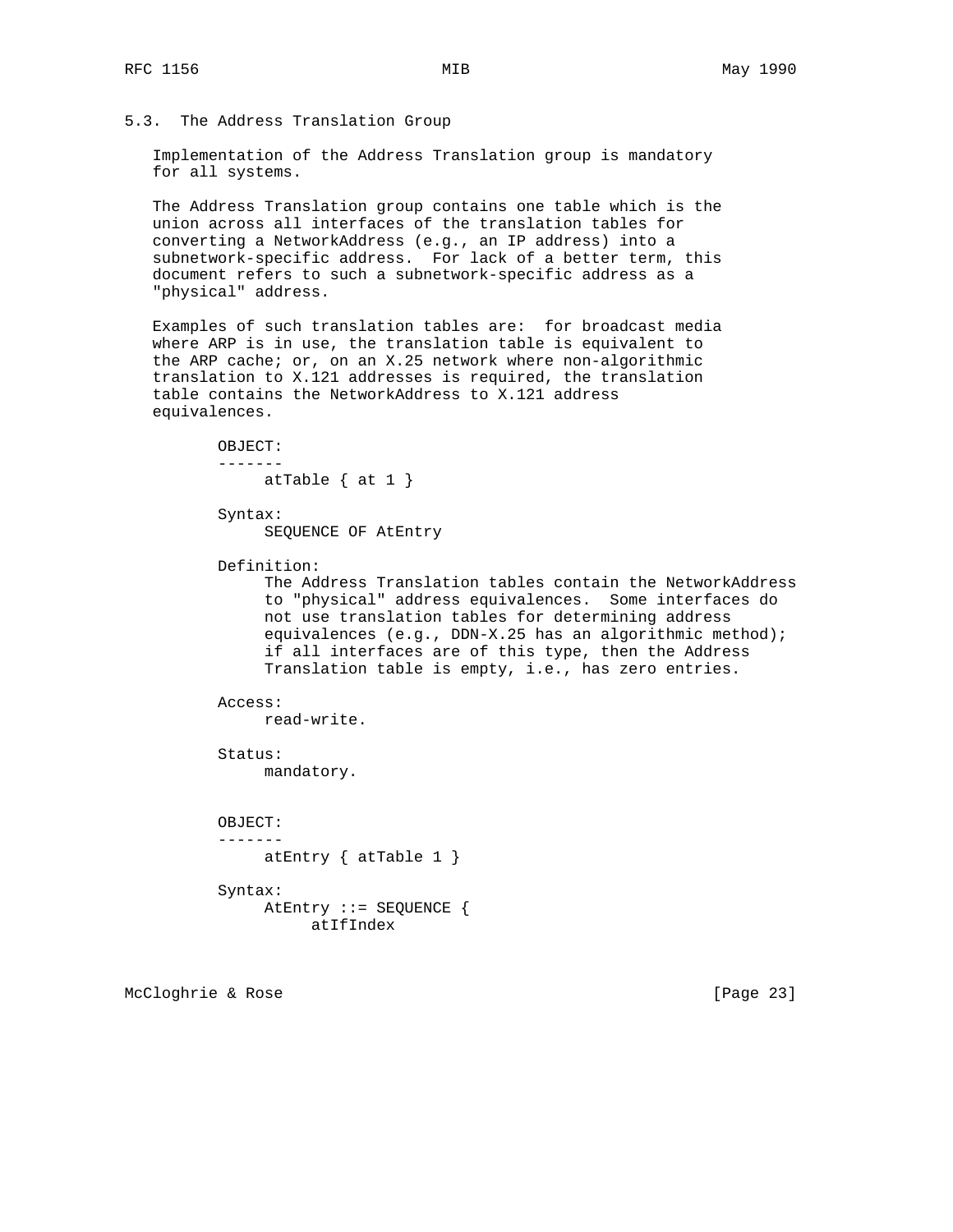INTEGER, atPhysAddress OCTET STRING, atNetAddress NetworkAddress } Definition: Each entry contains one NetworkAddress to "physical" address equivalence. Access: read-write. Status: mandatory. We now consider the individual components of each Address Translation table entry: OBJECT: ------ atIfIndex { atEntry 1 } Syntax: INTEGER Definition: The interface on which this entry's equivalence is effective. The interface identified by a particular value of this index is the same interface as identified by the same value of ifIndex. Access: read-write. Status: mandatory. OBJECT: ------ atPhysAddress { atEntry 2 } Syntax: OCTET STRING

McCloghrie & Rose [Page 24]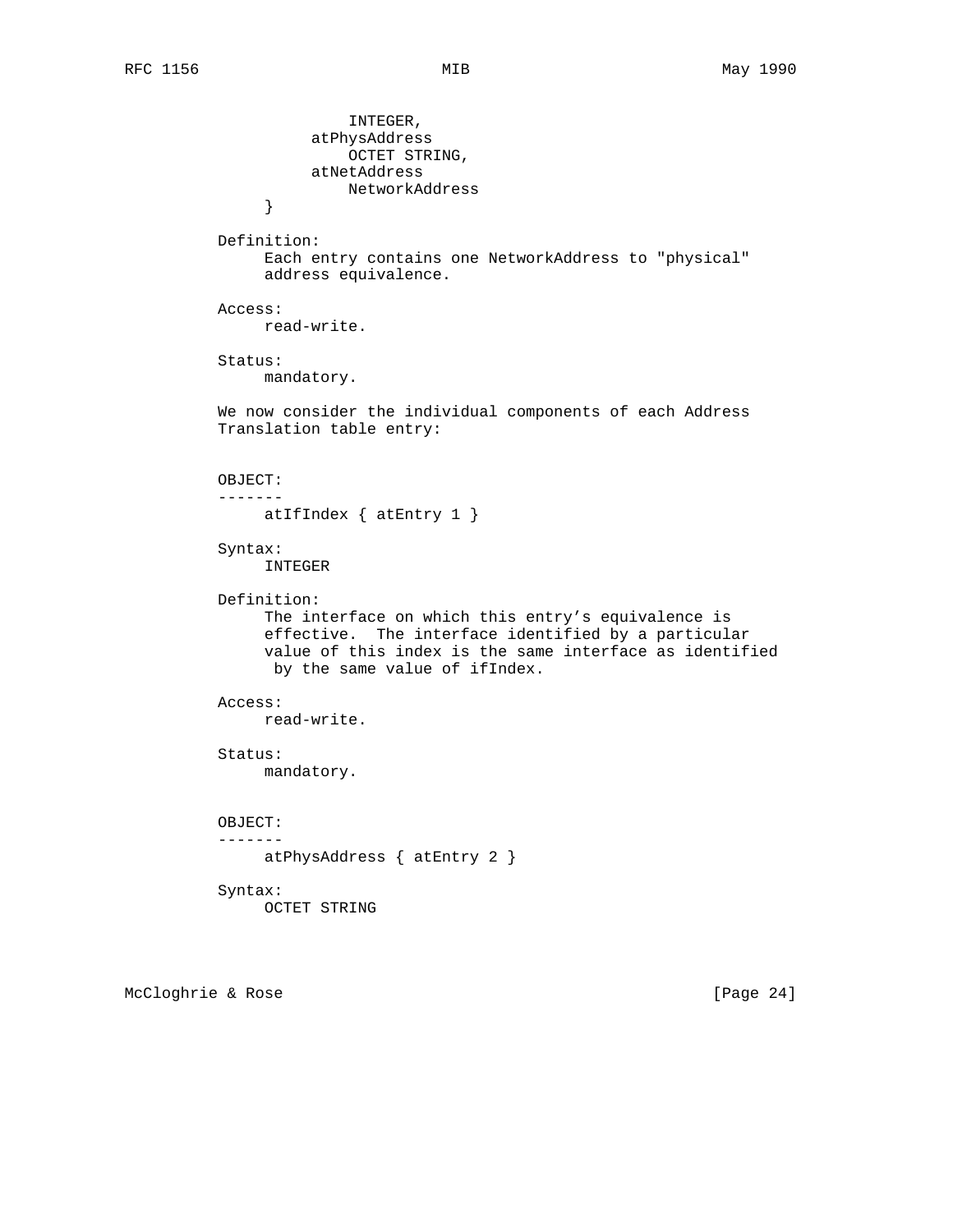Definition: The media-dependent "physical" address. Access: read-write. Status: mandatory. OBJECT: ------ atNetAddress { atEntry 3 } Syntax: NetworkAddress Definition: The NetworkAddress (e.g., the IP address) corresponding to the media-dependent "physical" address. Access: read-write.

# Status:

mandatory.

McCloghrie & Rose [Page 25]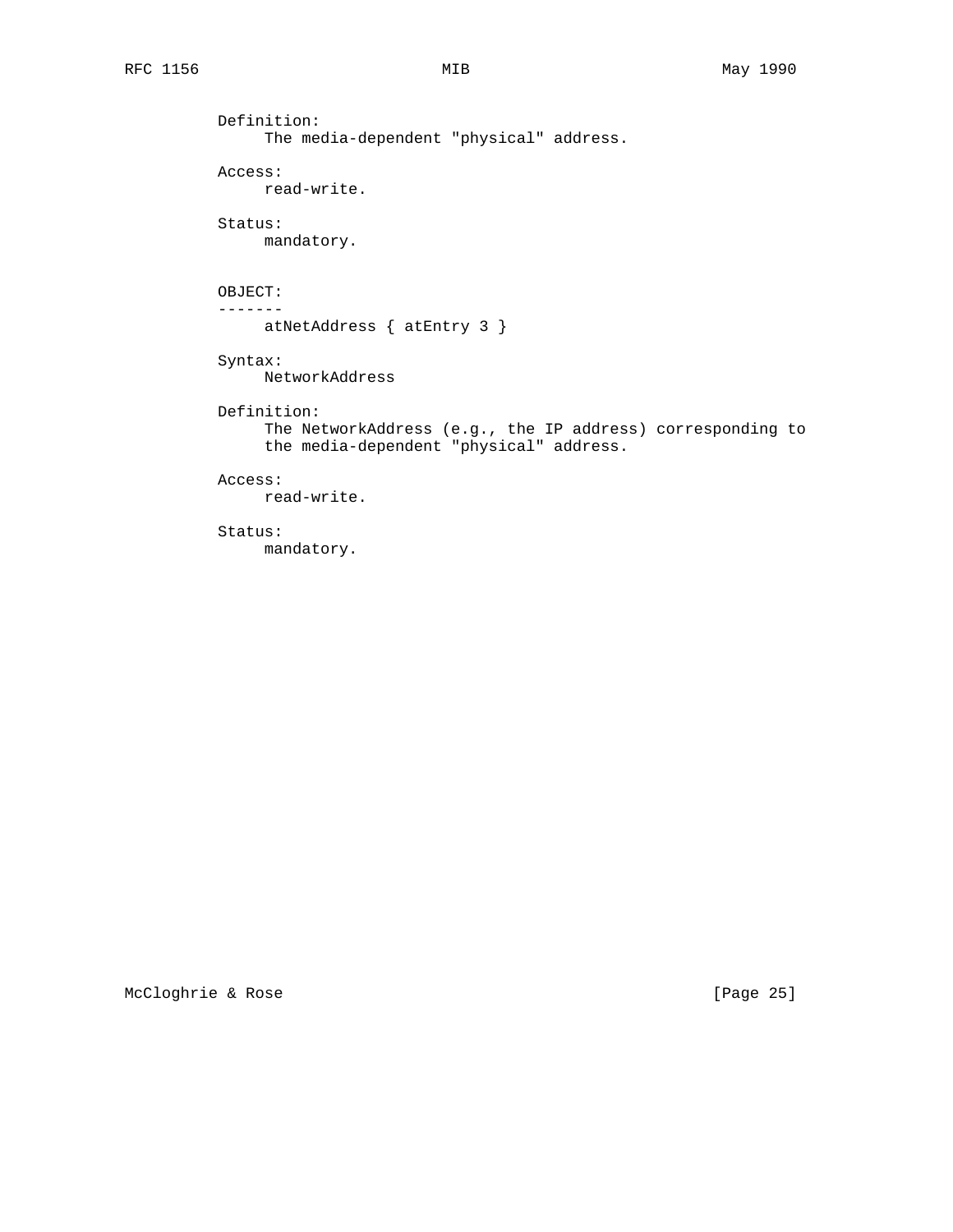# 5.4. The IP Group

Implementation of the IP group is mandatory for all systems.

```
 OBJECT:
          -------
               ipForwarding { ip 1 }
          Syntax:
               INTEGER {
 gateway(1), -- entity forwards datagrams
 host(2) -- entity does NOT forward datagrams
 }
          Definition:
               The indication of whether this entity is acting as an IP
               gateway in respect to the forwarding of datagrams
               received by, but not addressed to, this entity. IP
               gateways forward datagrams; Hosts do not (except those
               Source-Routed via the host).
          Access:
               read-only.
          Status:
               mandatory.
          OBJECT:
          -------
               ipDefaultTTL { ip 2 }
          Syntax:
               INTEGER
          Definition:
               The default value inserted into the Time-To-Live field of
               the IP header of datagrams originated at this entity,
               whenever a TTL value is not supplied by the transport
               layer protocol.
          Access:
              read-write.
          Status:
               mandatory.
```
McCloghrie & Rose [Page 26]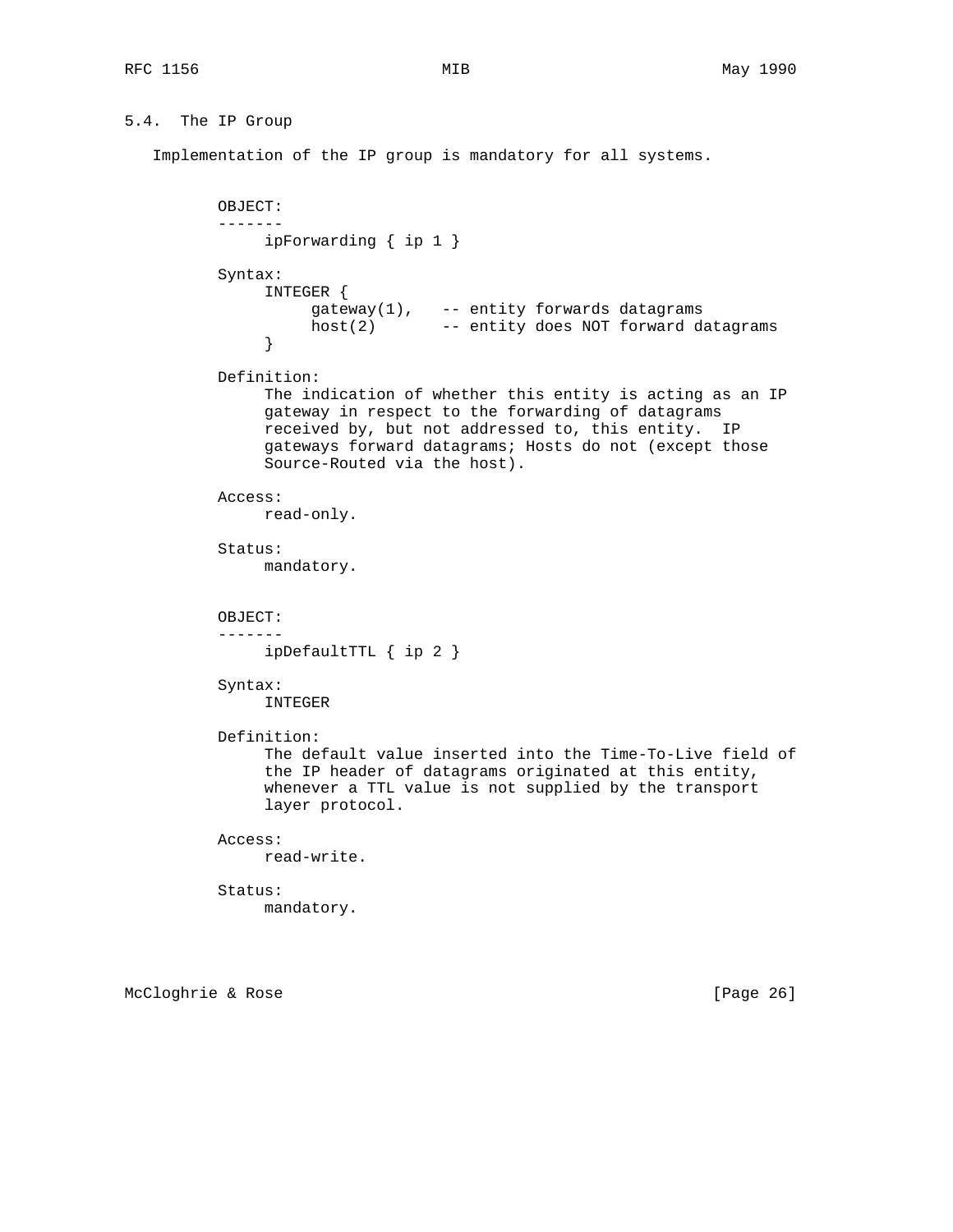OBJECT: ------ ipInReceives { ip 3 } Syntax: Counter Definition: The total number of input datagrams received from interfaces, including those received in error. Access: read-only. Status: mandatory. OBJECT: ------ ipInHdrErrors { ip 4 } Syntax: Counter Definition: The number of input datagrams discarded due to errors in their IP headers, including bad checksums, version number mismatch, other format errors, time-to-live exceeded, errors discovered in processing their IP options, etc. Access: read-only. Status: mandatory. OBJECT: ------ ipInAddrErrors { ip 5 } Syntax: Counter Definition: The number of input datagrams discarded because the IP address in their IP header's destination field was not a

McCloghrie & Rose [Page 27]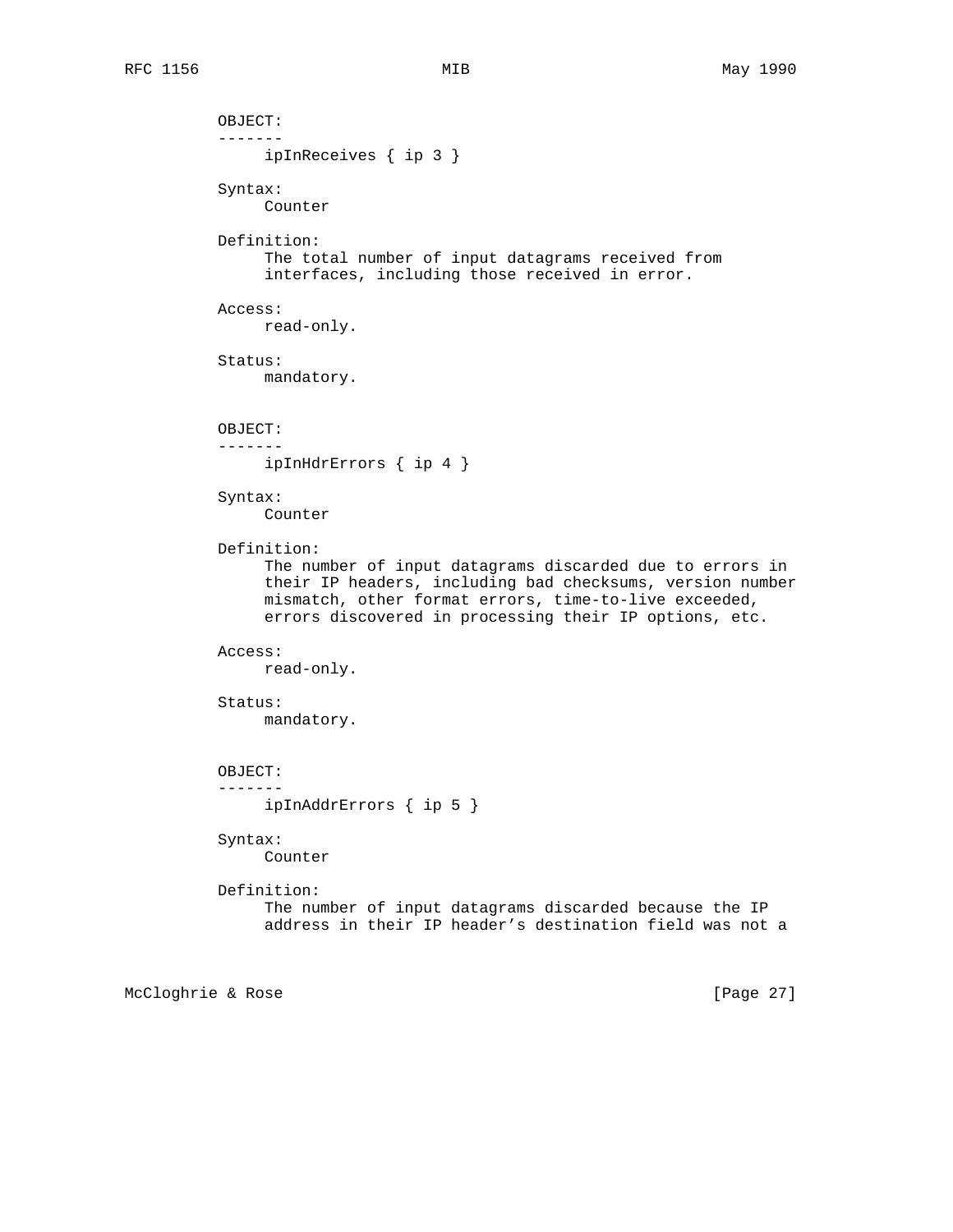valid address to be received at this entity. This count includes invalid addresses (e.g., 0.0.0.0) and addresses of unsupported Classes (e.g., Class E). For entities which are not IP Gateways and therefore do not forward datagrams, this counter includes datagrams discarded because the destination address was not a local address.

#### Access:

read-only.

Status:

mandatory.

OBJECT:

-------

ipForwDatagrams { ip 6 }

Syntax:

Counter

## Definition:

 The number of input datagrams for which this entity was not their final IP destination, as a result of which an attempt was made to find a route to forward them to that final destination. In entities which do not act as IP Gateways, this counter will include only those packets which were Source-Routed via this entity, and the Source-Route option processing was successful.

### Access:

read-only.

### Status:

mandatory.

## OBJECT:

-------

ipInUnknownProtos { ip 7 }

## Syntax:

Counter

# Definition:

 The number of locally-addressed datagrams received successfully but discarded because of an unknown or unsupported protocol.

McCloghrie & Rose [Page 28]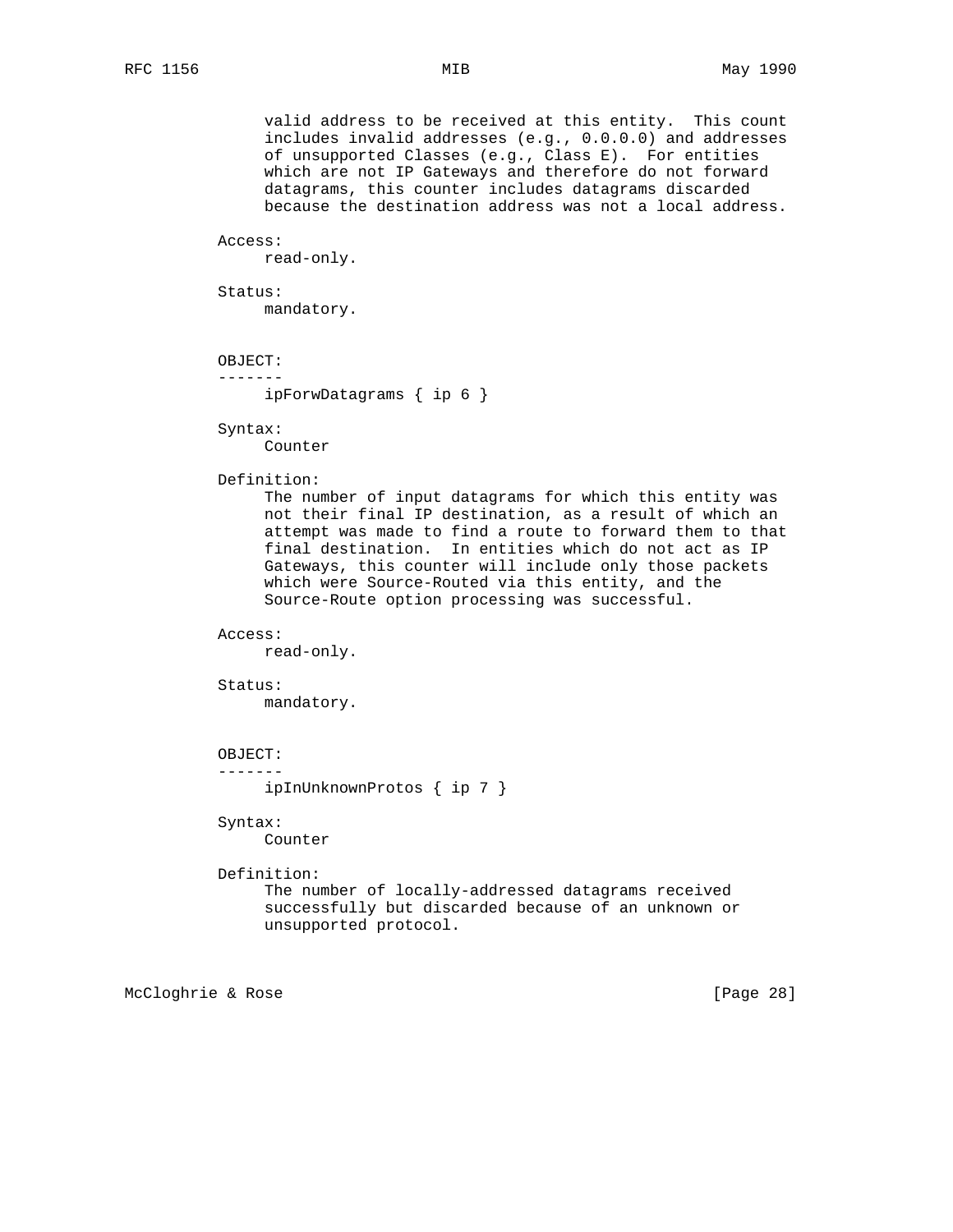Access: read-only. Status: mandatory. OBJECT: ------ ipInDiscards { ip 8 } Syntax: Counter Definition: The number of input IP datagrams for which no problems were encountered to prevent their continued processing, but which were discarded (e.g. for lack of buffer space). Note that this counter does not include any datagrams discarded while awaiting re-assembly. Access: read-only. Status: mandatory. OBJECT: ------ ipInDelivers { ip 9 } Syntax: Counter Definition: The total number of input datagrams successfully delivered to IP user-protocols (including ICMP). Access: read-only. Status: mandatory. OBJECT: ------ ipOutRequests { ip 10 }

McCloghrie & Rose [Page 29]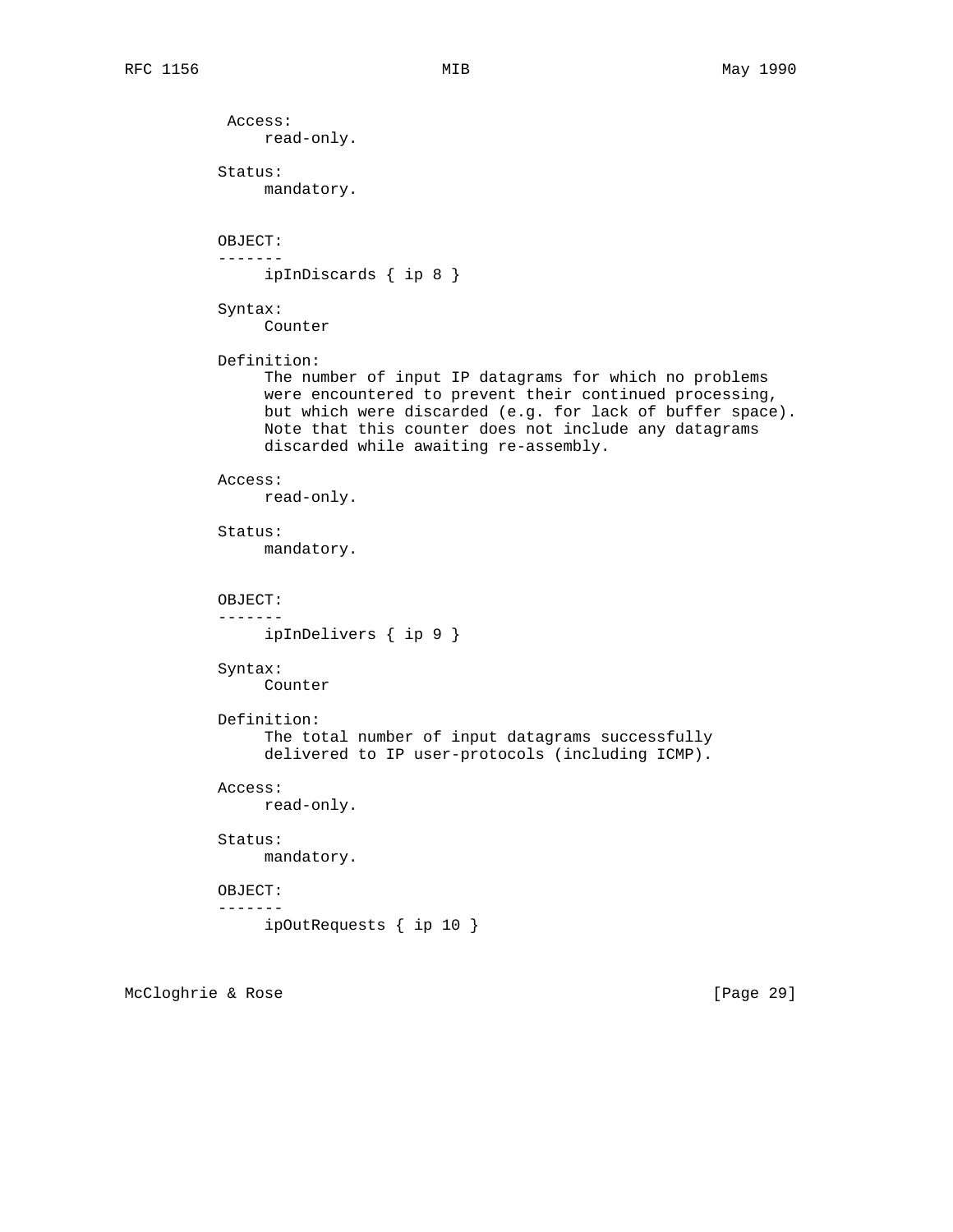Syntax: Counter

Definition:

 The total number of IP datagrams which local IP user protocols (including ICMP) supplied to IP in requests for transmission. Note that this counter does not include any datagrams counted in ipForwDatagrams.

### Access:

read-only.

Status:

mandatory.

OBJECT:

-------

ipOutDiscards { ip 11 }

Syntax:

Counter

Definition:

 The number of output IP datagrams for which no problem was encountered to prevent their transmission to their destination, but which were discarded (e.g., for lack of buffer space). Note that this counter would include datagrams counted in ipForwDatagrams if any such packets met this (discretionary) discard criterion.

### Access:

read-only.

# Status:

mandatory.

OBJECT:

-------

ipOutNoRoutes { ip 12 }

# Syntax:

Counter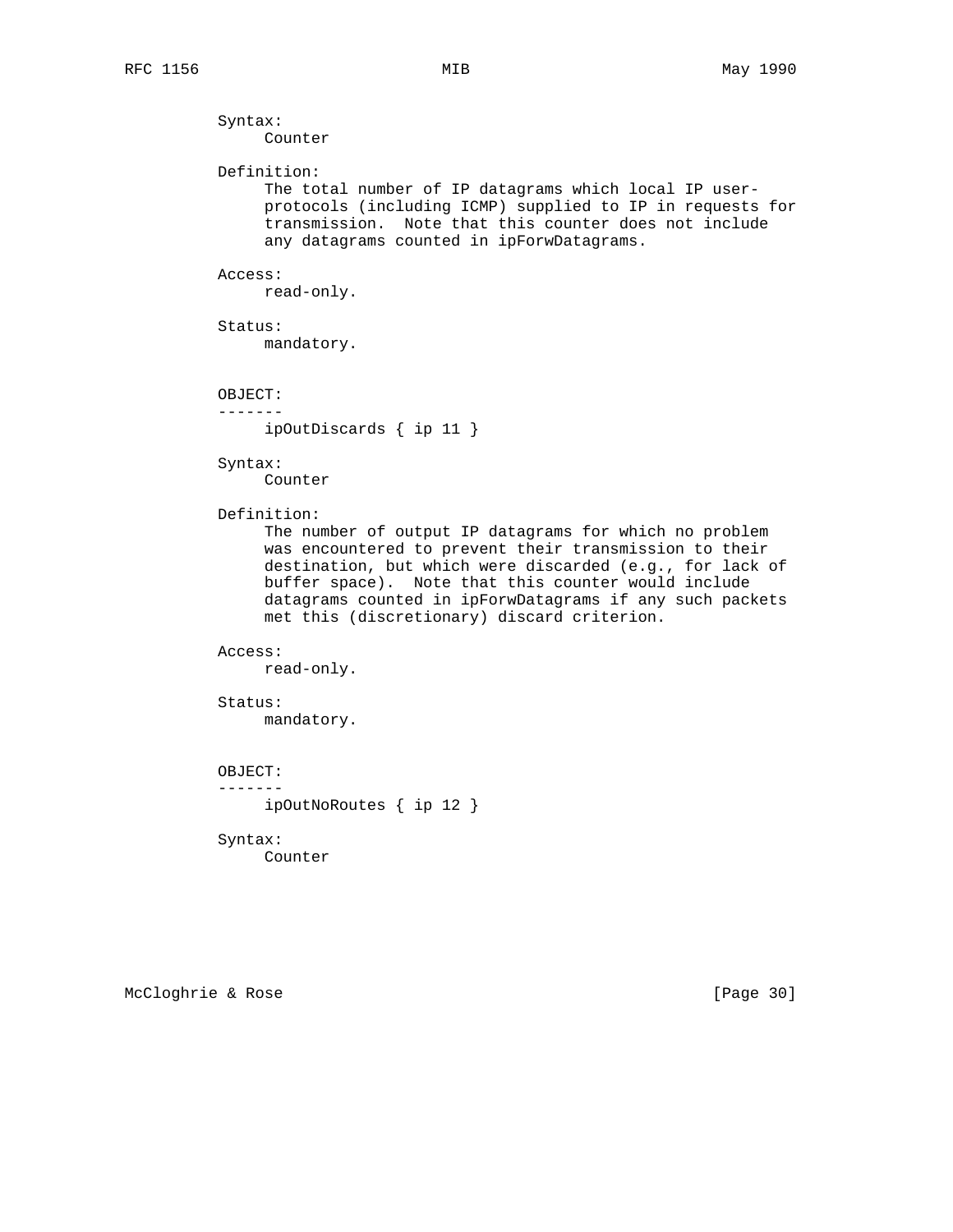```
 Definition:
      The number of IP datagrams discarded because no route
      could be found to transmit them to their destination.
      Note that this counter includes any packets counted in
      ipForwDatagrams which meet this "no-route" criterion.
 Access:
      read-only.
 Status:
      mandatory.
 OBJECT:
 -------
      ipReasmTimeout { ip 13 }
 Syntax:
      INTEGER
 Definition:
      The maximum number of seconds which received fragments
      are held while they are awaiting reassembly at this
      entity.
 Access:
      read-only.
 Status:
      mandatory.
 OBJECT:
 -------
      ipReasmReqds { ip 14 }
 Syntax:
      Counter
 Definition:
      The number of IP fragments received which needed to be
      reassembled at this entity.
 Access:
      read-only.
 Status:
     mandatory.
```
McCloghrie & Rose [Page 31]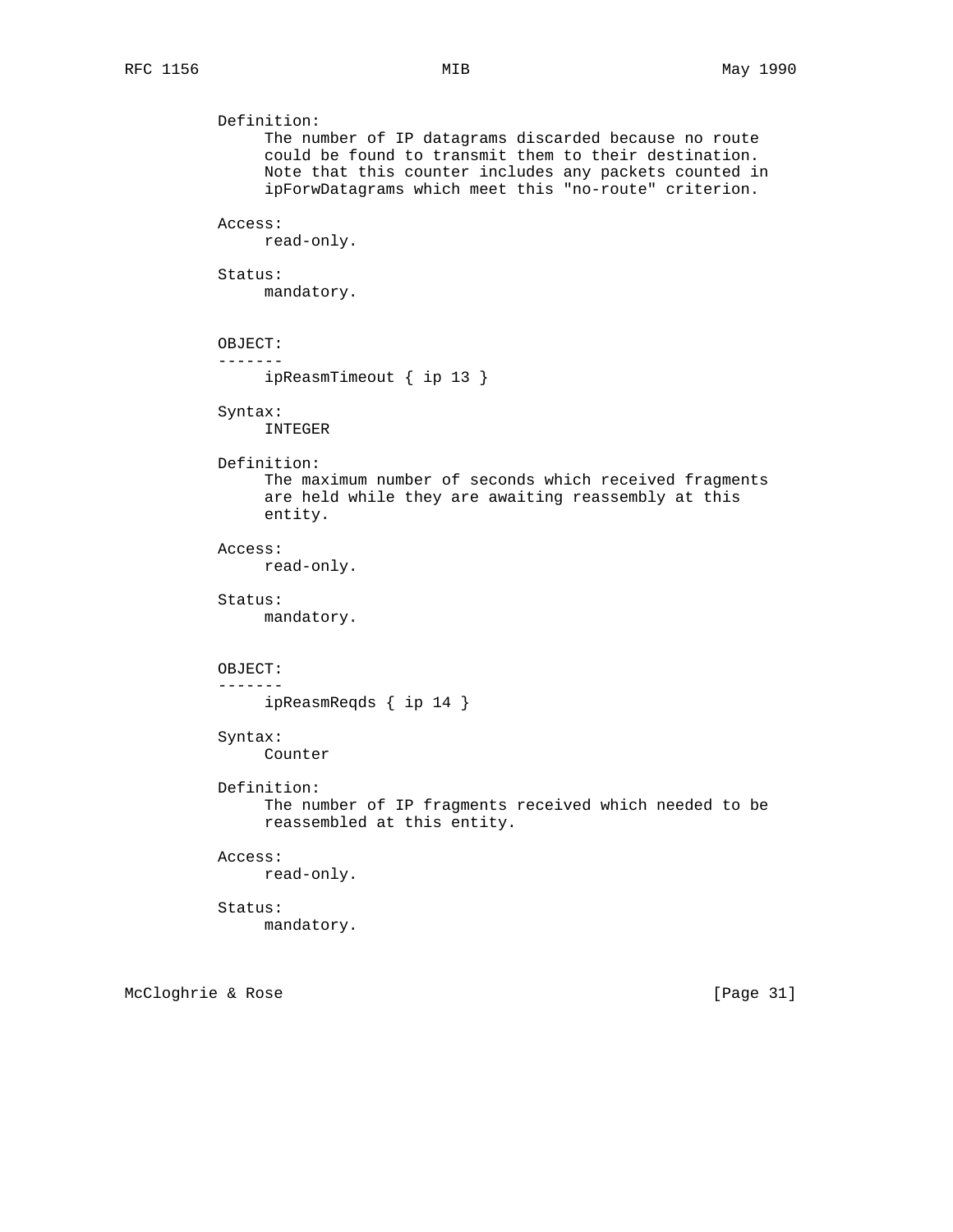OBJECT: ------ ipReasmOKs { ip 15 } Syntax: Counter Definition: The number of IP datagrams successfully re-assembled. Access: read-only. Status: mandatory. OBJECT: ------ ipReasmFails { ip 16 } Syntax: Counter Definition: The number of failures detected by the IP re-assembly algorithm (for whatever reason: timed out, errors, etc). Note that this is not necessarily a count of discarded IP fragments since some algorithms (notably RFC 815's) can lose track of the number of fragments by combining them as they are received. Access: read-only. Status: mandatory. OBJECT: ------ ipFragOKs { ip 17 } Syntax: Counter

McCloghrie & Rose [Page 32]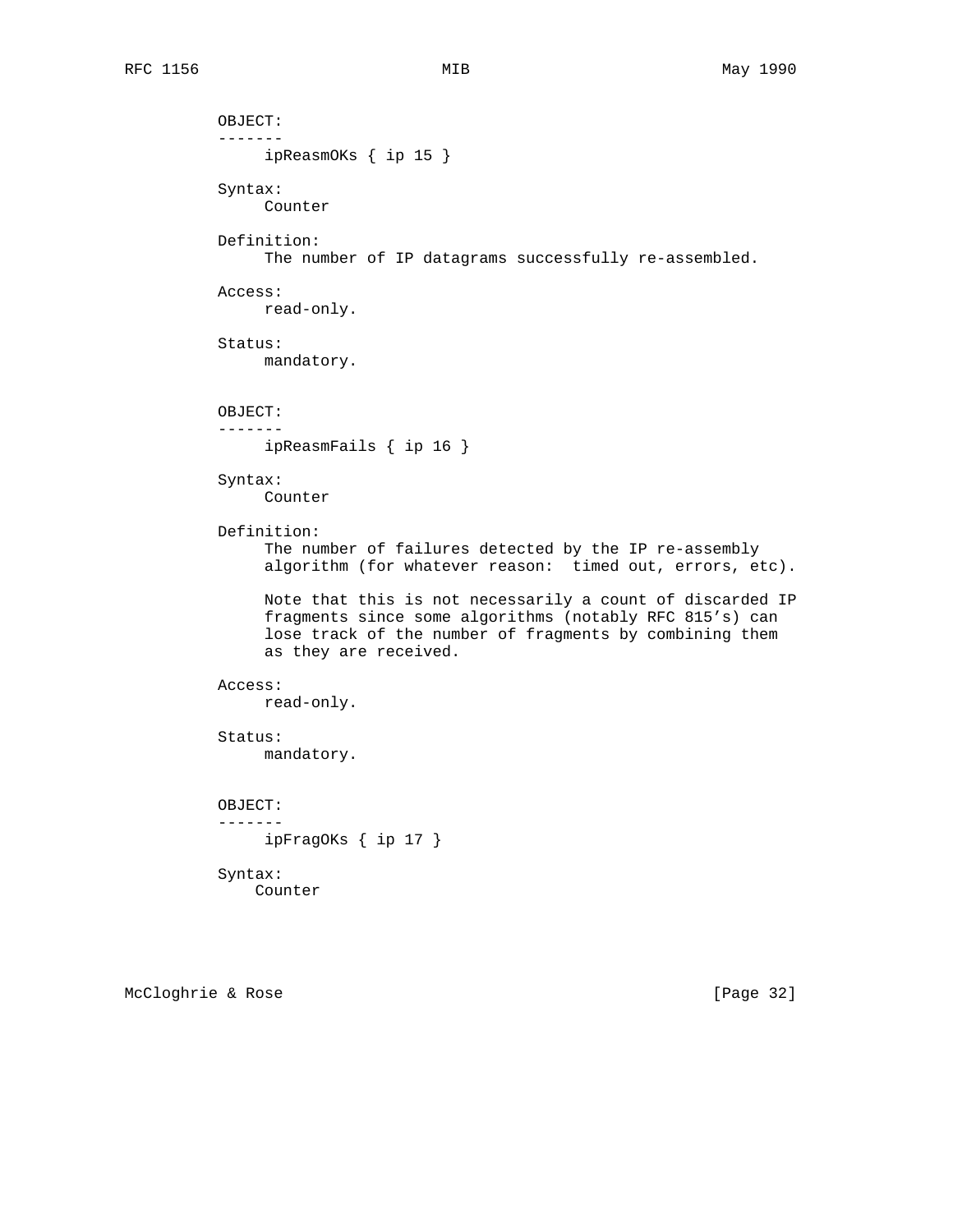```
 Definition:
      The number of IP datagrams that have been successfully
      fragmented at this entity.
 Access:
      read-only.
 Status:
      mandatory.
 OBJECT:
 -------
      ipFragFails { ip 18 }
 Syntax:
      Counter
 Definition:
      The number of IP datagrams that have been discarded
      because they needed to be fragmented at this entity but
      could not be, e.g., because their "Don't Fragment" flag
      was set.
 Access:
      read-only.
 Status:
      mandatory.
 OBJECT:
 -------
      ipFragCreates { ip 19 }
 Syntax:
      Counter
 Definition:
      The number of IP datagram fragments that have been
      generated as a result of fragmentation at this entity.
 Access:
      read-only.
 Status:
      mandatory.
```
McCloghrie & Rose [Page 33]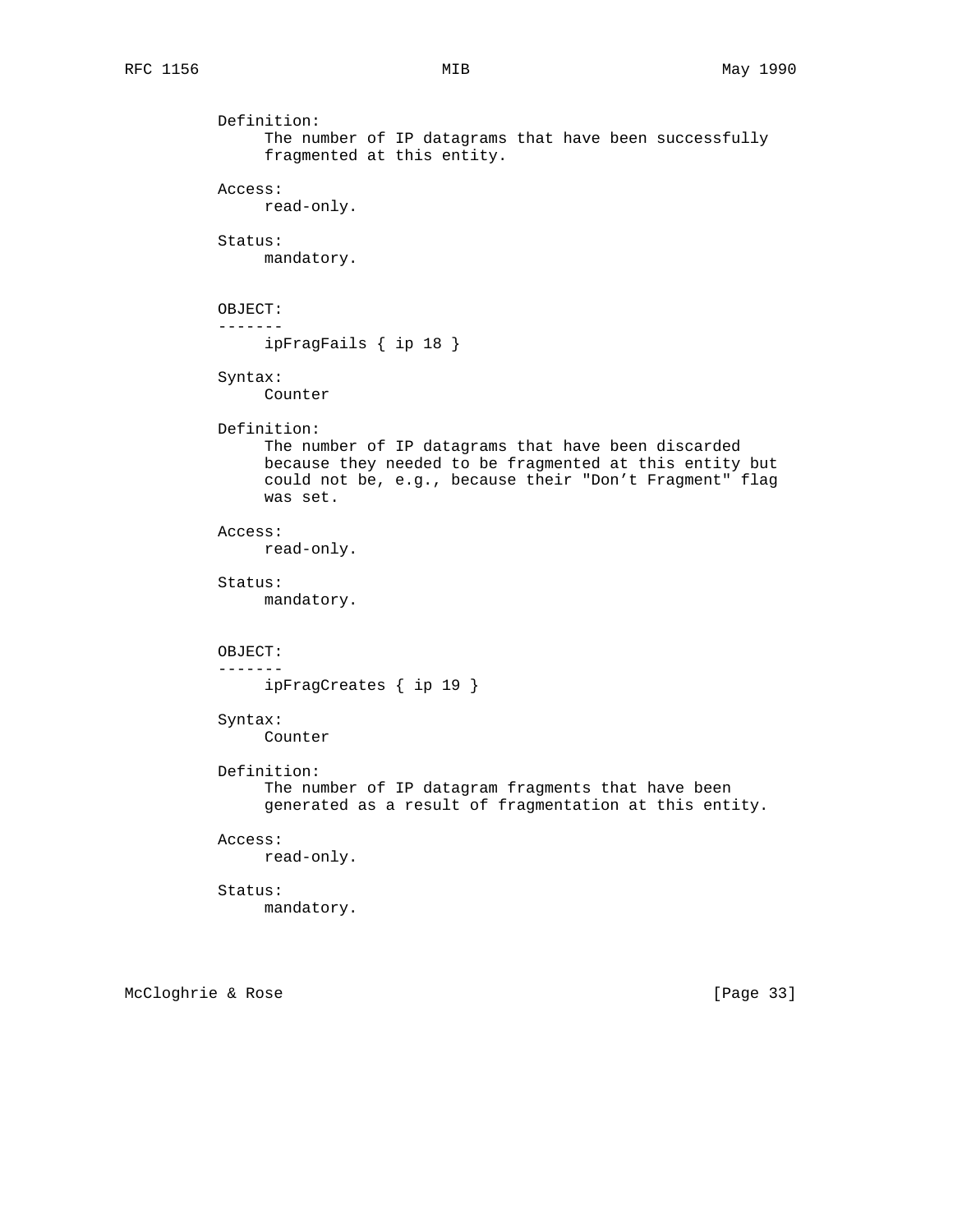# 5.4.1. The IP Address Table

```
 The Ip Address table contains this entity's IP addressing
 information.
```

```
 OBJECT:
           -------
                ipAddrTable { ip 20 }
           Syntax:
                SEQUENCE OF IpAddrEntry
           Definition:
                The table of addressing information relevant to this
                entity's IP addresses.
           Access:
               read-only.
           Status:
               mandatory.
           OBJECT:
           -------
                ipAddrEntry { ipAddrTable 1 }
           Syntax:
                IpAddrEntry ::= SEQUENCE {
                     ipAdEntAddr
                         IpAddress,
                     ipAdEntIfIndex
                         INTEGER,
                     ipAdEntNetMask
                         IpAddress,
                     ipAdEntBcastAddr
                INTEGER
 }
           Definition:
                The addressing information for one of this entity's IP
                addresses.
           Access:
               read-only.
```
McCloghrie & Rose [Page 34]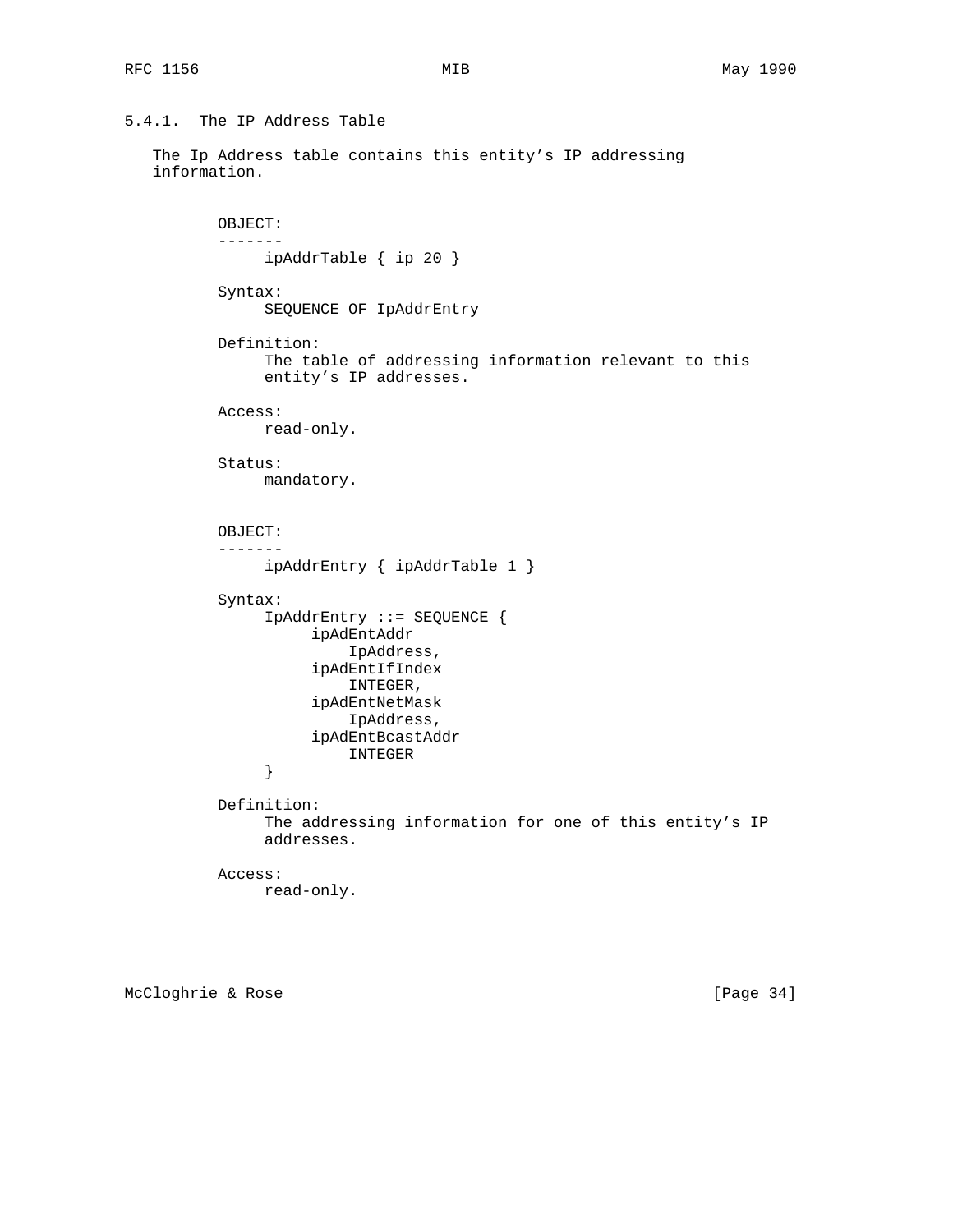Status: mandatory. OBJECT: ------ ipAdEntAddr { ipAddrEntry 1 } Syntax: IpAddress Definition: The IP address to which this entry's addressing information pertains. Access: read-only. Status: mandatory. OBJECT: ------ ipAdEntIfIndex { ipAddrEntry 2 } Syntax: INTEGER Definition: The index value which uniquely identifies the interface to which this entry is applicable. The interface identified by a particular value of this index is the same interface as identified by the same value of ifIndex. Access: read-only. Status: mandatory. OBJECT: ------ ipAdEntNetMask { ipAddrEntry 3 }

McCloghrie & Rose [Page 35]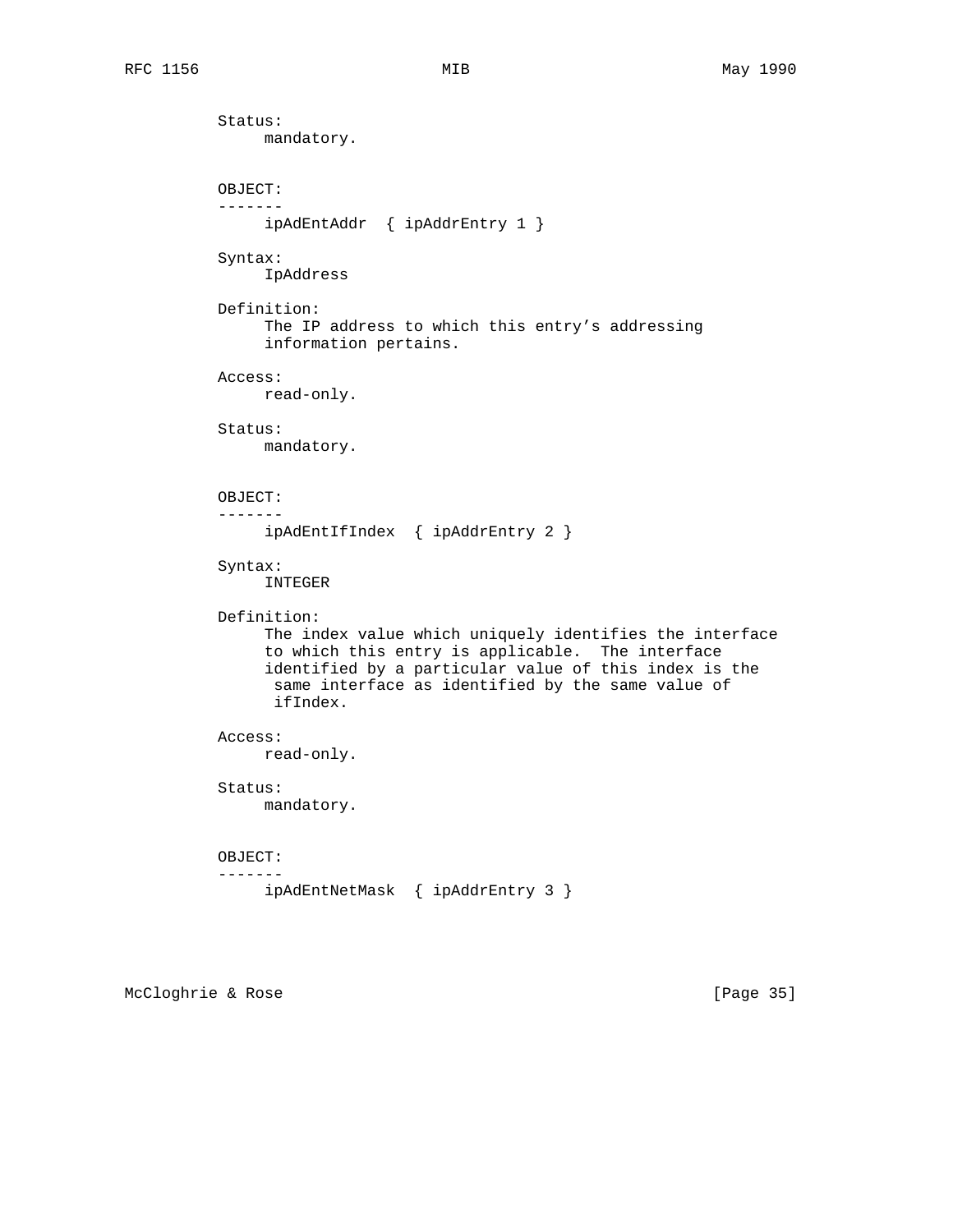Syntax: IpAddress Definition: The subnet mask associated with the IP address of this entry. The value of the mask is an IP address with all the network bits set to 1 and all the hosts bits set to 0. Access: read-only. Status: mandatory. OBJECT: ------ ipAdEntBcastAddr { ipAddrEntry 4 } Syntax: INTEGER Definition: The value of the least-significant bit in the IP broadcast address used for sending datagrams on the (logical) interface associated with the IP address of this entry. For example, when the Internet standard all-ones broadcast address is used, the value will be 1. Access: read-only. Status: mandatory. 5.4.2. The IP Routing Table The IP Routing Table contains an entry for each route

 presently known to this entity. Note that the action to be taken in response to a request to read a non-existent entry, is specific to the network management protocol being used.

> OBJECT: ------ ipRoutingTable { ip 21 }

McCloghrie & Rose [Page 36]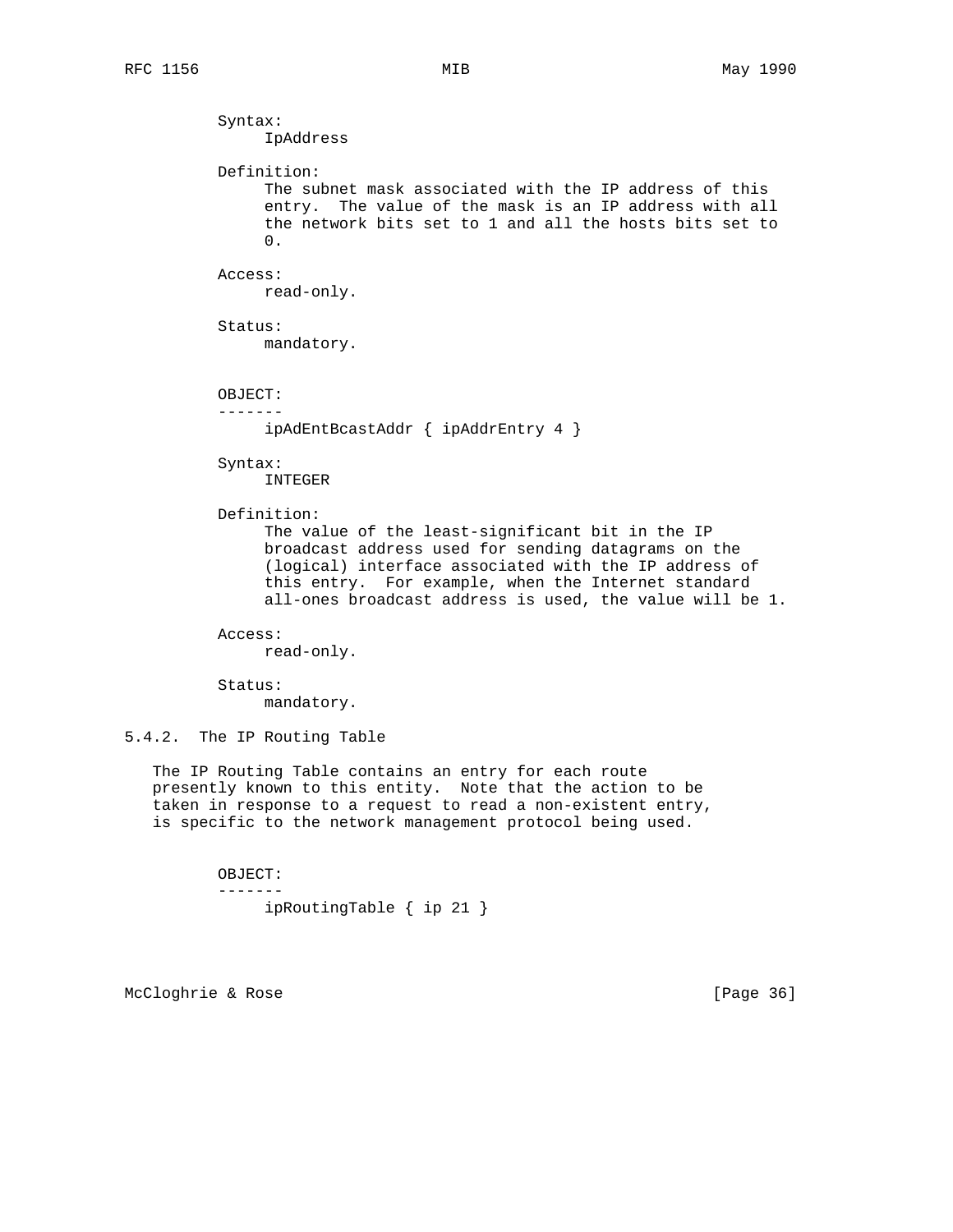Syntax: SEQUENCE OF IpRouteEntry Definition: This entity's IP Routing table. Access: read-write. Status: mandatory. OBJECT: ------ ipRouteEntry { ipRoutingTable 1 } Syntax: IpRouteEntry ::= SEQUENCE { ipRouteDest IpAddress, ipRouteIfIndex INTEGER, ipRouteMetric1 INTEGER, ipRouteMetric2 INTEGER, ipRouteMetric3 INTEGER, ipRouteMetric4 INTEGER, ipRouteNextHop IpAddress, ipRouteType INTEGER, ipRouteProto INTEGER, ipRouteAge INTEGER } Definition: A route to a particular destination. Access: read-write.

McCloghrie & Rose [Page 37]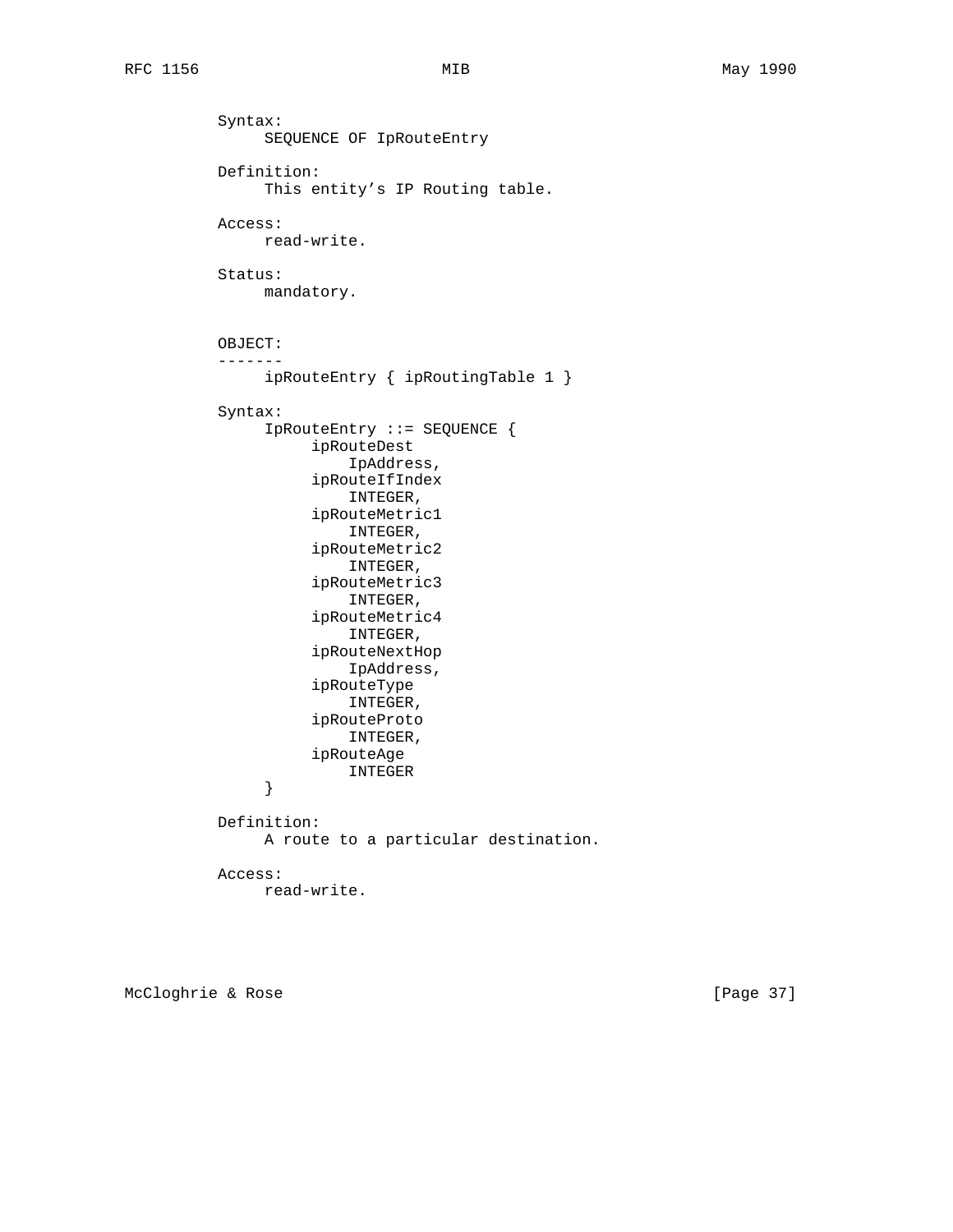Status: mandatory. We now consider the individual components of each route in the IP Routing Table: OBJECT: ------ ipRouteDest { ipRouteEntry 1 } Syntax: IpAddress Definition: The destination IP address of this route. An entry with a value of 0.0.0.0 is considered a default route. Multiple such default routes can appear in the table, but access to such multiple entries is dependent on the table-access mechanisms defined by the network management protocol in use. Access: read-write. Status: mandatory. OBJECT: ------ ipRouteIfIndex { ipRouteEntry 2 } Syntax: INTEGER Definition: The index value which uniquely identifies the local interface through which the next hop of this route should be reached. The interface identified by a particular value of this index is the same interface as identified by the same value of ifIndex. Access: read-write. Status: mandatory.

McCloghrie & Rose [Page 38]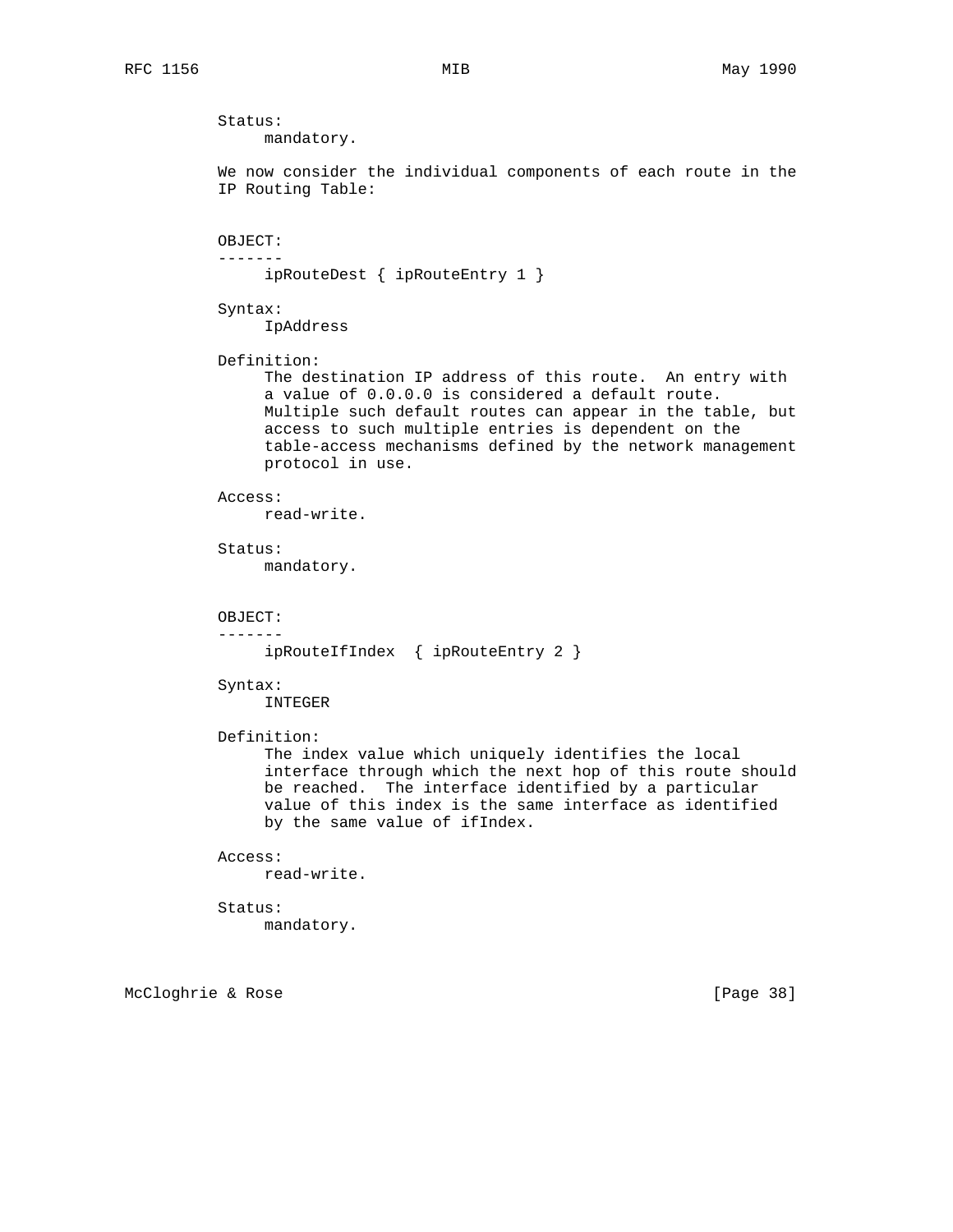```
 OBJECT:
 -------
      ipRouteMetric1 { ipRouteEntry 3 }
 Syntax:
      INTEGER
 Definition:
      The primary routing metric for this route. The semantics
      of this metric are determined by the routing-protocol
      specified in the route's ipRouteProto value. If this
      metric is not used, its value should be set to -1.
 Access:
      read-write.
 Status:
     mandatory.
 OBJECT:
 -------
      ipRouteMetric2 { ipRouteEntry 4 }
 Syntax:
      INTEGER
 Definition:
      An alternate routing metric for this route. The
      semantics of this metric are determined by the routing-
      protocol specified in the route's ipRouteProto value. If
      this metric is not used, its value should be set to -1.
 Access:
      read-write.
 Status:
      mandatory.
 OBJECT:
 -------
      ipRouteMetric3 { ipRouteEntry 5 }
 Syntax:
      INTEGER
```
McCloghrie & Rose [Page 39]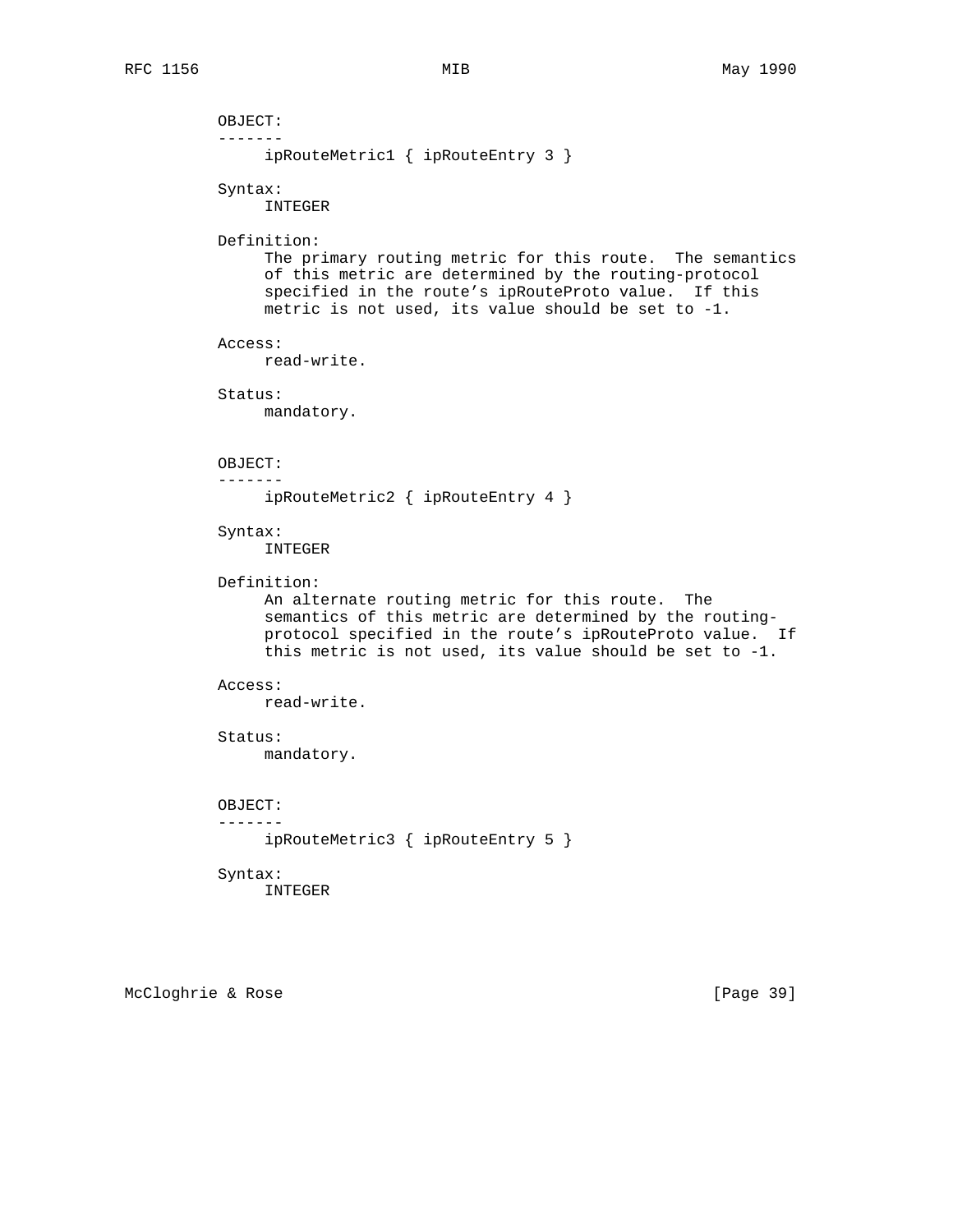```
 Definition:
      An alternate routing metric for this route. The
      semantics of this metric are determined by the routing-
      protocol specified in the route's ipRouteProto value. If
      this metric is not used, its value should be set to -1.
  Access:
      read-write.
  Status:
      mandatory.
 OBJECT:
 -------
      ipRouteMetric4 { ipRouteEntry 6 }
 Syntax:
      INTEGER
 Definition:
      An alternate routing metric for this route. The
      semantics of this metric are determined by the routing-
      protocol specified in the route's ipRouteProto value. If
      this metric is not used, its value should be set to -1.
 Access:
      read-write.
 Status:
     mandatory.
 OBJECT:
 -------
      ipRouteNextHop { ipRouteEntry 7 }
 Syntax:
      IpAddress
 Definition:
      The IP address of the next hop of this route.
 Access:
      read-write.
 Status:
     mandatory.
```
McCloghrie & Rose [Page 40]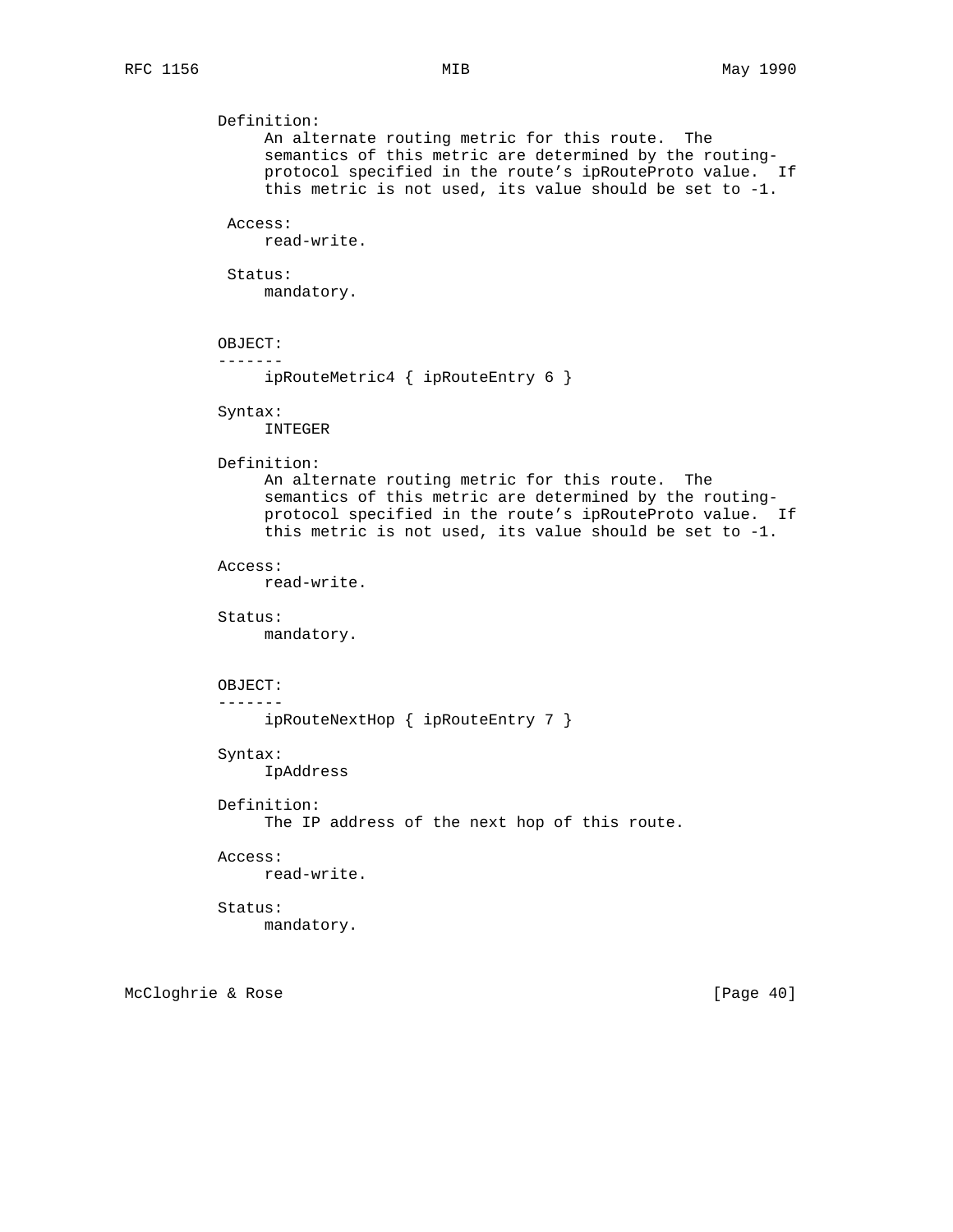```
 OBJECT:
          -------
               ipRouteType { ipRouteEntry 8 }
          Syntax:
               INTEGER {
                   other(1), --- none of the following
                   invalid(2), \qquad - an invalidated route
                                    -- route to directly
                   direct(3), -- connected (sub-)network
                                    -- route to a non-local
              remote(4), -- host/network/sub-network }
 }
          Definition:
               The type of route.
          Access:
               read-write.
          Status:
               mandatory.
          OBJECT:
          -------
               ipRouteProto { ipRouteEntry 9 }
          Syntax:
               INTEGER {
                    other(1), -- none of the following
                                   -- non-protocol information,
                                    -- e.g., manually configured
                   local(2), --- entries -- set via a network management
                    netmgmt(3), -- protocol
                                   -- obtained via ICMP,
                   icmp(4), -- e.g., Redirect -- the remaining values are
                                   -- all gateway routing protocols
                    egp(5),
```
McCloghrie & Rose [Page 41]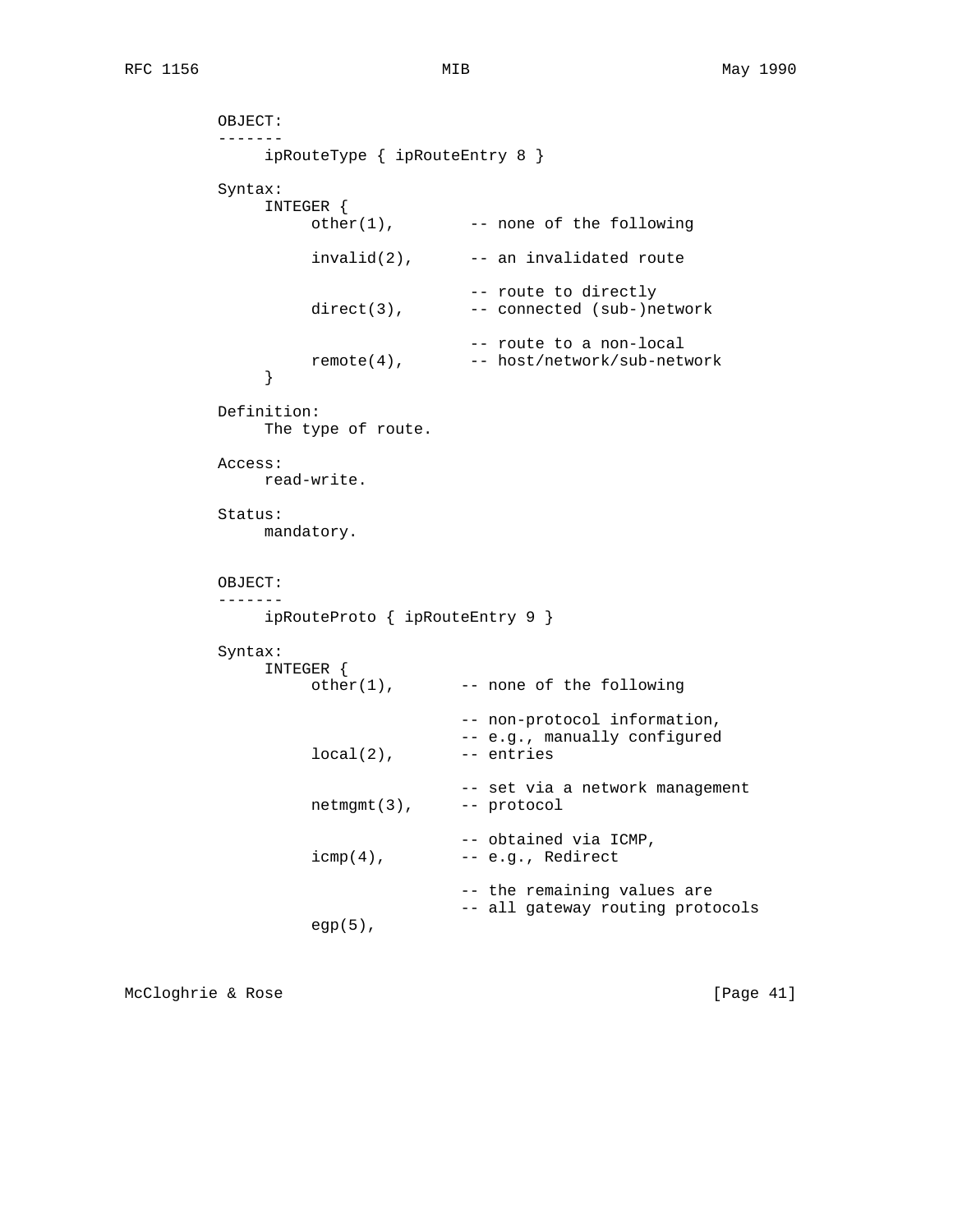$ggp(6)$ , hello(7),  $rip(8)$ ,  $is-is(9)$ , es-is(10), ciscoIgrp(11), bbnSpfIgp(12),  $\qquad \qquad \text{oigp(13)}$  } Definition: The routing mechanism via which this route was learned. Inclusion of values for gateway routing protocols is not intended to imply that hosts should support those protocols. Access: read-only. Status: mandatory. OBJECT: ------ ipRouteAge { ipRouteEntry 10 } Syntax: INTEGER Definition: The number of seconds since this route was last updated or otherwise determined to be correct. Note that no semantics of "too old" can be implied except through knowledge of the routing protocol by which the route was learned. Access: read-write. Status: mandatory.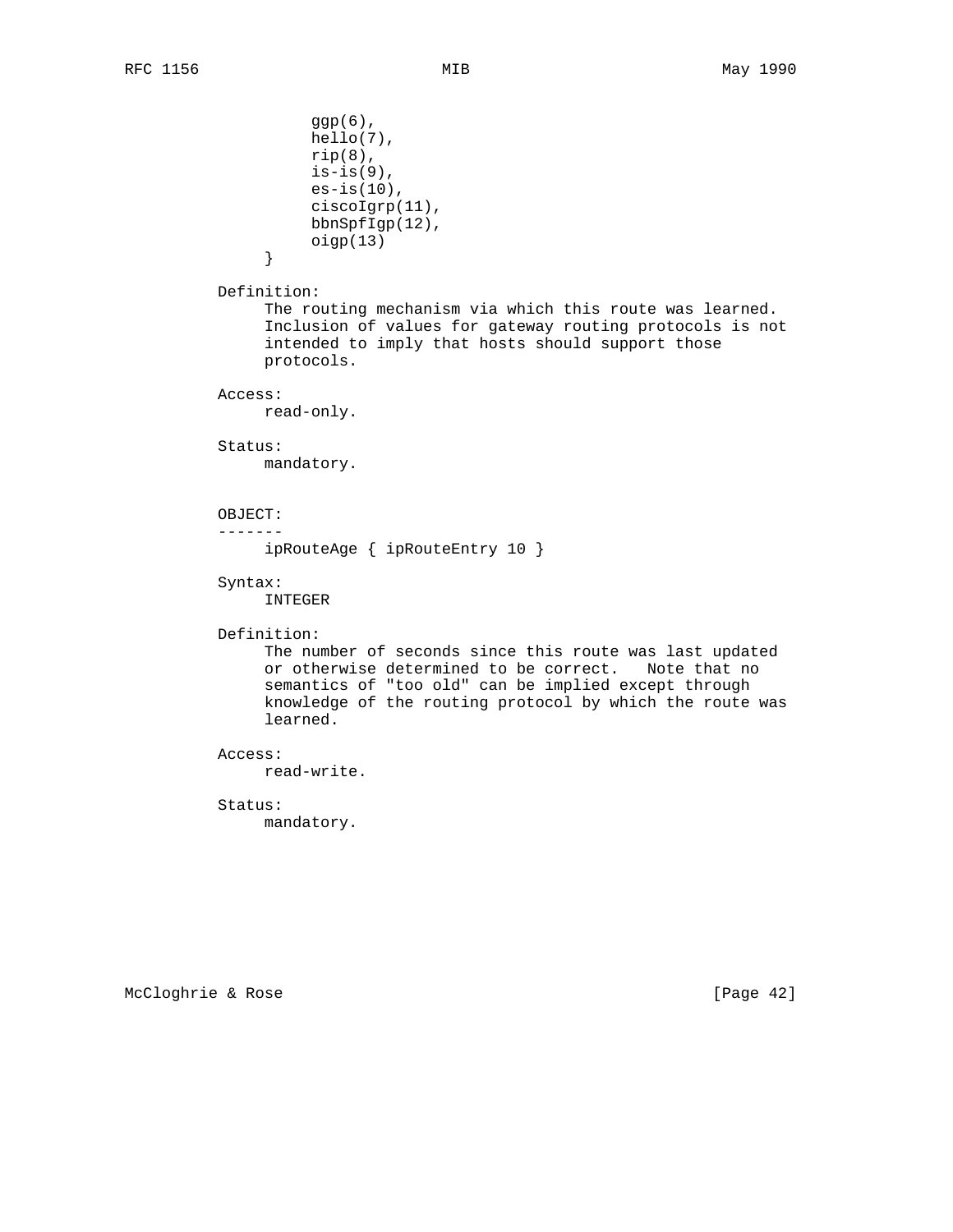5.5. The ICMP Group

Implementation of the ICMP group is mandatory for all systems.

The ICMP group contains the ICMP input and output statistics.

 Note that individual counters for ICMP message (sub-)codes have been omitted from this (version of the) MIB for simplicity.

```
 OBJECT:
 -------
      icmpInMsgs { icmp 1 }
 Syntax:
      Counter
 Definition:
      The total number of ICMP messages which the entity
      received. Note that this counter includes all those
      counted by icmpInErrors.
 Access:
      read-only.
 Status:
      mandatory.
 OBJECT:
 -------
      icmpInErrors { icmp 2 }
 Syntax:
      Counter
 Definition:
      The number of ICMP messages which the entity received but
      determined as having errors (bad ICMP checksums, bad
      length, etc.).
 Access:
      read-only.
 Status:
      mandatory.
```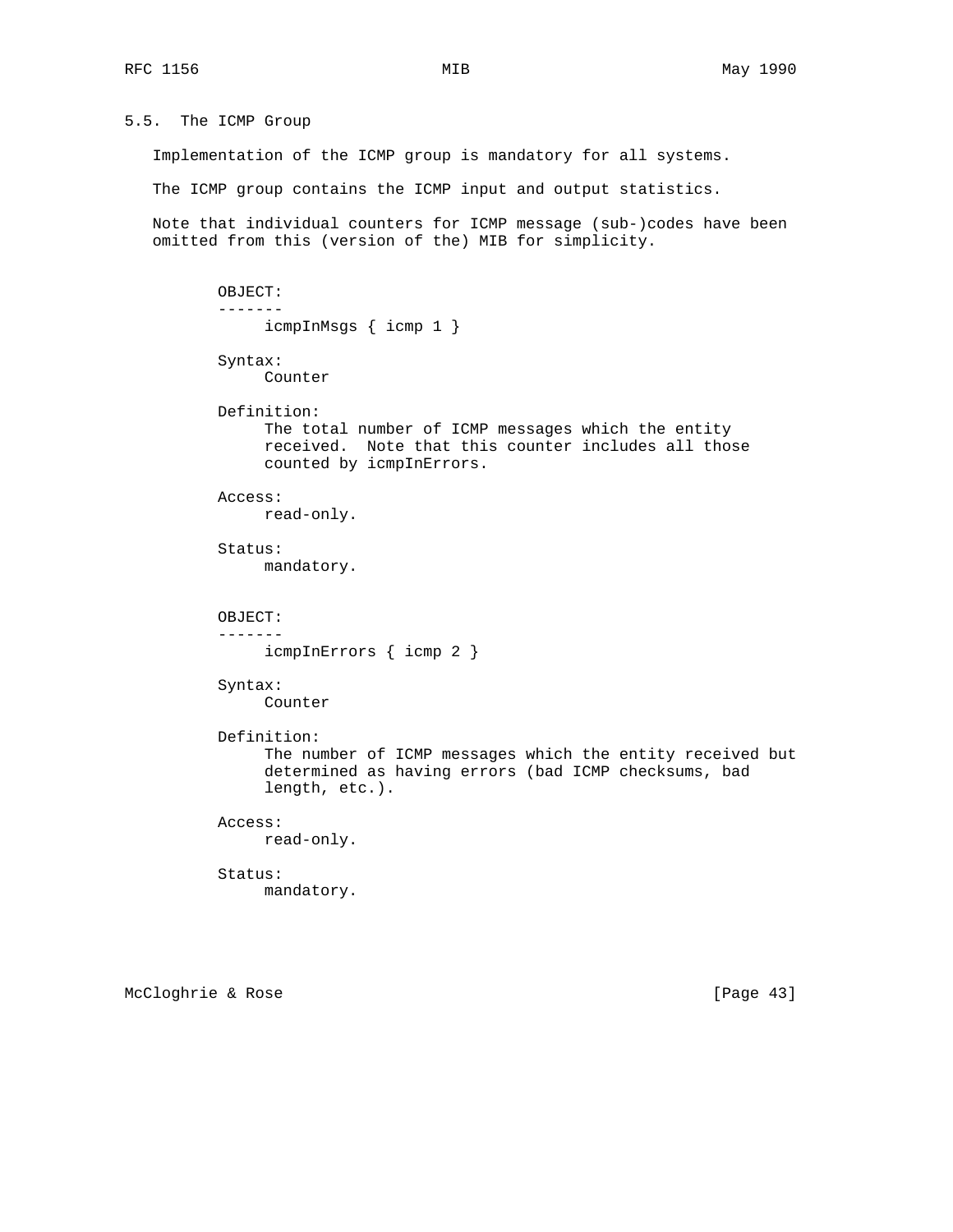```
 OBJECT:
 -------
     icmpInDestUnreachs { icmp 3 }
 Syntax:
    Counter
 Definition:
      The number of ICMP Destination Unreachable messages
      received.
 Access:
      read-only.
 Status:
      mandatory.
 OBJECT:
 -------
     icmpInTimeExcds { icmp 4 }
 Syntax:
      Counter
 Definition:
      The number of ICMP Time Exceeded messages received.
 Access:
      read-only.
 Status:
      mandatory.
 OBJECT:
 -------
      icmpInParmProbs { icmp 5 }
 Syntax:
      Counter
 Definition:
      The number of ICMP Parameter Problem messages received.
 Access:
      read-only.
```
McCloghrie & Rose [Page 44]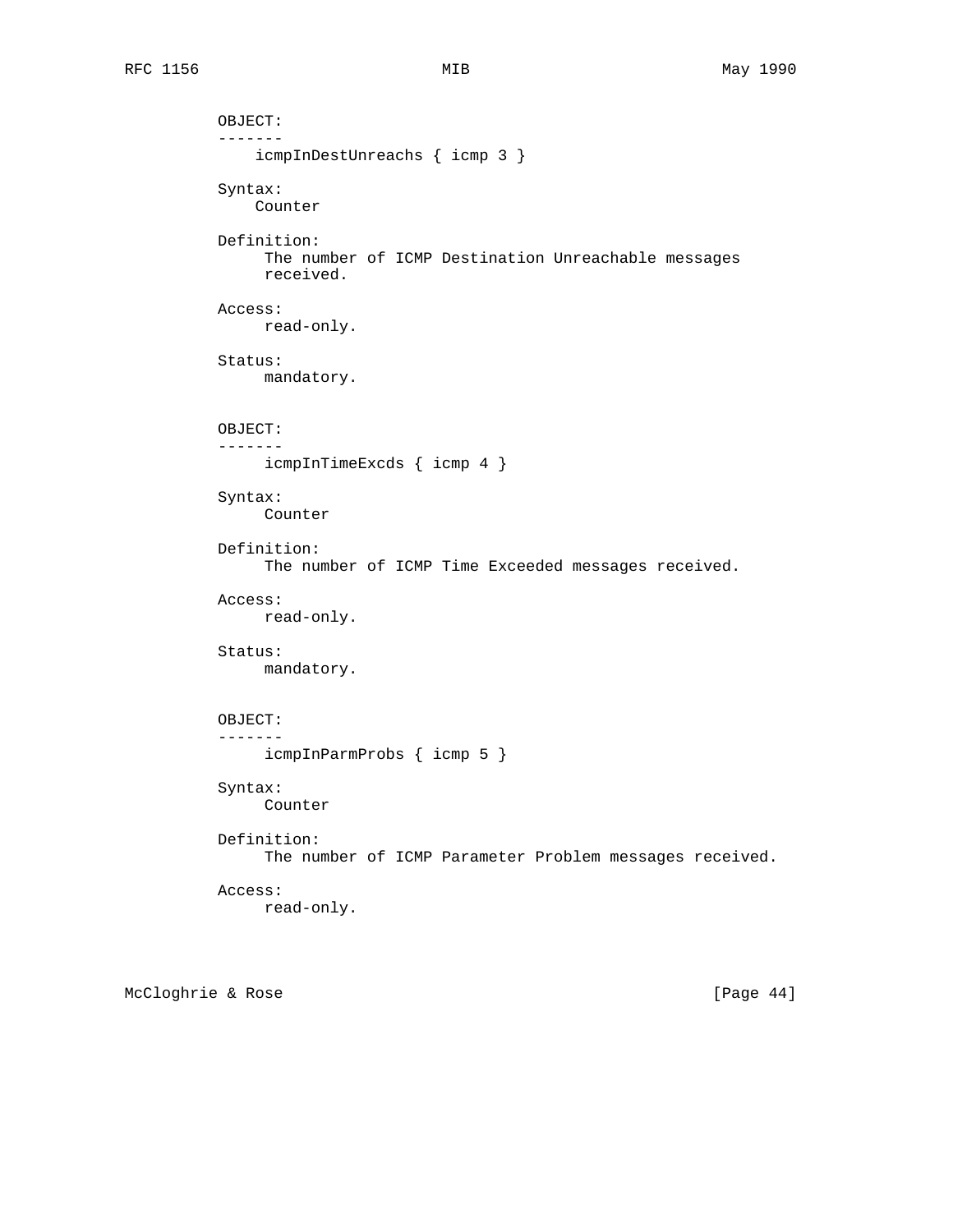Status: mandatory. OBJECT: ------ icmpInSrcQuenchs { icmp 6 } Syntax: Counter Definition: The number of ICMP Source Quench messages received. Access: read-only. Status: mandatory. OBJECT: ------ icmpInRedirects { icmp 7 } Syntax: Counter Definition: The number of ICMP Redirect messages received. Access: read-only. Status: mandatory. OBJECT: ------ icmpInEchos { icmp 8 } Syntax: Counter Definition: The number of ICMP Echo (request) messages received.

McCloghrie & Rose [Page 45]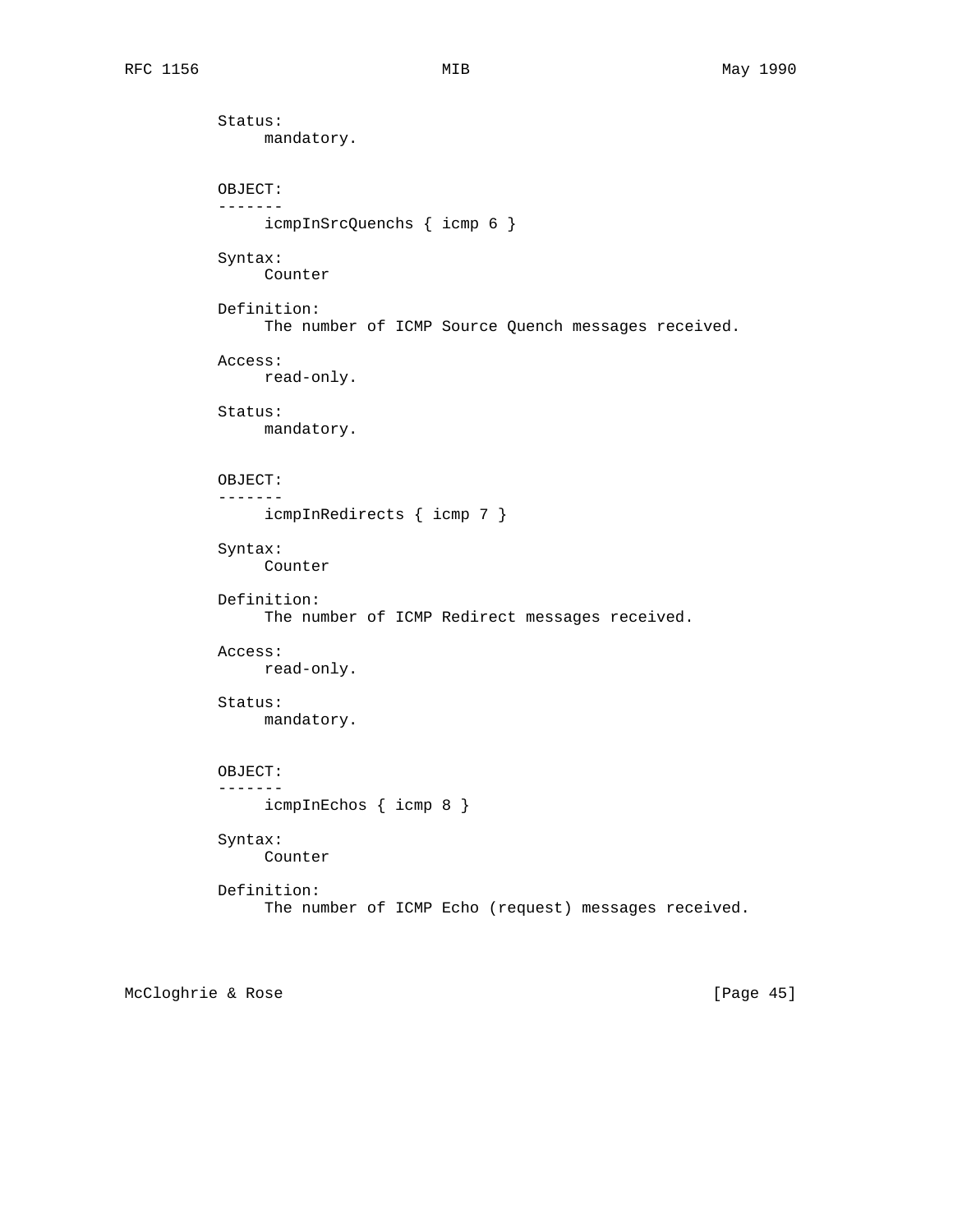Access: read-only. Status: mandatory. OBJECT: ------ icmpInEchoReps { icmp 9 } Syntax: Counter Definition: The number of ICMP Echo Reply messages received. Access: read-only. Status: mandatory. OBJECT: ------ icmpInTimestamps { icmp 10 } Syntax: Counter Definition: The number of ICMP Timestamp (request) messages received. Access: read-only. Status: mandatory. OBJECT: ------ icmpInTimestampReps { icmp 11 } Syntax: Counter

McCloghrie & Rose [Page 46]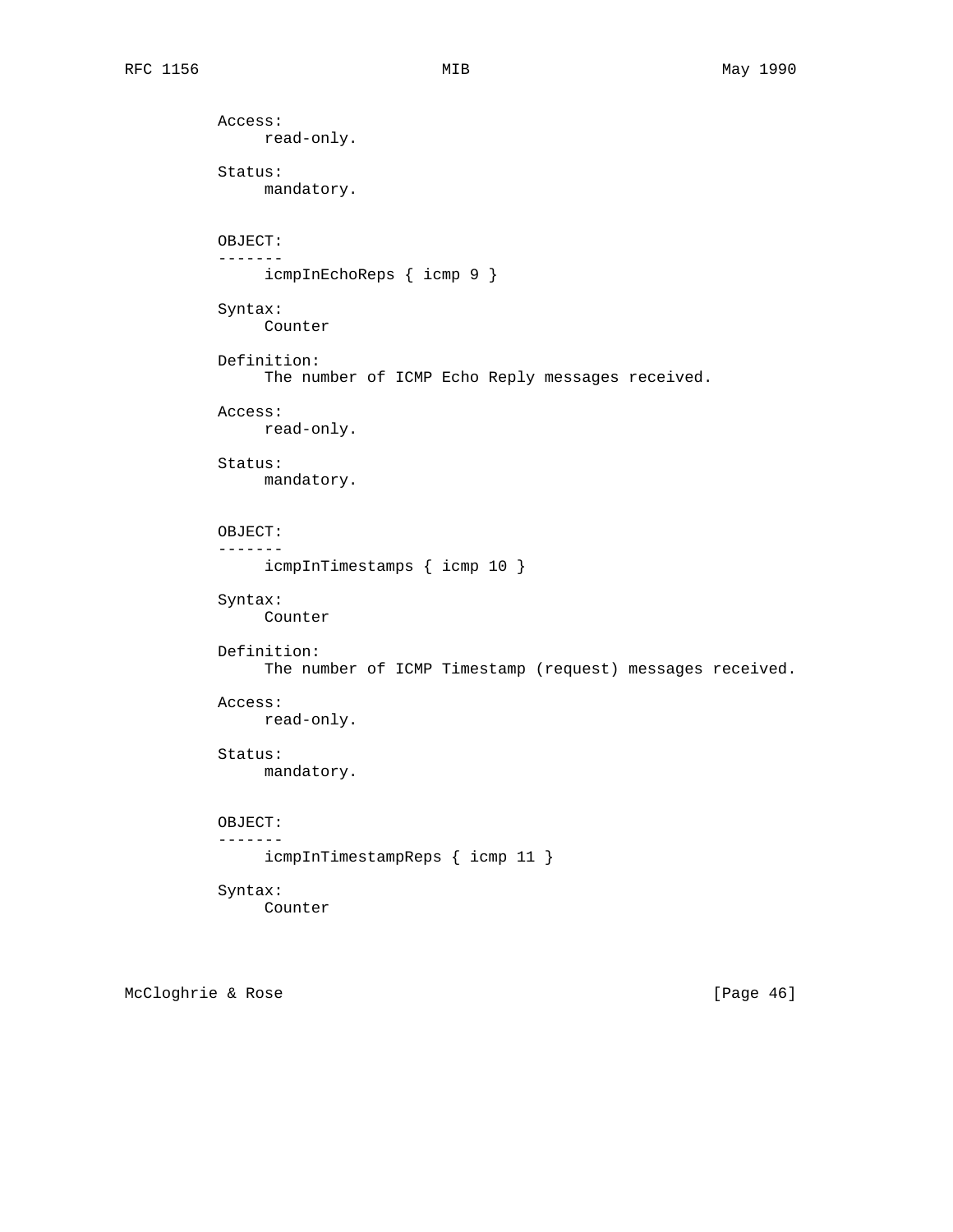```
 Definition:
      The number of ICMP Timestamp Reply messages received.
 Access:
      read-only.
 Status:
      mandatory.
 OBJECT:
 -------
      icmpInAddrMasks { icmp 12 }
 Syntax:
      Counter
 Definition:
      The number of ICMP Address Mask Request messages
      received.
 Access:
      read-only.
 Status:
      mandatory.
 OBJECT:
 -------
      icmpInAddrMaskReps { icmp 13 }
 Syntax:
      Counter
 Definition:
      The number of ICMP Address Mask Reply messages received.
 Access:
     read-only.
 Status:
     mandatory.
 OBJECT:
 -------
     icmpOutMsgs { icmp 14 }
```
McCloghrie & Rose [Page 47]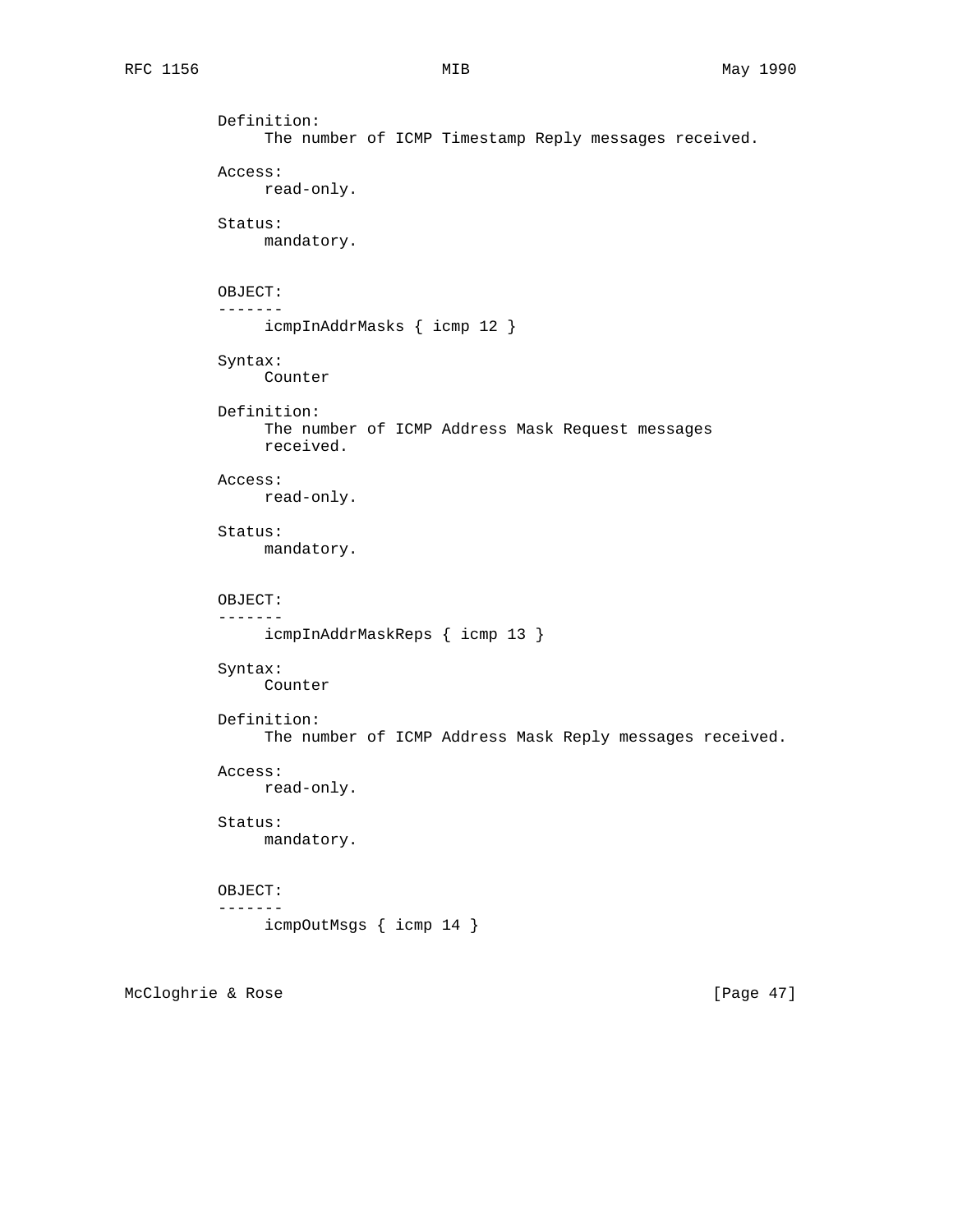Syntax: Counter Definition: The total number of ICMP messages which this entity attempted to send. Note that this counter includes all those counted by icmpOutErrors. Access: read-only. Status: mandatory. OBJECT: ------ icmpOutErrors { icmp 15 } Syntax: Counter Definition: The number of ICMP messages which this entity did not send due to problems discovered within ICMP such as a lack of buffers. This value should not include errors discovered outside the ICMP layer such as the inability of IP to route the resultant datagram. In some implementations there may be no types of error which contribute to this counter's value. Access: read-only. Status: mandatory. OBJECT: ------ icmpOutDestUnreachs { icmp 16 } Syntax: Counter Definition: The number of ICMP Destination Unreachable messages sent.

McCloghrie & Rose [Page 48]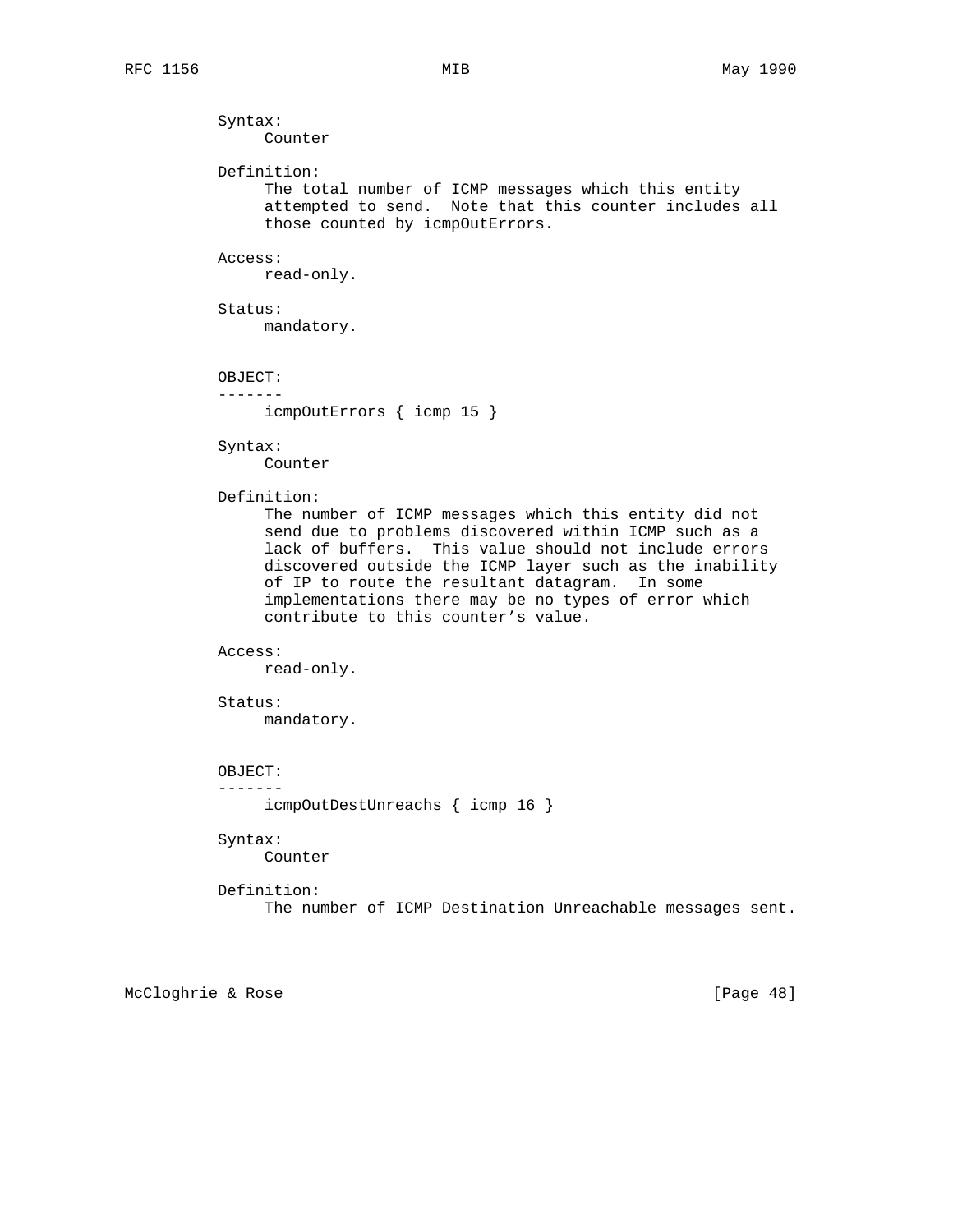Access: read-only. Status: mandatory. OBJECT: ------ icmpOutTimeExcds { icmp 17 } Syntax: Counter Definition: The number of ICMP Time Exceeded messages sent. Access: read-only. Status: mandatory. OBJECT: ------ icmpOutParmProbs { icmp 18 } Syntax: Counter Definition: The number of ICMP Parameter Problem messages sent. Access: read-only. Status: mandatory. OBJECT: ------ icmpOutSrcQuenchs { icmp 19 } Syntax: Counter

McCloghrie & Rose [Page 49]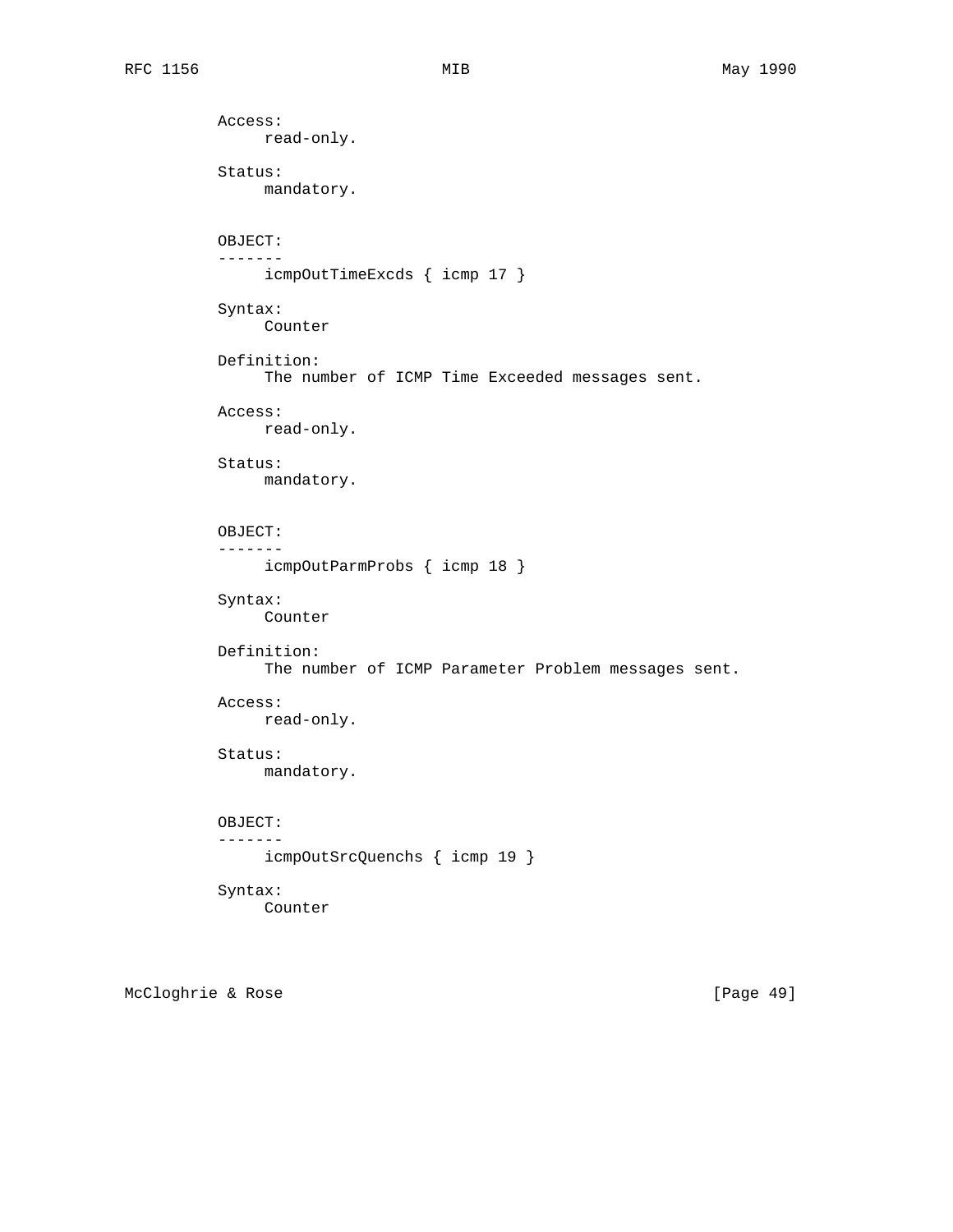```
 Definition:
      The number of ICMP Source Quench messages sent.
 Access:
      read-only.
 Status:
      mandatory.
 OBJECT:
 -------
      icmpOutRedirects { icmp 20 }
 Syntax:
      Counter
 Definition:
      The number of ICMP Redirect messages sent.
 Access:
      read-only.
 Status:
      mandatory.
 OBJECT:
 -------
      icmpOutEchos { icmp 21 }
 Syntax:
      Counter
 Definition:
      The number of ICMP Echo (request) messages sent.
 Access:
      read-only.
 Status:
     mandatory.
 OBJECT:
 -------
      icmpOutEchoReps { icmp 22 }
```
McCloghrie & Rose [Page 50]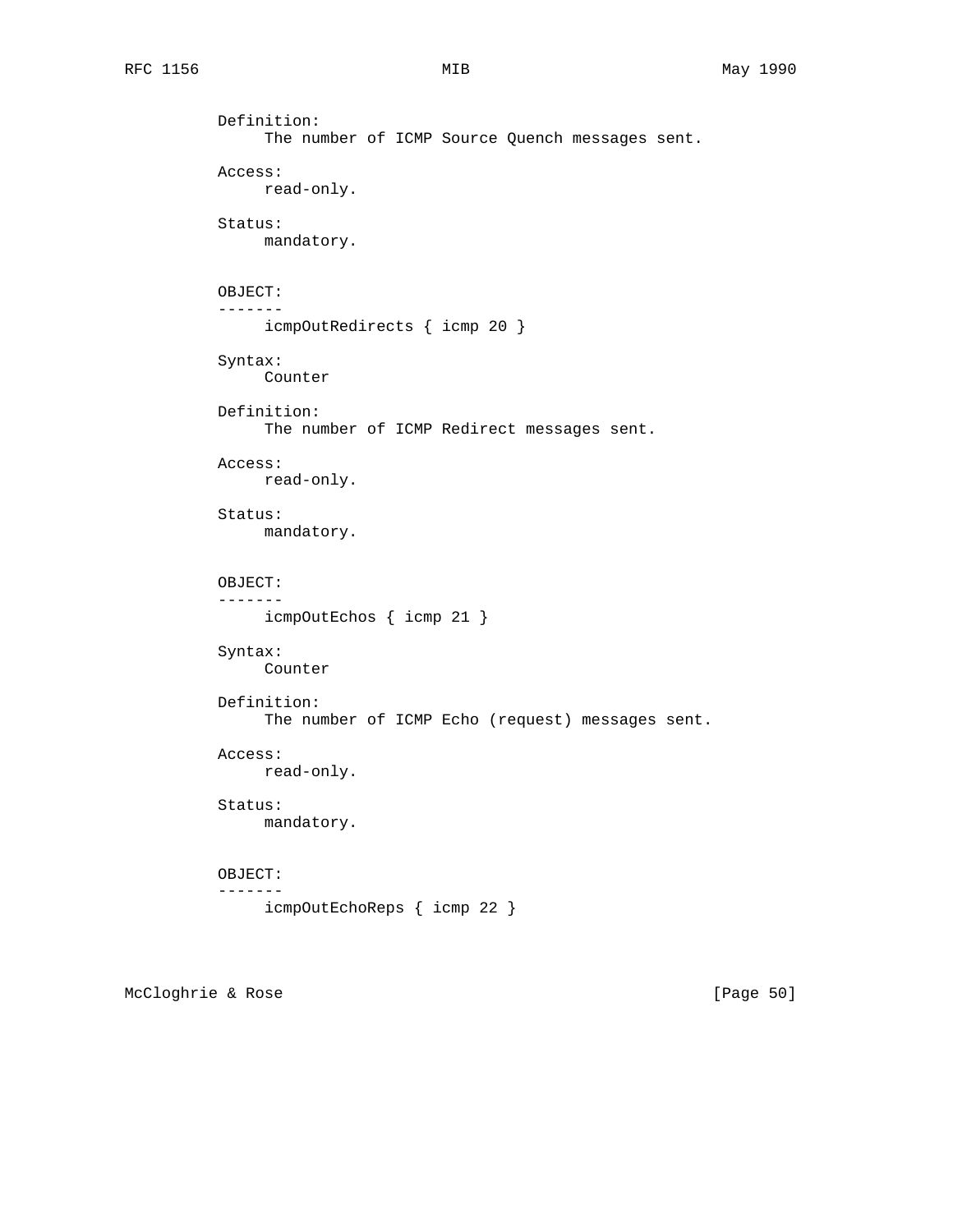```
 Syntax:
      Counter
 Definition:
      The number of ICMP Echo Reply messages sent.
 Access:
      read-only.
 Status:
      mandatory.
 OBJECT:
 -------
      icmpOutTimestamps { icmp 23 }
 Syntax:
     Counter
 Definition:
      The number of ICMP Timestamp (request) messages sent.
 Access:
     read-only.
 Status:
      mandatory.
 OBJECT:
 -------
      icmpOutTimestampReps { icmp 24 }
 Syntax:
      Counter
 Definition:
      The number of ICMP Timestamp Reply messages sent.
 Access:
     read-only.
 Status:
      mandatory.
```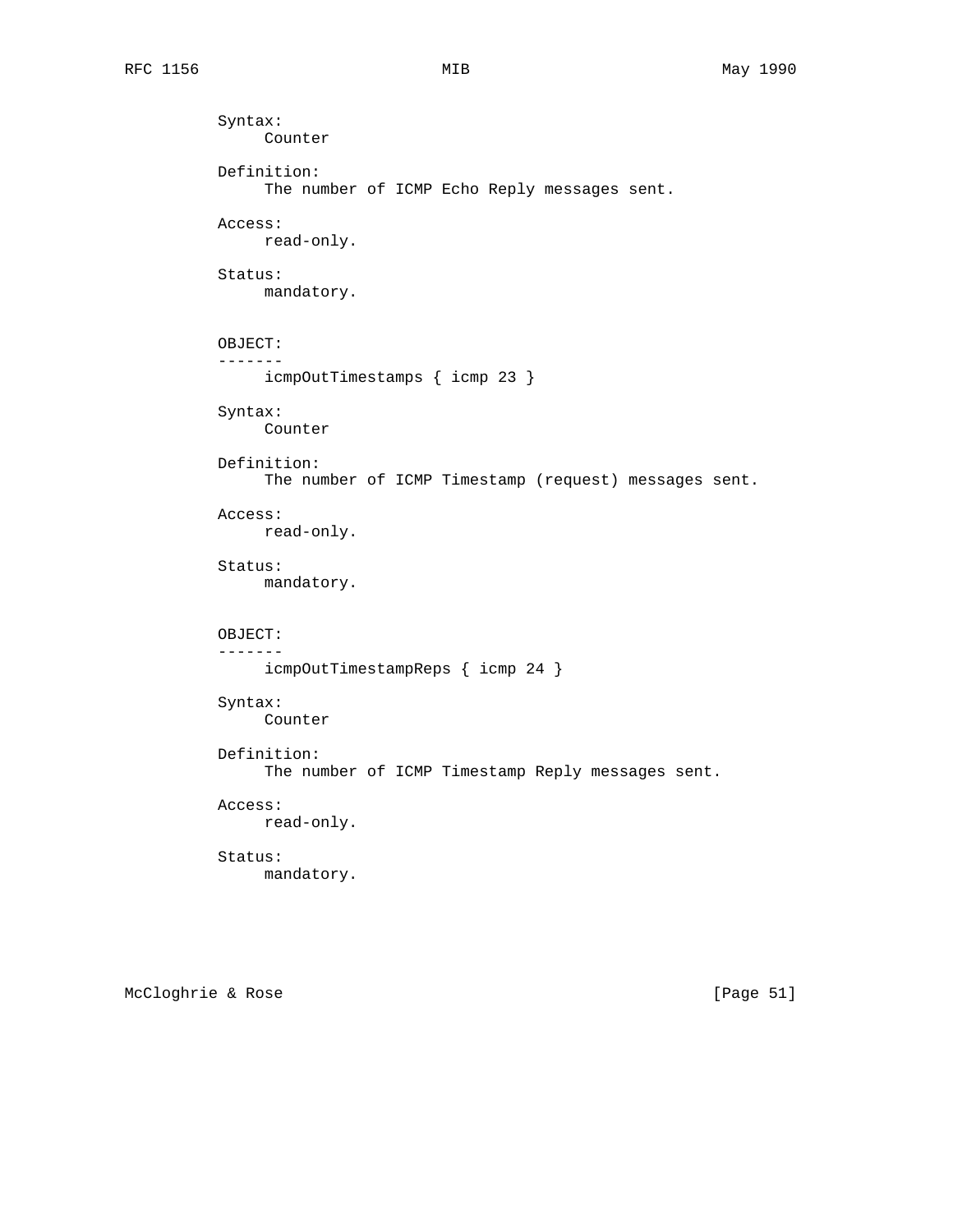```
 OBJECT:
 -------
      icmpOutAddrMasks { icmp 25 }
 Syntax:
     Counter
 Definition:
      The number of ICMP Address Mask Request messages sent.
 Access:
     read-only.
 Status:
     mandatory.
 OBJECT:
 -------
     icmpOutAddrMaskReps { icmp 26 }
 Syntax:
      Counter
 Definition:
      The number of ICMP Address Mask Reply messages sent.
 Access:
      read-only.
 Status:
```
mandatory.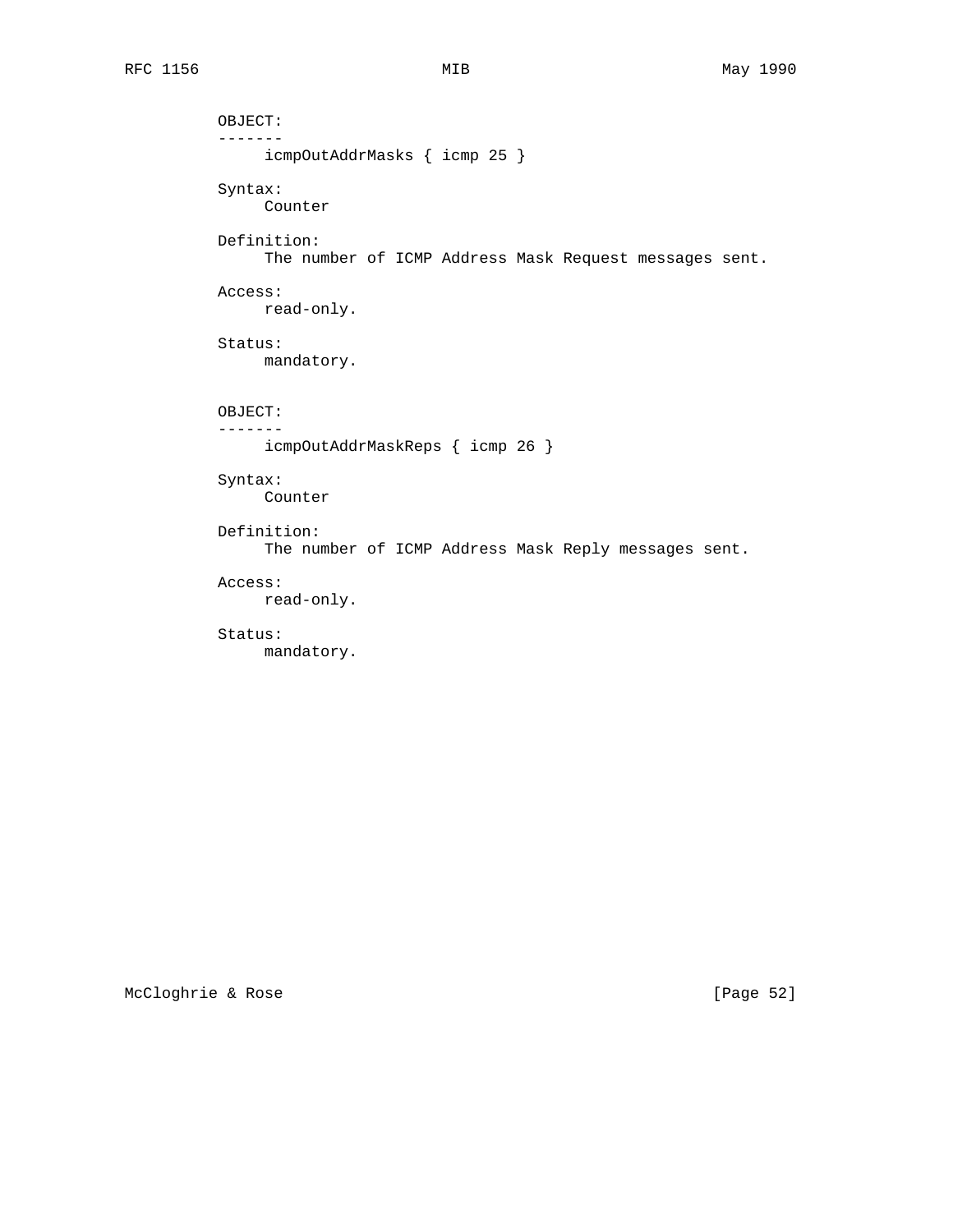## 5.6. The TCP Group

 Implementation of the TCP group is mandatory for all systems that implement the TCP protocol.

 Note that instances of object types that represent information about a particular TCP connection are transient; they persist only as long as the connection in question.

```
 OBJECT:
             -------
                 tcpRtoAlgorithm { tcp 1 }
             Syntax:
                  INTEGER {
                      other(1), -- none of the following
                      constant(2), -- a constant rto
 rsre(3), -- MIL-STD-1778, Appendix B
 vanj(4) -- Van Jacobson's algorithm [15]
 }
             Definition:
                  The algorithm used to determine the timeout value used
                  for retransmitting unacknowledged octets.
             Access:
                 read-only.
             Status:
                 mandatory.
             OBJECT:
             -------
                tcpRtoMin { tcp 2 }
             Syntax:
                 INTEGER
             Definition:
                  The minimum value permitted by a TCP implementation
                  for the retransmission timeout, measured in
                  milliseconds. More refined semantics for objects
                  of this type depend upon the algorithm used to
                  determine the retransmission timeout. In particular,
                  when the timeout algorithm is rsre(3), an object
                  of this type has the semantics of the LBOUND
                  quantity described in RFC 793.
```
McCloghrie & Rose [Page 53]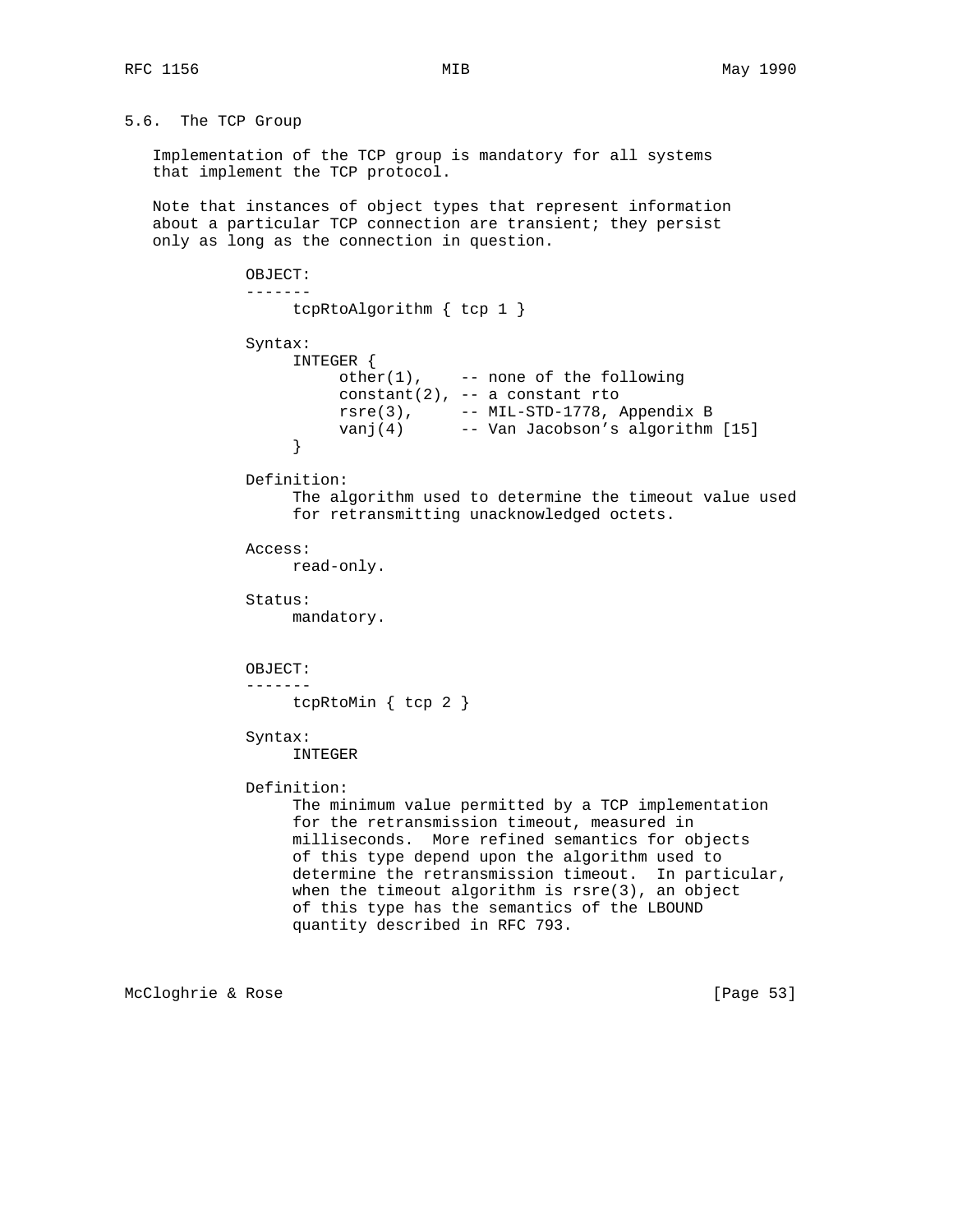Status: mandatory.

read-only.

OBJECT:

Access:

 ------ tcpRtoMax { tcp 3 }

 Syntax: INTEGER

## Definition:

 The maximum value permitted by a TCP implementation for the retransmission timeout, measured in milliseconds. More refined semantics for objects of this type depend upon the algorithm used to determine the retransmission timeout. In particular, when the timeout algorithm is rsre(3), an object of this type has the semantics of the UBOUND quantity described in RFC 793.

Access:

read-only.

Status:

mandatory.

 OBJECT: -------

tcpMaxConn { tcp 4 }

## Syntax:

INTEGER

Definition:

 The limit on the total number of TCP connections the entity can support. In entities where the maximum number of connections is dynamic, this object should contain the value "-1".

```
 Access:
      read-only.
```
McCloghrie & Rose [Page 54]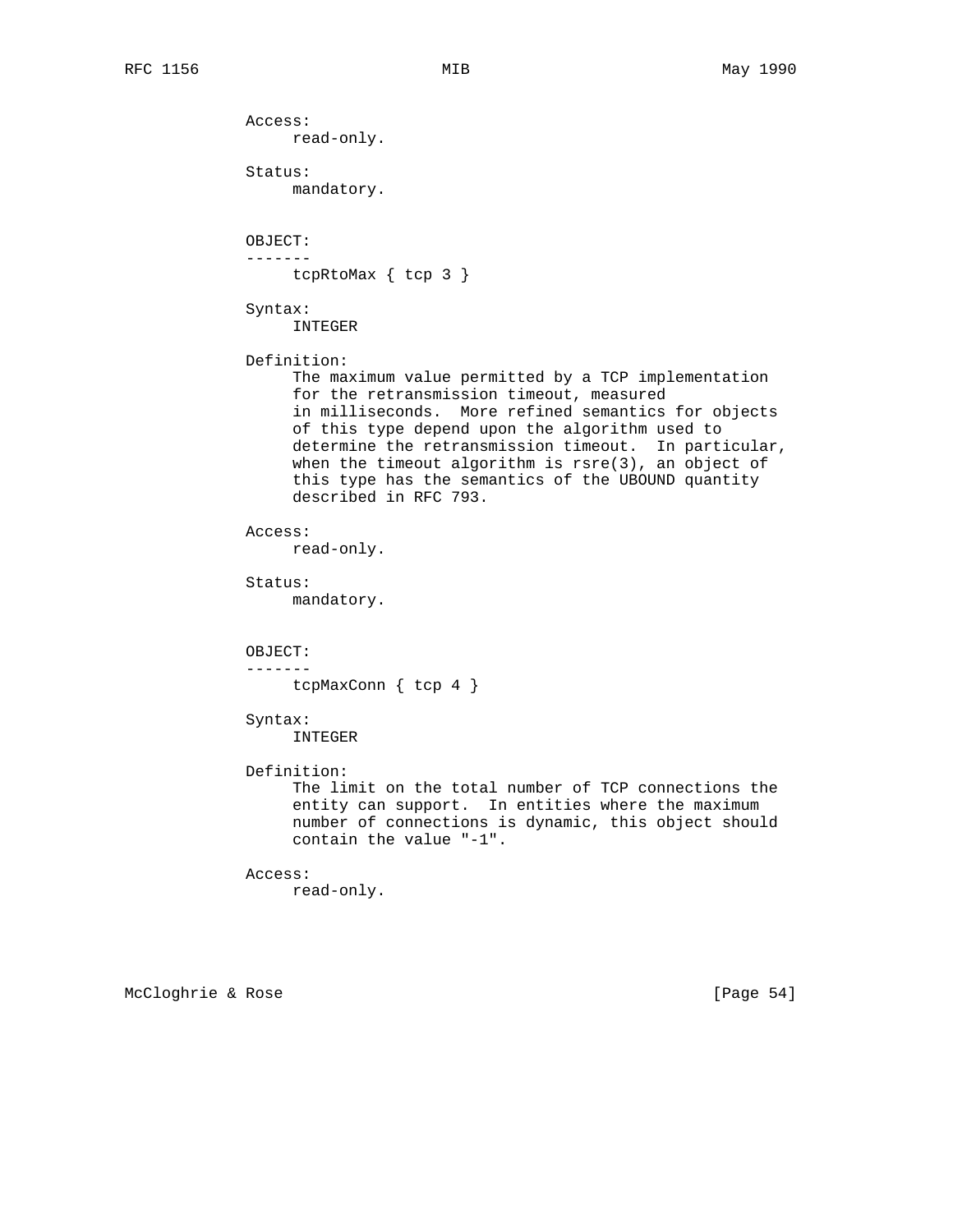```
 Status:
      mandatory.
 OBJECT:
 -------
     tcpActiveOpens { tcp 5 }
 Syntax:
     Counter
 Definition:
      The number of times TCP connections have made a direct
      transition to the SYN-SENT state from the CLOSED
      state.
 Access:
    read-only.
 Status:
     mandatory.
 OBJECT:
 -------
     tcpPassiveOpens { tcp 6 }
 Syntax:
      Counter
 Definition:
      The number of times TCP connections have made a direct
      transition to the SYN-RCVD state from the LISTEN
      state.
 Access:
     read-only.
 Status:
     mandatory.
 OBJECT:
 -------
     tcpAttemptFails { tcp 7 }
 Syntax:
     Counter
```
McCloghrie & Rose [Page 55]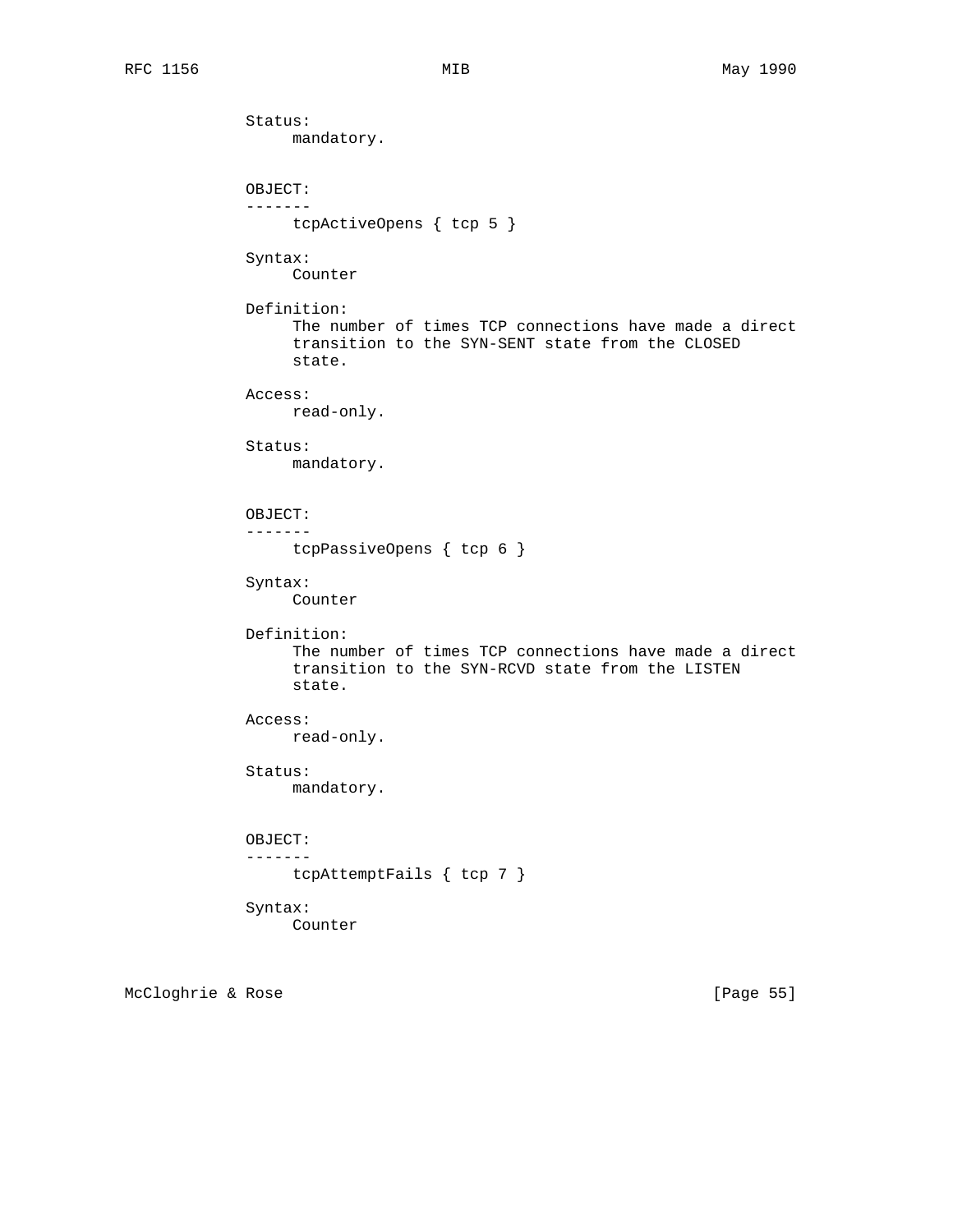```
 Definition:
      The number of times TCP connections have made a direct
      transition to the CLOSED state from either the
      SYN-SENT state or the SYN-RCVD state, plus the number
      of times TCP connections have made a direct transition
      to the LISTEN state from the SYN-RCVD state.
 Access:
     read-only.
 Status:
     mandatory.
 OBJECT:
 -------
    tcpEstabResets { tcp 8 }
 Syntax:
     Counter
 Definition:
      The number of times TCP connections have made a direct
      transition to the CLOSED state from either the
      ESTABLISHED state or the CLOSE-WAIT state.
 Access:
     read-only.
 Status:
     mandatory.
 OBJECT:
 -------
     tcpCurrEstab { tcp 9 }
 Syntax:
     Gauge
 Definition:
      The number of TCP connections for which the current
      state is either ESTABLISHED or CLOSE-WAIT.
 Access:
     read-only.
```
McCloghrie & Rose [Page 56]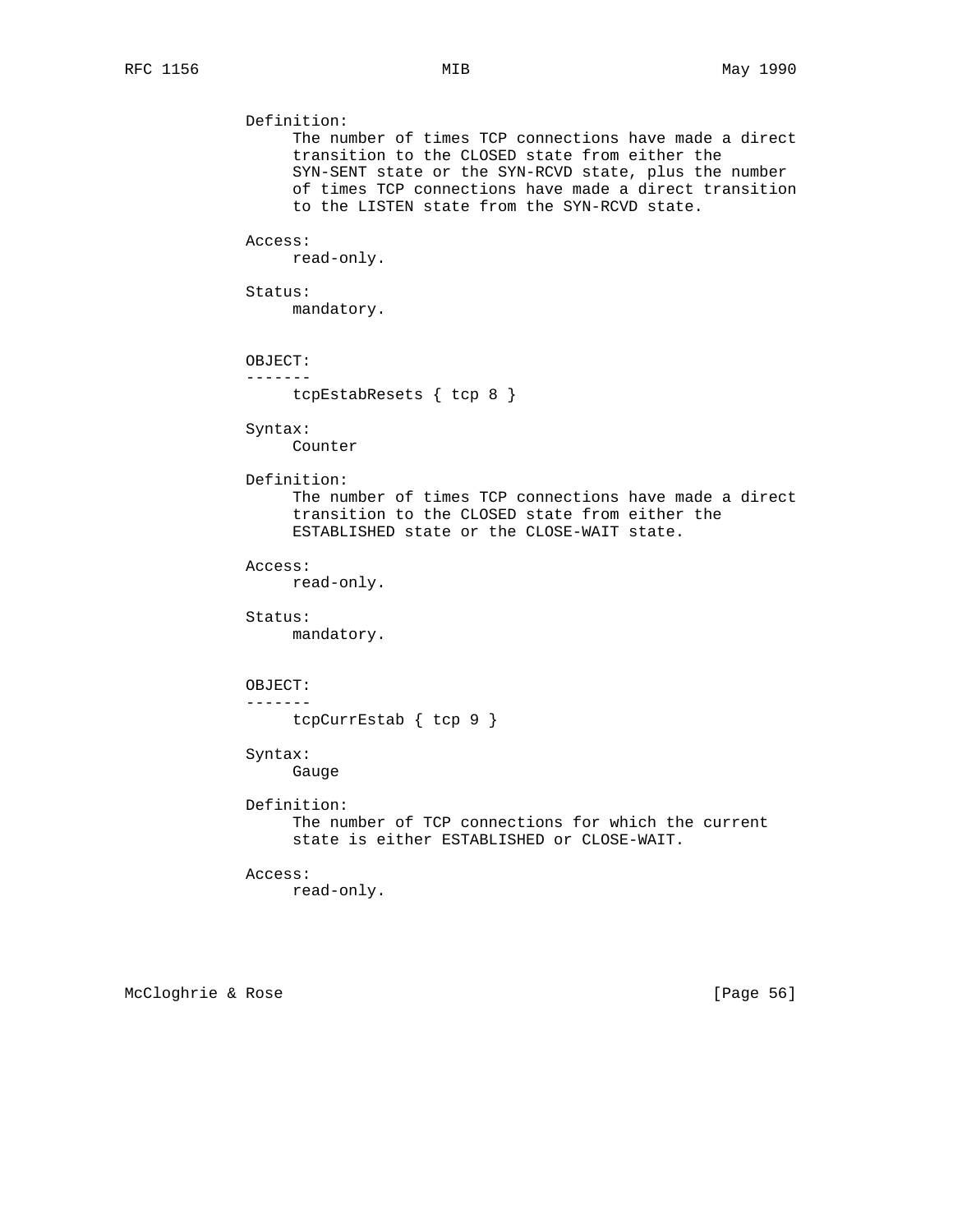```
 Status:
      mandatory.
 OBJECT:
 -------
     tcpInSegs { tcp 10 }
 Syntax:
      Counter
 Definition:
      The total number of segments received, including those
      received in error. This count includes segments
      received on currently established connections.
 Access:
     read-only.
 Status:
     mandatory.
 OBJECT:
 -------
     tcpOutSegs { tcp 11 }
 Syntax:
      Counter
 Definition:
      The total number of segments sent, including those on
      current connections but excluding those containing
      only retransmitted octets.
 Access:
     read-only.
 Status:
     mandatory.
 OBJECT:
 -------
     tcpRetransSegs { tcp 12 }
 Syntax:
     Counter
```
McCloghrie & Rose [Page 57]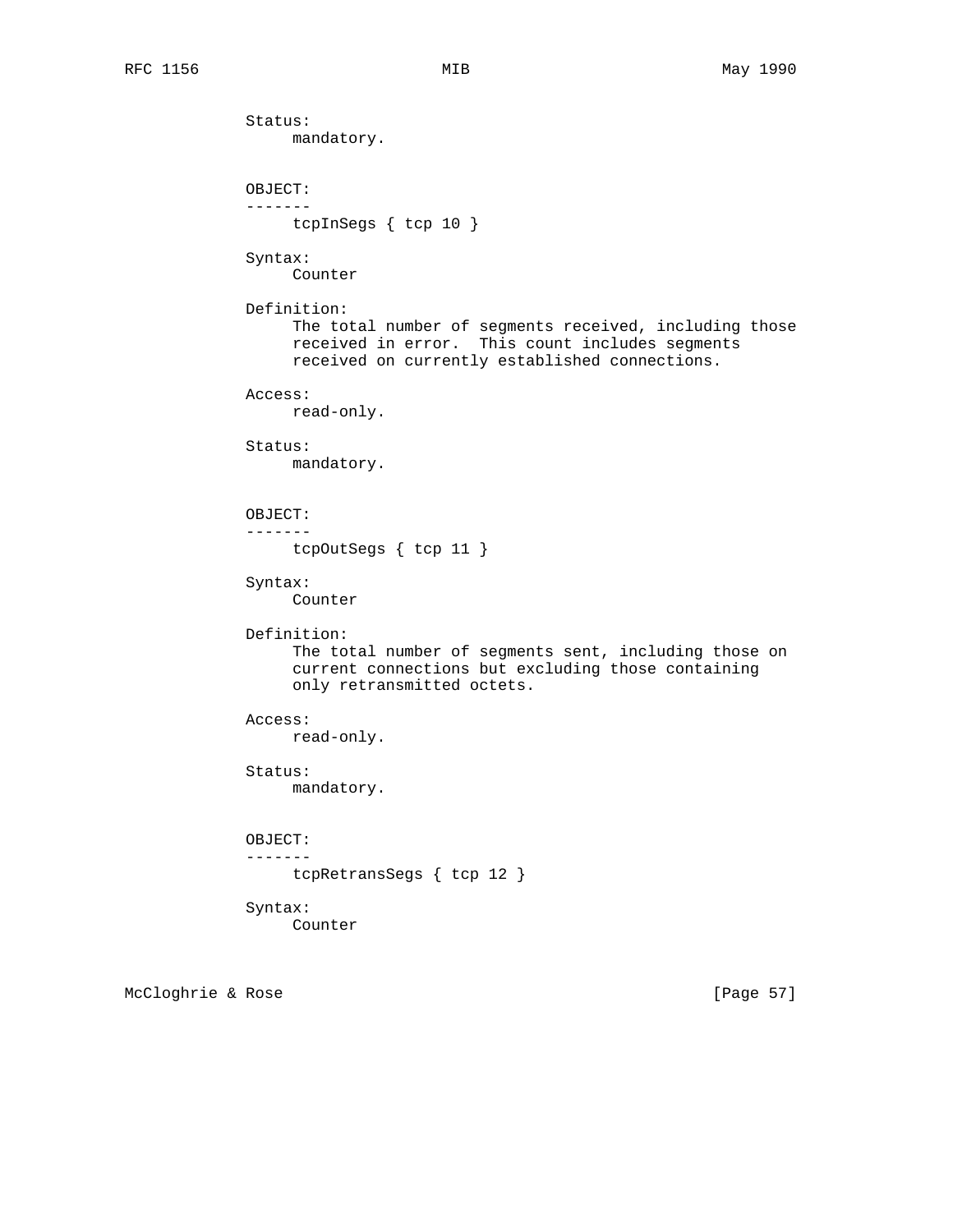```
 Definition:
                  The total number of segments retransmitted - that is,
                   the number of TCP segments transmitted containing one
                   or more previously transmitted octets.
              Access:
                  read-only.
              Status:
                  mandatory.
              OBJECT:
              -------
                  tcpConnTable { tcp 13 }
              Syntax:
                  SEQUENCE OF TcpConnEntry
              Definition:
                   A table containing TCP connection-specific
                   information.
              Access:
                   read-only.
              Status:
                   mandatory.
              OBJECT:
              -------
                  tcpConnEntry { tcpConnTable 1 }
              Syntax:
                   TcpConnEntry ::= SEQUENCE {
                        tcpConnState
                            INTEGER,
                        tcpConnLocalAddress
                            IpAddress,
                        tcpConnLocalPort
                            INTEGER (0..65535),
                        tcpConnRemAddress
                            IpAddress,
                        tcpConnRemPort
                  INTEGER (0..65535)
 }
```
McCloghrie & Rose [Page 58]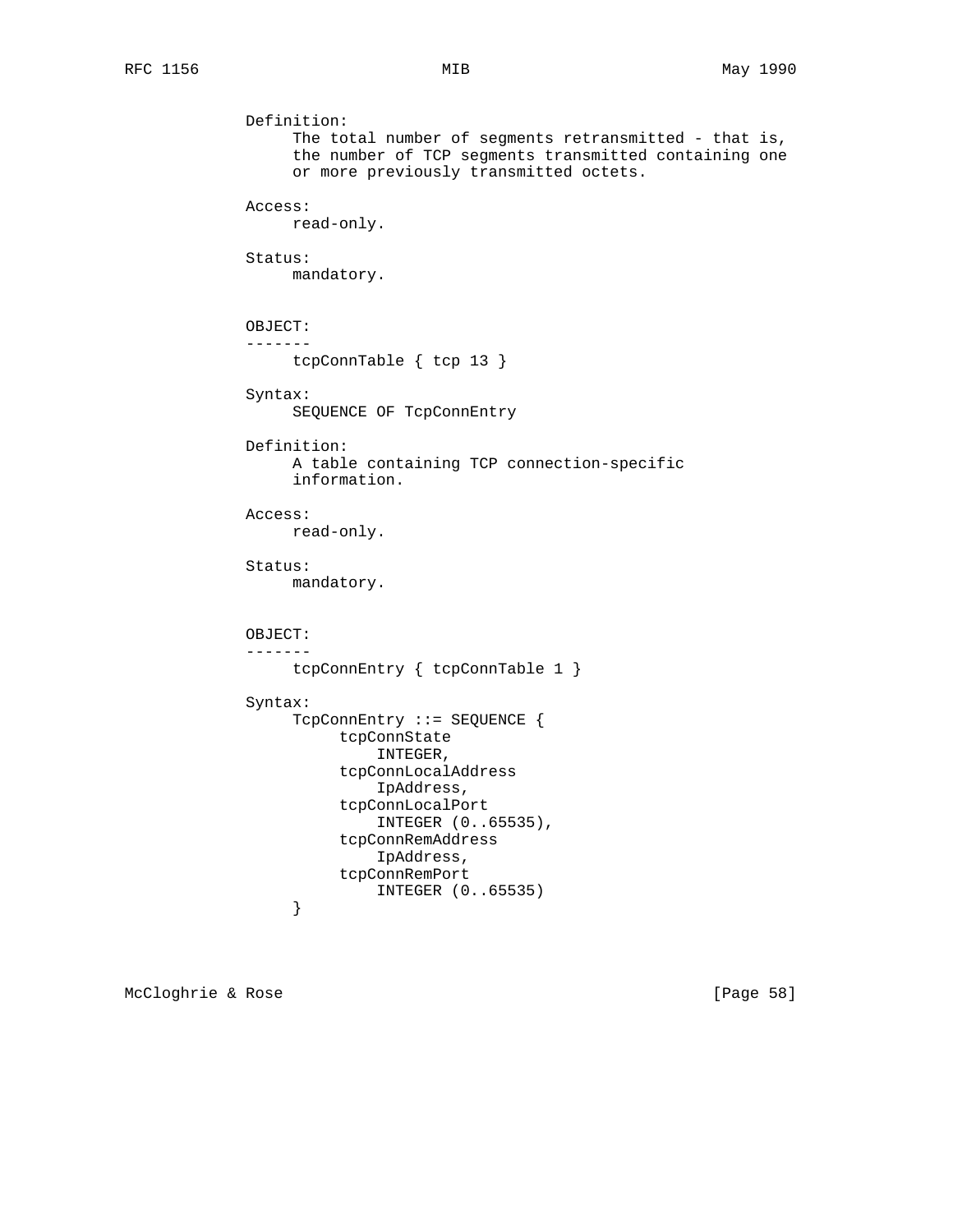```
 Definition:
                   Information about a particular current TCP connection.
                   An object of this type is transient, in that it ceases
                   to exist when (or soon after) the connection makes the
                   transition to the CLOSED state.
              Access:
                   read-only.
              Status:
                   mandatory.
              OBJECT:
              -------
                   tcpConnState { tcpConnEntry 1 }
              Syntax:
                   INTEGER {
                       closed(1),
                        listen(2),
                        synSent(3),
                        synReceived(4),
                        established(5),
                        finWait1(6),
                        finWait2(7),
                        closeWait(8),
                        lastAck(9),
                        closing(10),
                  timeWait(11)<br>}
 }
              Definition:
                   The state of this TCP connection.
              Access:
                   read-only.
              Status:
                   mandatory.
              OBJECT:
              -------
                  tcpConnLocalAddress { tcpConnEntry 2 }
              Syntax:
                   IpAddress
```
McCloghrie & Rose [Page 59]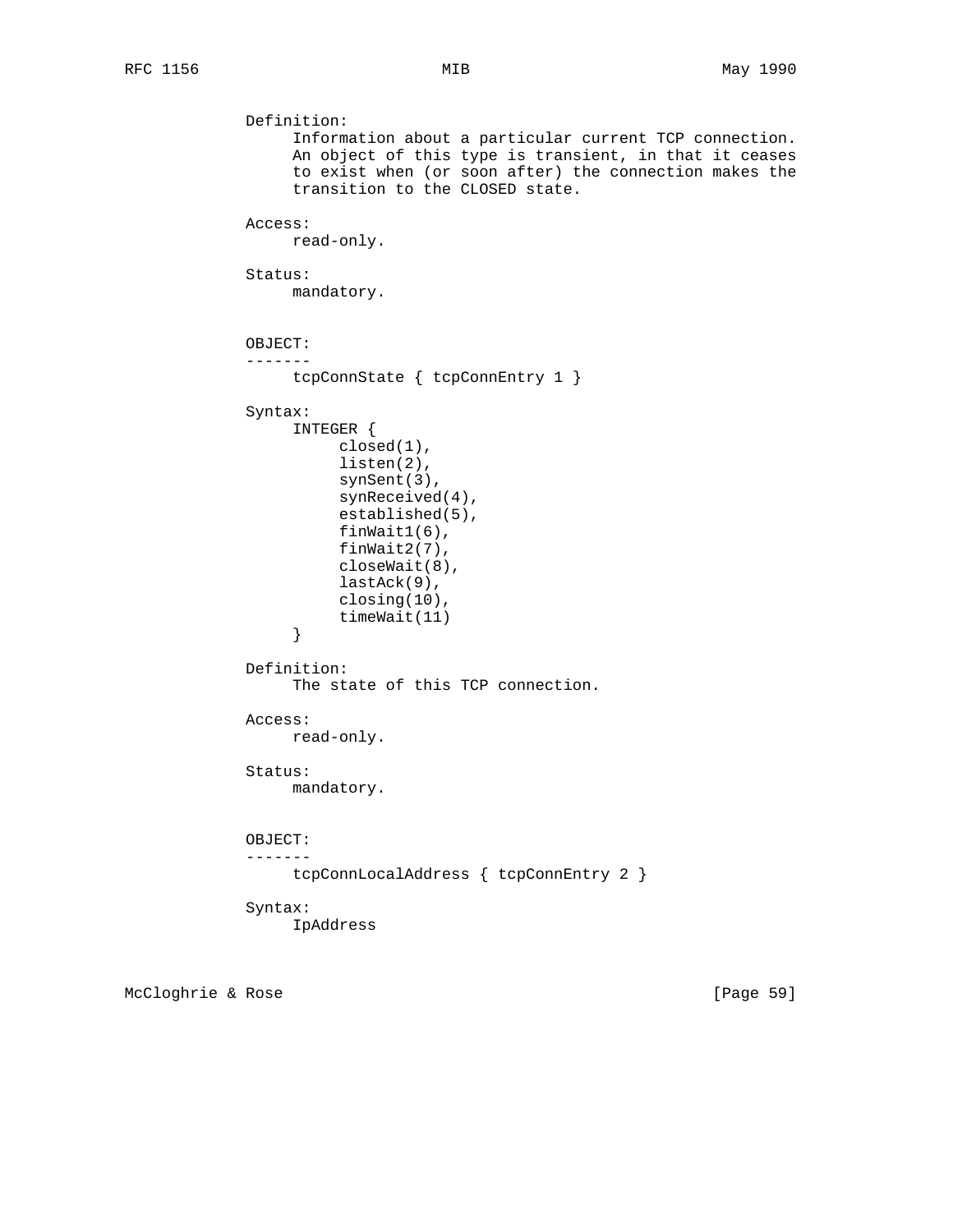```
 Definition:
      The local IP address for this TCP connection.
 Access:
     read-only.
 Status:
     mandatory.
 OBJECT:
 -------
     tcpConnLocalPort { tcpConnEntry 3 }
 Syntax:
     INTEGER (0..65535)
 Definition:
      The local port number for this TCP connection.
 Access:
      read-only.
 Status:
      mandatory.
 OBJECT:
 -------
     tcpConnRemAddress { tcpConnEntry 4 }
 Syntax:
      IpAddress
 Definition:
      The remote IP address for this TCP connection.
 Access:
     read-only.
 Status:
     mandatory.
 OBJECT:
 -------
    tcpConnRemPort { tcpConnEntry 5 }
```
McCloghrie & Rose [Page 60]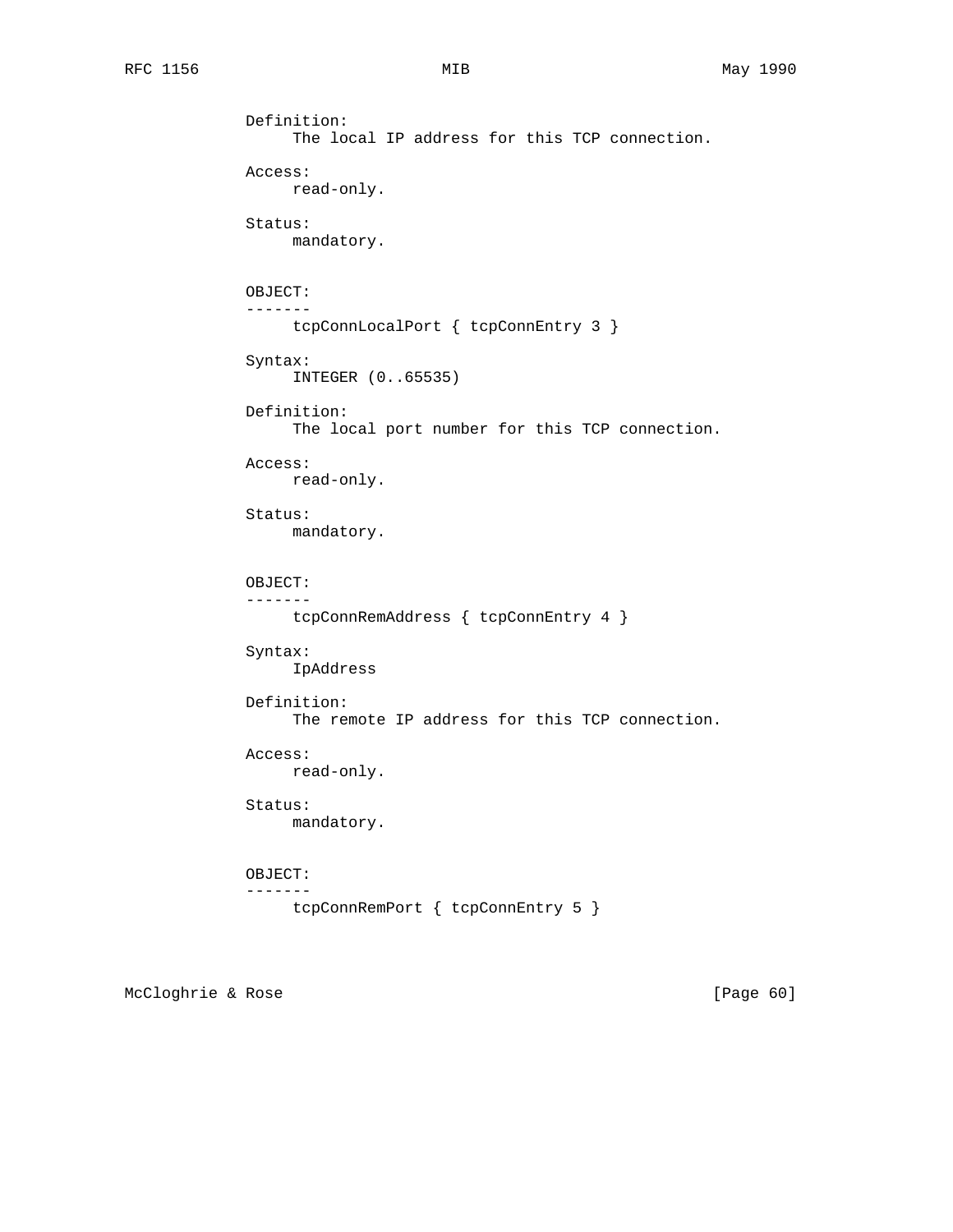Syntax: INTEGER (0..65535) Definition: The remote port number for this TCP connection. Access: read-only. Status: mandatory.

McCloghrie & Rose [Page 61]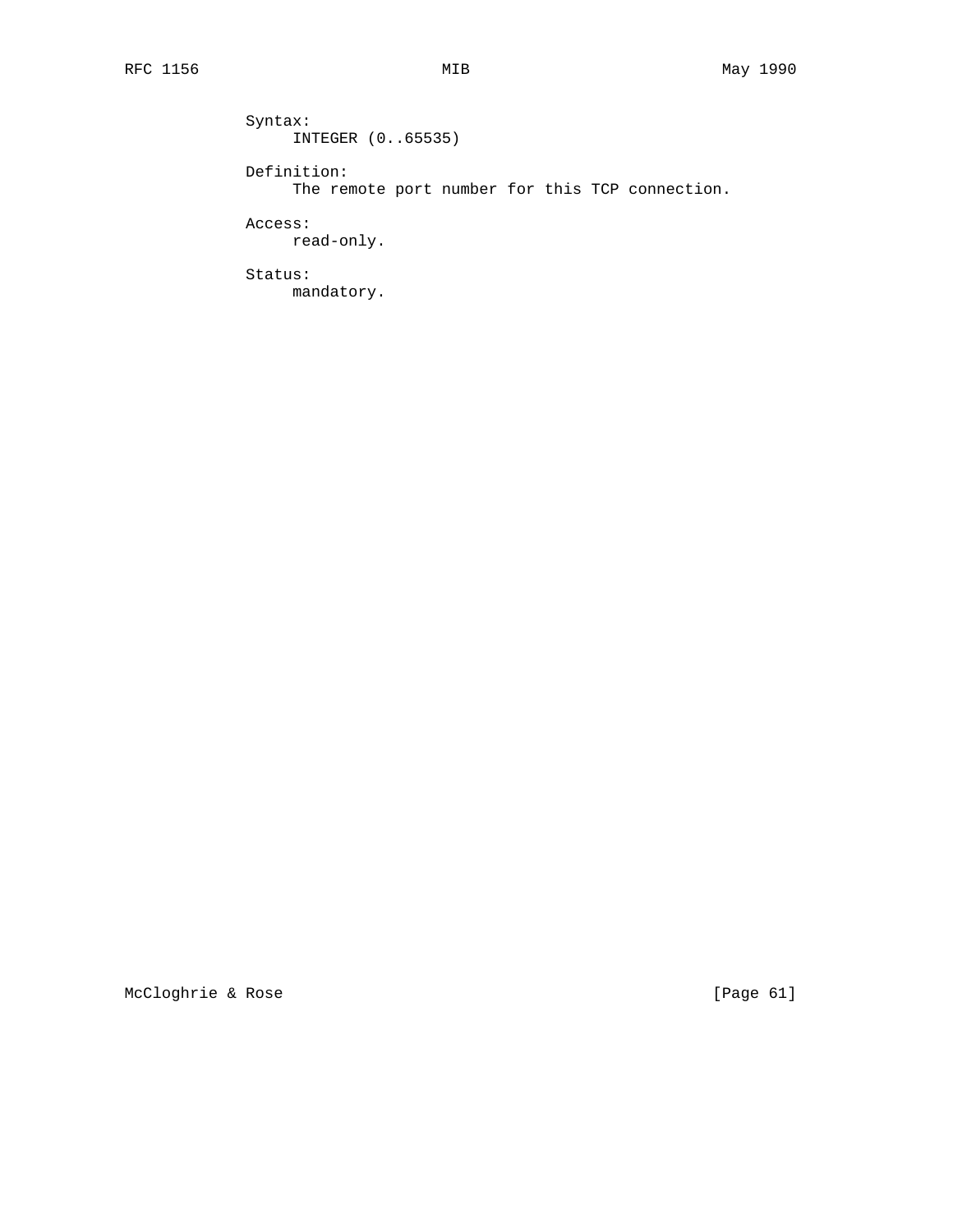```
5.7. The UDP Group
```
 Implementation of the UDP group is mandatory for all systems which implement the UDP protocol.

```
 OBJECT:
 -------
     udpInDatagrams { udp 1 }
 Syntax:
      Counter
 Definition:
      The total number of UDP datagrams delivered to UDP
      users.
 Access:
     read-only.
 Status:
     mandatory.
 OBJECT:
 -------
     udpNoPorts { udp 2 }
 Syntax:
      Counter
 Definition:
      The total number of received UDP datagrams for which
      there was no application at the destination port.
 Access:
     read-only.
 Status:
     mandatory.
 OBJECT:
 -------
     udpInErrors { udp 3 }
 Syntax:
      Counter
```
McCloghrie & Rose [Page 62]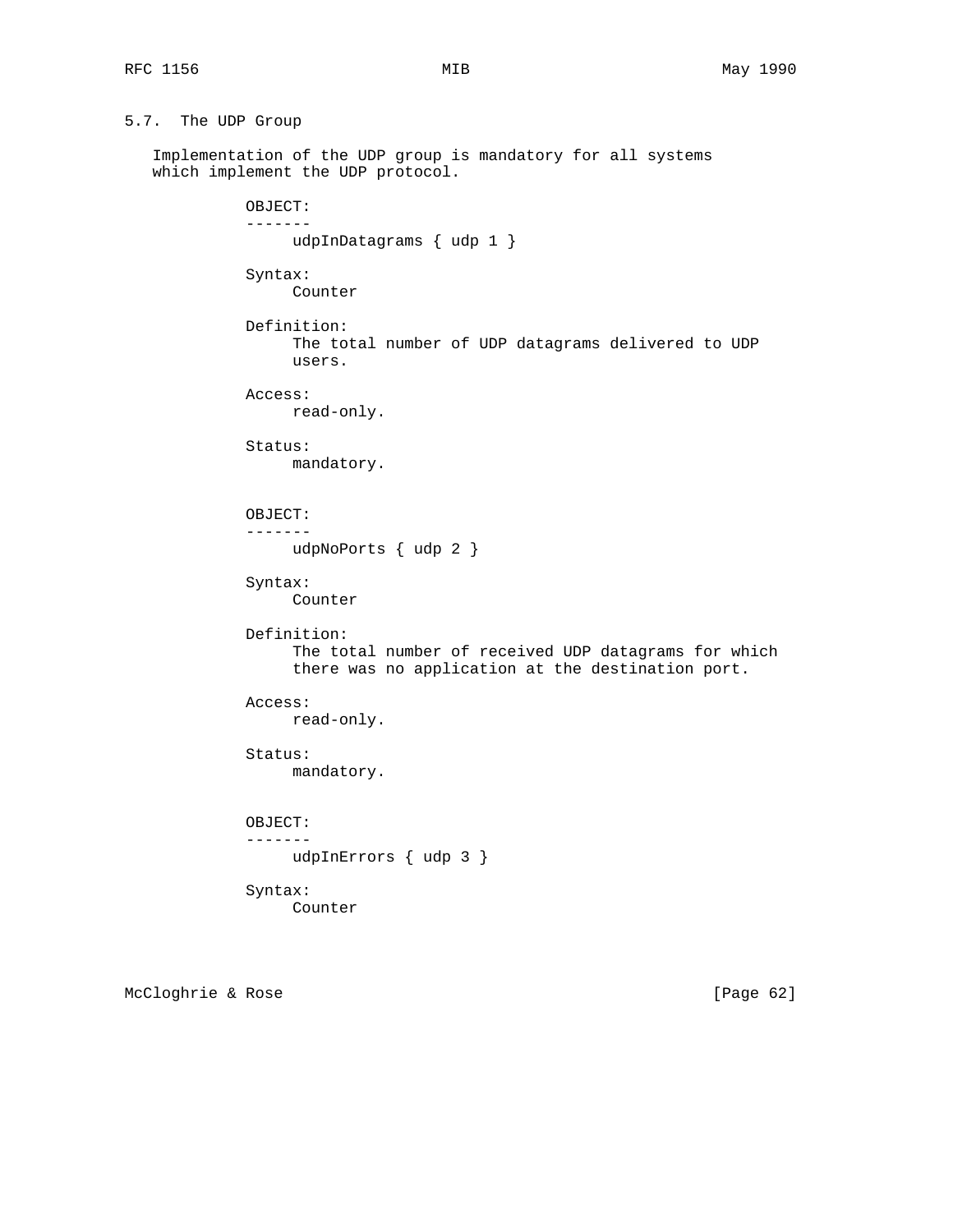```
 Definition:
      The number of received UDP datagrams that could not be
      delivered for reasons other than the lack of an
      application at the destination port.
 Access:
     read-only.
 Status:
     mandatory.
 OBJECT:
 -------
     udpOutDatagrams { udp 4 }
 Syntax:
     Counter
 Definition:
      The total number of UDP datagrams sent from this
      entity.
 Access:
      read-only.
 Status:
      mandatory.
```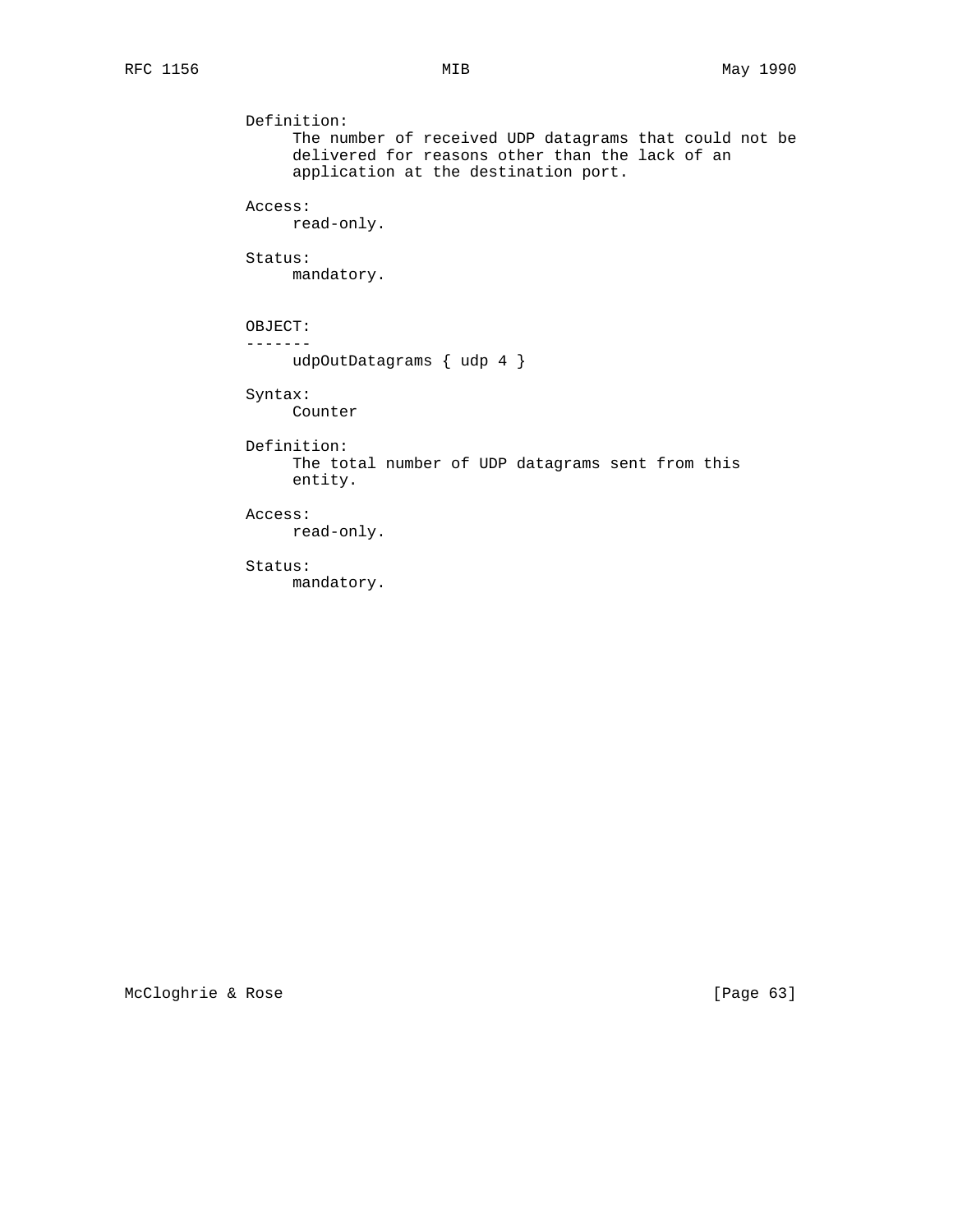```
5.8. The EGP Group
```
 Implementation of the EGP group is mandatory for all systems which implement the EGP protocol.

> OBJECT: ------ egpInMsgs { egp 1 } Syntax: Counter Definition: The number of EGP messages received without error. Access: read-only. Status: mandatory. OBJECT: ------ egpInErrors { egp 2 } Syntax: Counter Definition: The number of EGP messages received that proved to be in error. Access: read-only. Status: mandatory. OBJECT: ------ egpOutMsgs { egp 3 } Syntax: Counter

McCloghrie & Rose [Page 64]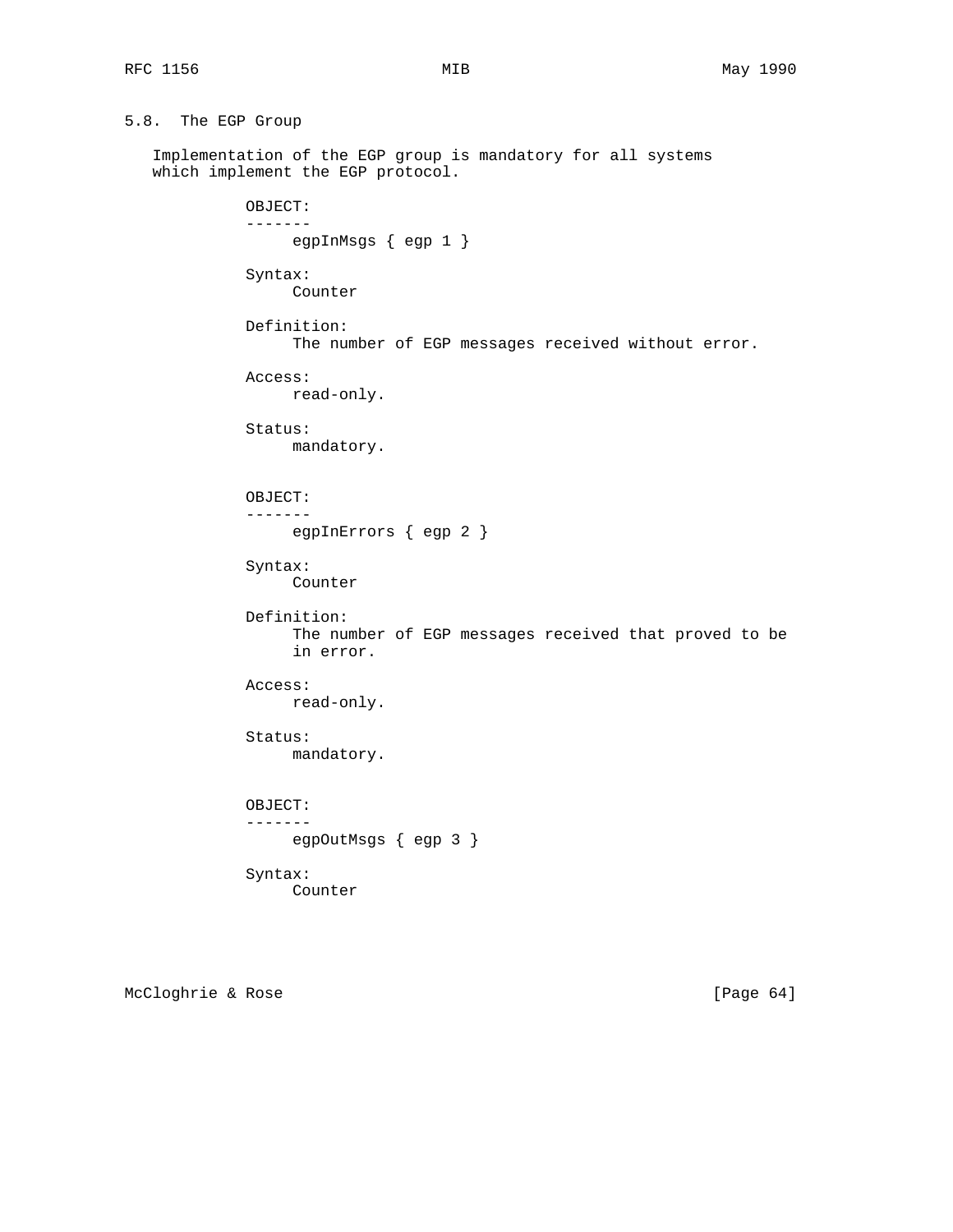```
 Definition:
                    The total number of locally generated EGP messages.
              Access:
                   read-only.
              Status:
                   mandatory.
              OBJECT:
              -------
                   egpOutErrors { egp 4 }
              Syntax:
                   Counter
              Definition:
                    The number of locally generated EGP messages not sent
                    due to resource limitations within an EGP entity.
              Access:
                   read-only.
              Status:
                    mandatory.
5.8.1. The EGP Neighbor Table
    The Egp Neighbor table contains information about this entity's EGP
   neighbors.
```
 OBJECT: ------ egpNeighTable { egp 5 } Syntax: SEQUENCE OF EgpNeighEntry Definition: The EGP neighbor table. Access: read-only. Status: mandatory.

McCloghrie & Rose [Page 65]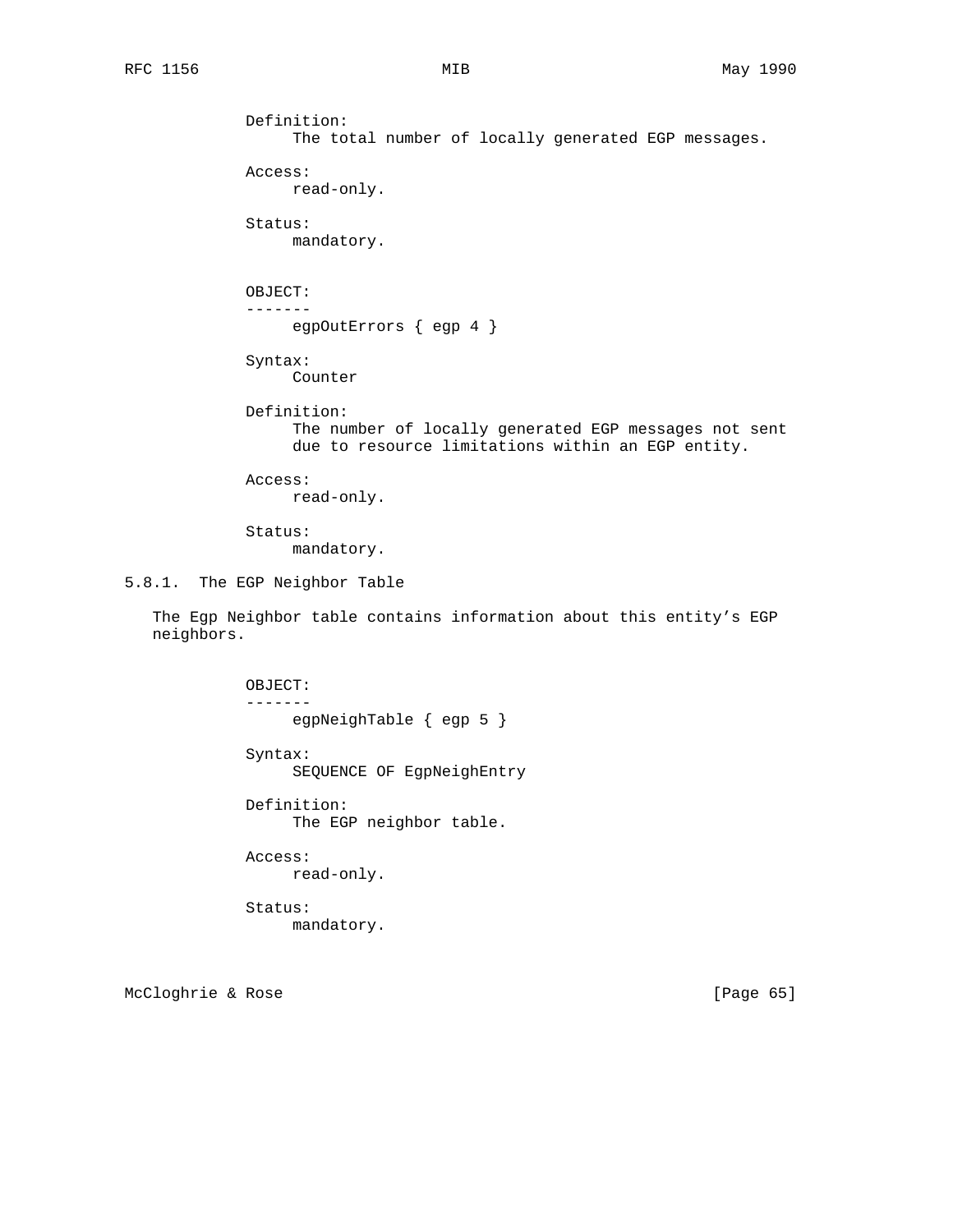```
 OBJECT:
              -------
                  egpNeighEntry { egpNeighTable 1 }
             Syntax:
                  EgpNeighEntry ::= SEQUENCE {
                       egpNeighState
                           INTEGER,
                       egpNeighAddr
                  IpAddress
 }
             Definition:
                  Information about this entity's relationship with a
                  particular EGP neighbor.
             Access:
                  read-only.
             Status:
                  mandatory.
             We now consider the individual components of each EGP
             neighbor entry:
             OBJECT:
              -------
                  egpNeighState { egpNeighEntry 1 }
             Syntax:
                  INTEGER {
                       idle(1),
                       acquisition(2),
                       down(3),
                      up(4),
                 cease(5)
 }
             Definition:
                  The EGP state of the local system with respect to this
                  entry's EGP neighbor. Each EGP state is represented
                  by a value that is one greater than the numerical
                  value associated with said state in RFC 904.
             Access:
                  read-only.
```
McCloghrie & Rose [Page 66]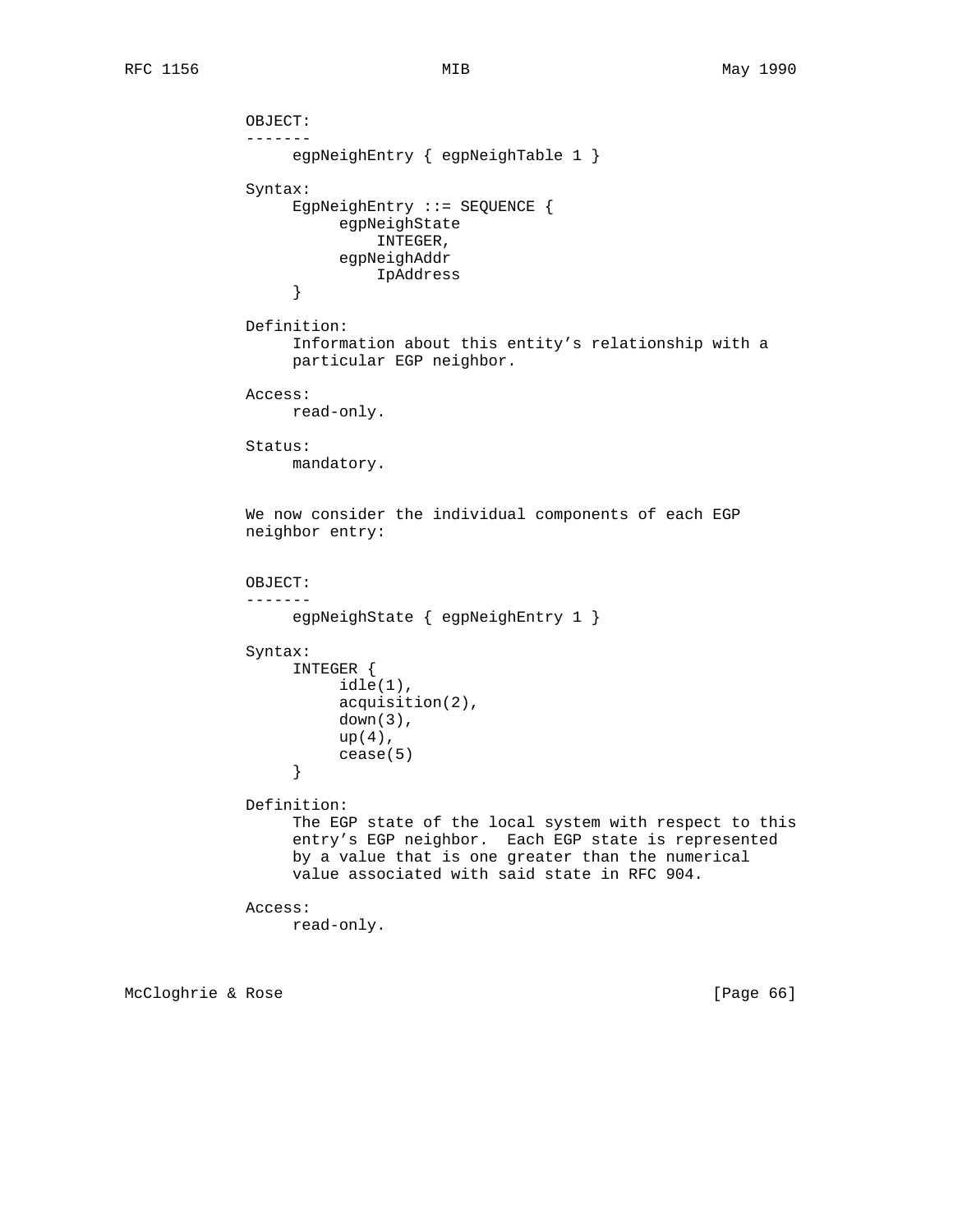Status: mandatory. OBJECT: ------ egpNeighAddr { egpNeighEntry 2 } Syntax: IpAddress Definition: The IP address of this entry's EGP neighbor. Access: read-only. Status: mandatory.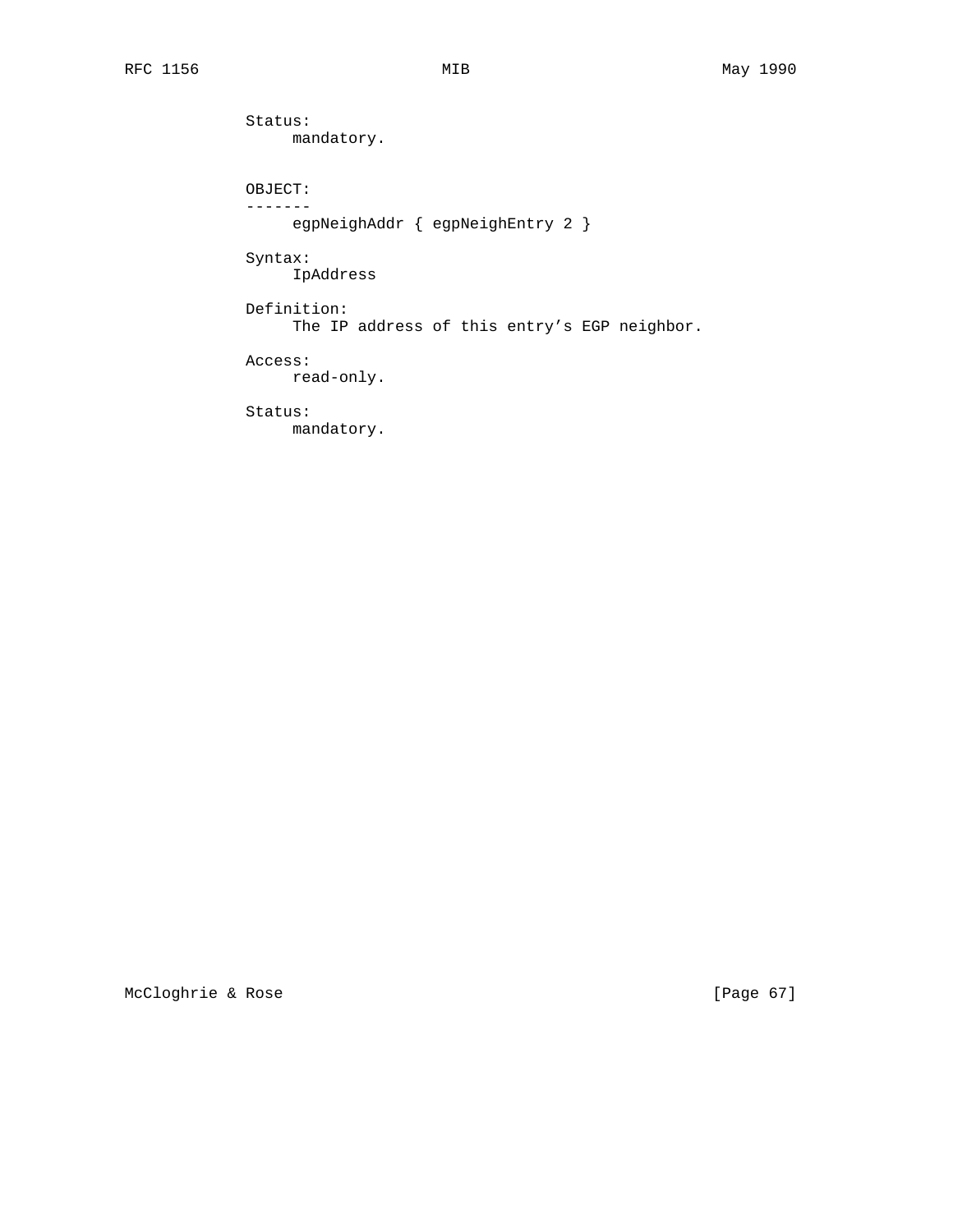6. Definitions

RFC1156-MIB

DEFINITIONS ::= BEGIN

IMPORTS

 mgmt, OBJECT-TYPE, NetworkAddress, IpAddress, Counter, Gauge, TimeTicks FROM RFC1155-SMI;

 mib OBJECT IDENTIFIER ::= { mgmt 1 } system OBJECT IDENTIFIER ::= { mib 1 } interfaces OBJECT IDENTIFIER ::=  $\int$  mib 2 at  $OBJECT IDENTIFIER :: = {mid nib 3 }$  ip OBJECT IDENTIFIER ::= { mib 4 } icmp OBJECT IDENTIFIER ::= { mib 5 } tcp 0BJECT IDENTIFIER ::=  $\{mb6\}$  udp OBJECT IDENTIFIER ::= { mib 7 } OBJECT IDENTIFIER  $:= \{ \text{min } 8 \}$ 

-- object types

-- the System group

 sysDescr OBJECT-TYPE SYNTAX OCTET STRING ACCESS read-only STATUS mandatory  $::=$  { system 1 }

> sysObjectID OBJECT-TYPE SYNTAX OBJECT IDENTIFIER ACCESS read-only STATUS mandatory  $::=$  { system 2 }

 sysUpTime OBJECT-TYPE SYNTAX TimeTicks ACCESS read-only STATUS mandatory  $::=$  { system 3 }

-- the Interfaces group

 ifNumber OBJECT-TYPE SYNTAX INTEGER

McCloghrie & Rose [Page 68]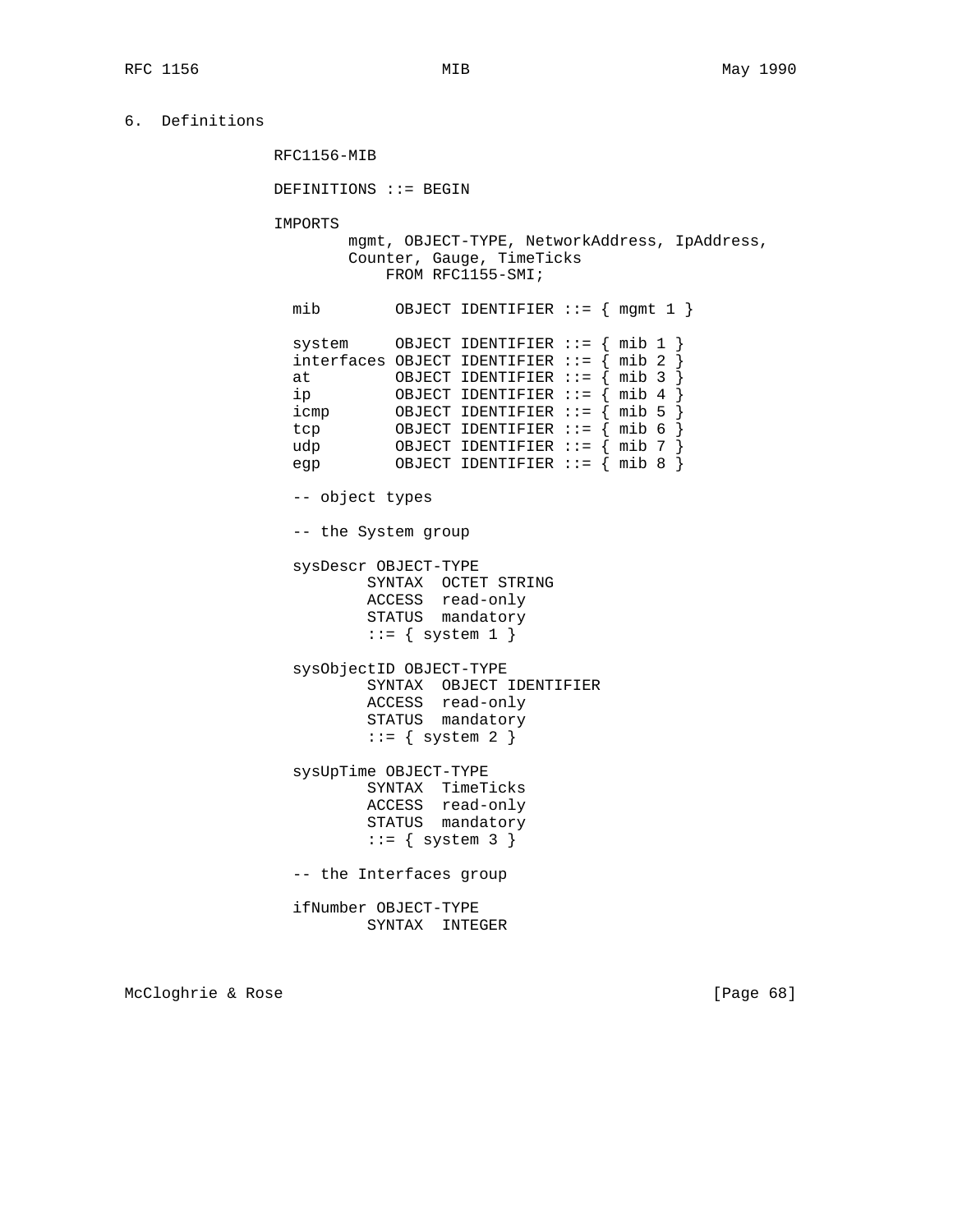ACCESS read-only STATUS mandatory  $::=$  { interfaces 1 } -- the Interfaces table ifTable OBJECT-TYPE SYNTAX SEQUENCE OF IfEntry ACCESS read-write STATUS mandatory  $::=$  { interfaces 2 } ifEntry OBJECT-TYPE SYNTAX IfEntry ACCESS read-write STATUS mandatory  $::=$  { ifTable 1 } IfEntry ::= SEQUENCE { ifIndex INTEGER, ifDescr OCTET STRING, ifType INTEGER, ifMtu INTEGER, ifSpeed Gauge, ifPhysAddress OCTET STRING, ifAdminStatus INTEGER, ifOperStatus INTEGER, ifLastChange TimeTicks, ifInOctets Counter, ifInUcastPkts Counter, ifInNUcastPkts Counter, ifInDiscards Counter, ifInErrors Counter, ifInUnknownProtos

McCloghrie & Rose [Page 69]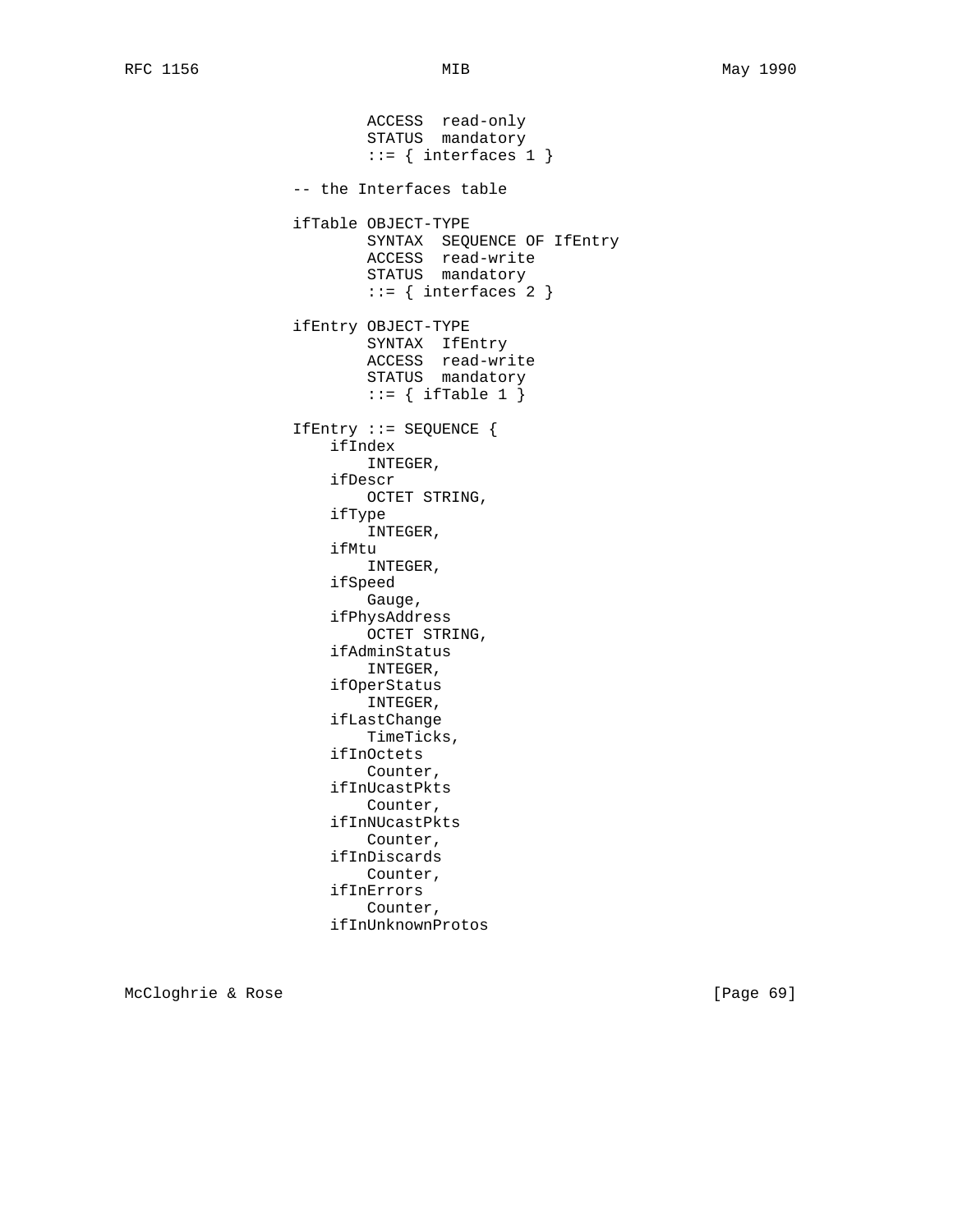Counter, ifOutOctets Counter, ifOutUcastPkts Counter, ifOutNUcastPkts Counter, ifOutDiscards Counter, ifOutErrors Counter, ifOutQLen }<br>} Gauge } ifIndex OBJECT-TYPE SYNTAX INTEGER ACCESS read-only STATUS mandatory  $::=$  { ifEntry 1 } ifDescr OBJECT-TYPE SYNTAX OCTET STRING ACCESS read-only STATUS mandatory  $::=$  { ifEntry 2 } ifType OBJECT-TYPE SYNTAX INTEGER {  $other(1)$ ,  $--- none of the following$  regular1822(2), hdh1822(3), ddn-x25(4),  $rfc877-x25(5)$ , ethernet-csmacd(6), iso88023-csmacd(7), iso88024-tokenBus(8), iso88025-tokenRing(9), iso88026-man(10), starLan(11), proteon-10MBit(12), proteon-80MBit(13), hyperchannel(14), fddi(15), lapb(16), sdlc(17), t1-carrier(18), cept(19),

McCloghrie & Rose [Page 70]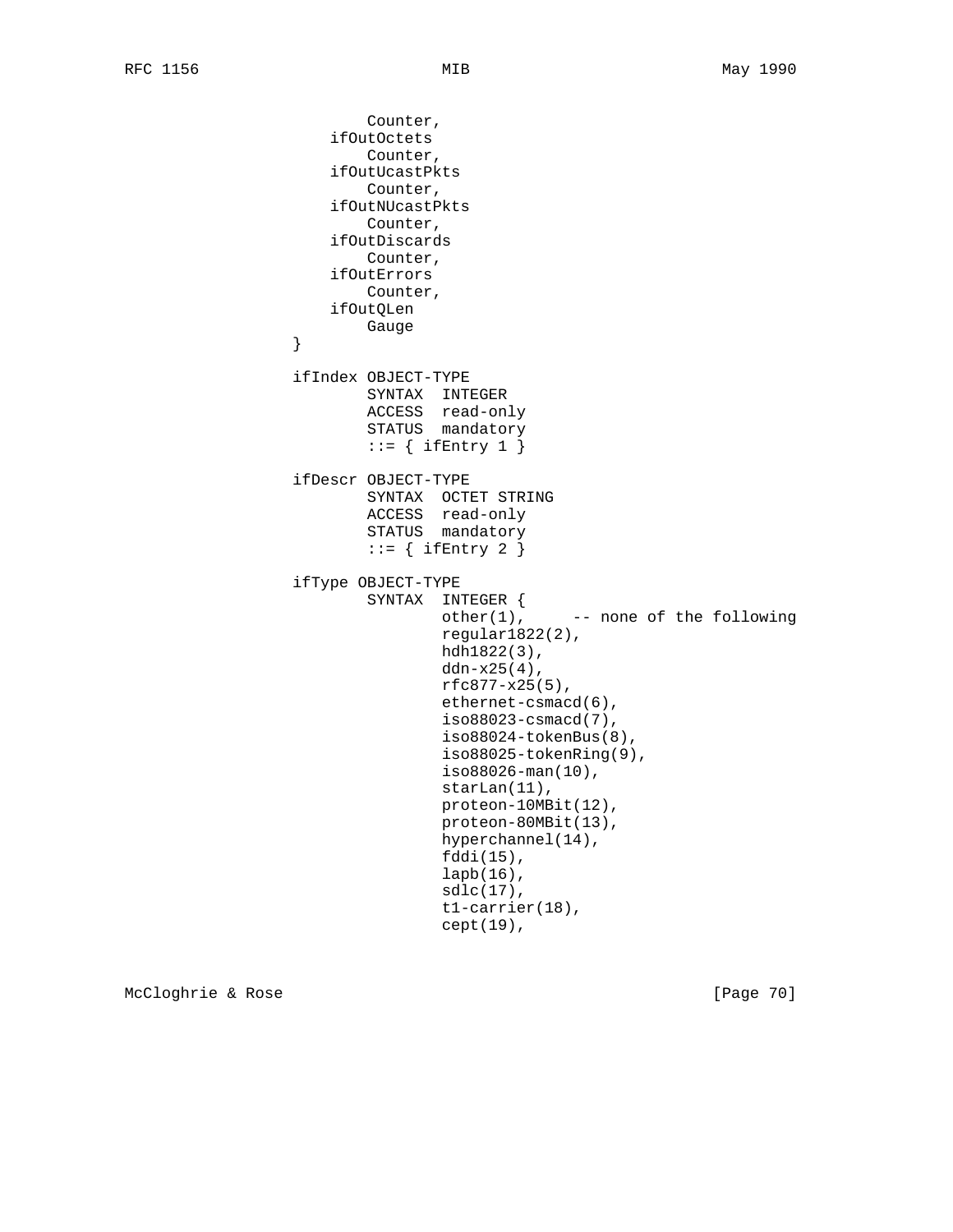```
 basicIsdn(20),
                             primaryIsdn(21),
                                           -- proprietary serial
                             propPointToPointSerial(22)
 }
                      ACCESS read-only
                      STATUS mandatory
                     ::= { ifEntry 3 }
               ifMtu OBJECT-TYPE
                      SYNTAX INTEGER
                      ACCESS read-only
                      STATUS mandatory
                     ::= { ifEntry 4 }
               ifSpeed OBJECT-TYPE
 SYNTAX Gauge
 ACCESS read-only
STATUS mandatory
                     ::= { ifEntry 5 }
               ifPhysAddress OBJECT-TYPE
                      SYNTAX OCTET STRING
                      ACCESS read-only
                      STATUS mandatory
                     ::= { ifEntry 6 }
               ifAdminStatus OBJECT-TYPE
                      SYNTAX INTEGER {
                           up(1), -- ready to pass packets
                             down(2),
                            testing(3) -- in some test mode
 }
                      ACCESS read-write
                      STATUS mandatory
                     ::= { ifEntry 7 }
               ifOperStatus OBJECT-TYPE
                     SYNTAX INTEGER {<br>up(1),
                                       -- ready to pass packets
                            down(2),
                            testing(3) -- in some test mode
 }
                      ACCESS read-only
                      STATUS mandatory
                     ::= { ifEntry 8 }
               ifLastChange OBJECT-TYPE
```
McCloghrie & Rose [Page 71]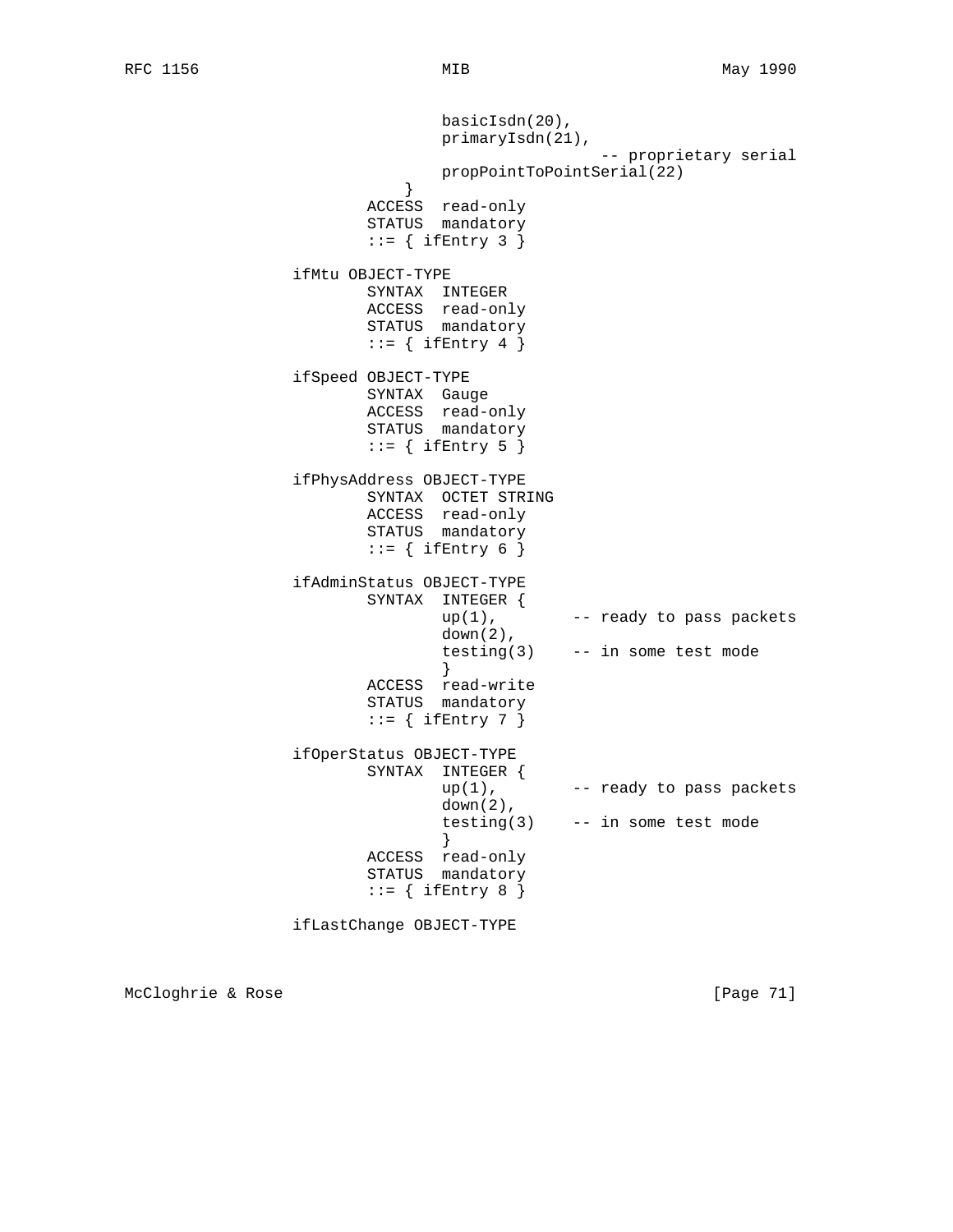SYNTAX TimeTicks ACCESS read-only STATUS mandatory  $::=$  { ifEntry 9 } ifInOctets OBJECT-TYPE SYNTAX Counter ACCESS read-only STATUS mandatory  $::=$  { ifEntry 10 } ifInUcastPkts OBJECT-TYPE SYNTAX Counter ACCESS read-only STATUS mandatory  $::=$  { ifEntry 11 } ifInNUcastPkts OBJECT-TYPE SYNTAX Counter ACCESS read-only STATUS mandatory  $::=$  { ifEntry 12 } ifInDiscards OBJECT-TYPE SYNTAX Counter ACCESS read-only STATUS mandatory  $::=$  { ifEntry 13 } ifInErrors OBJECT-TYPE SYNTAX Counter ACCESS read-only STATUS mandatory  $::=$  { ifEntry 14 } ifInUnknownProtos OBJECT-TYPE SYNTAX Counter ACCESS read-only STATUS mandatory  $::=$  { ifEntry 15 } ifOutOctets OBJECT-TYPE SYNTAX Counter ACCESS read-only STATUS mandatory  $::=$  { ifEntry 16 } ifOutUcastPkts OBJECT-TYPE

McCloghrie & Rose [Page 72]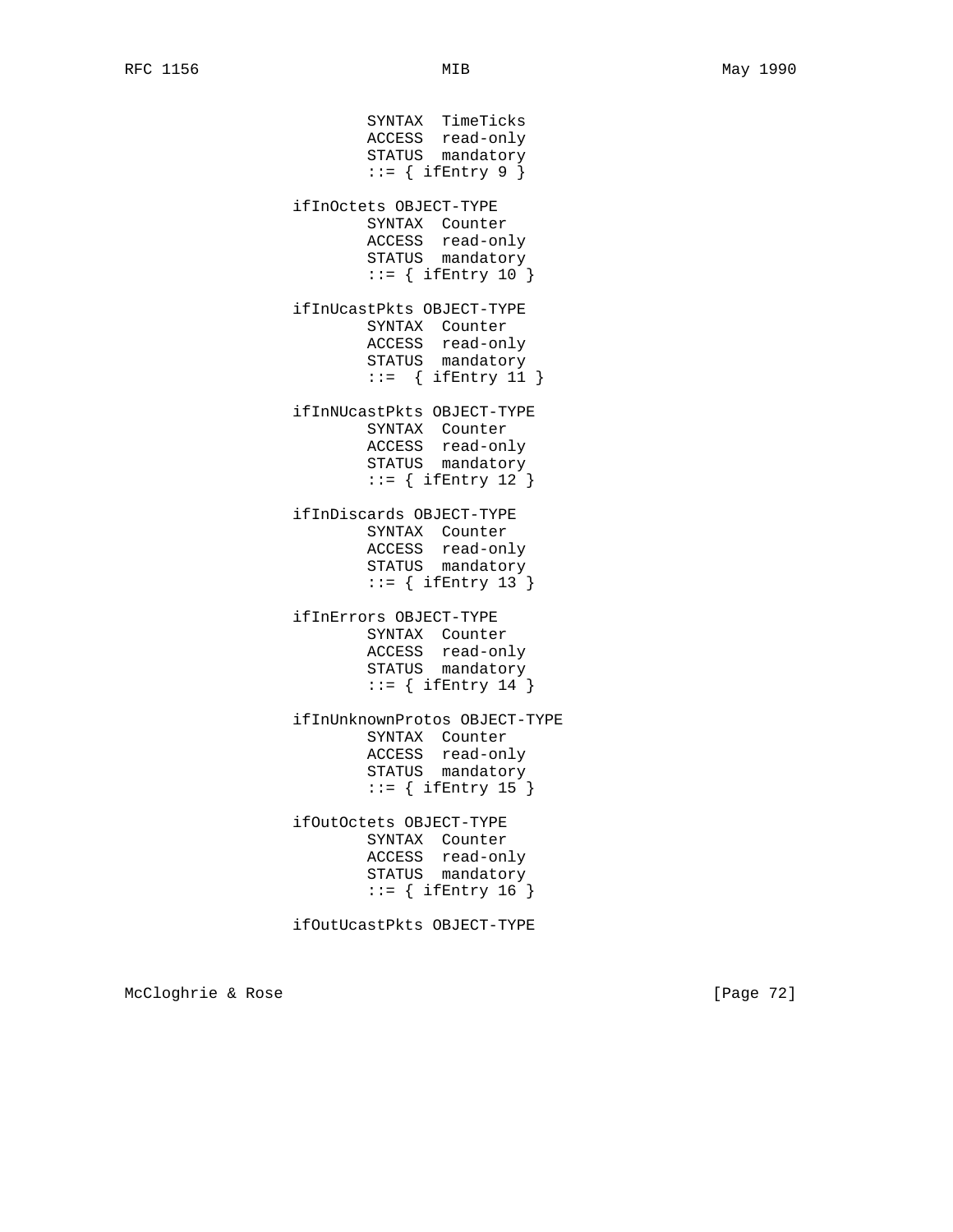SYNTAX Counter ACCESS read-only STATUS mandatory  $::=$  { ifEntry 17 } ifOutNUcastPkts OBJECT-TYPE SYNTAX Counter ACCESS read-only STATUS mandatory  $::=$  { ifEntry 18 } ifOutDiscards OBJECT-TYPE SYNTAX Counter ACCESS read-only STATUS mandatory ::= { ifEntry 19 } ifOutErrors OBJECT-TYPE SYNTAX Counter ACCESS read-only STATUS mandatory  $::=$  { ifEntry 20 } ifOutQLen OBJECT-TYPE SYNTAX Gauge ACCESS read-only STATUS mandatory  $::=$  { ifEntry 21 } -- the Address Translation group atTable OBJECT-TYPE SYNTAX SEQUENCE OF AtEntry ACCESS read-write STATUS mandatory  $::= \{ at 1 \}$  atEntry OBJECT-TYPE SYNTAX AtEntry ACCESS read-write STATUS mandatory  $::=$  { atTable 1 } AtEntry ::= SEQUENCE { atIfIndex INTEGER, atPhysAddress OCTET STRING,

McCloghrie & Rose [Page 73]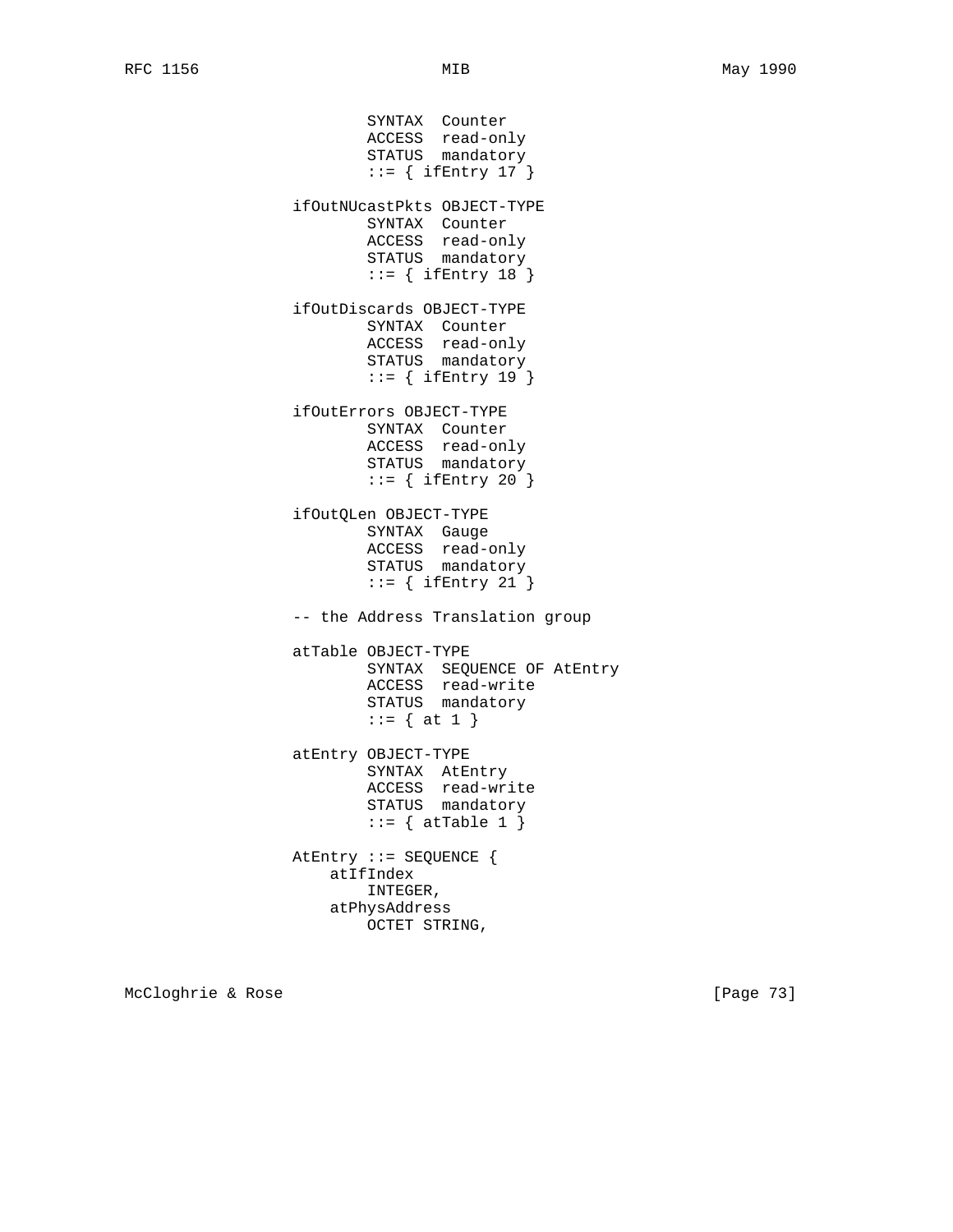atNetAddress NetworkAddress<br>} } atIfIndex OBJECT-TYPE SYNTAX INTEGER ACCESS read-write STATUS mandatory  $::=$  { at Entry 1 } atPhysAddress OBJECT-TYPE SYNTAX OCTET STRING ACCESS read-write STATUS mandatory  $::=$  { at Entry 2 } atNetAddress OBJECT-TYPE SYNTAX NetworkAddress ACCESS read-write STATUS mandatory  $::=$  { at Entry 3 } -- the IP group ipForwarding OBJECT-TYPE SYNTAX INTEGER { gateway(1), -- entity forwards datagrams host(2) -- entity does NOT forward datagrams } ACCESS read-only STATUS mandatory  $::= \{ \text{ip } 1 \}$  ipDefaultTTL OBJECT-TYPE SYNTAX INTEGER ACCESS read-write STATUS mandatory  $::= \{ \text{ip } 2 \}$  ipInReceives OBJECT-TYPE SYNTAX Counter ACCESS read-only STATUS mandatory  $::= \{ \text{ip } 3 \}$  ipInHdrErrors OBJECT-TYPE SYNTAX Counter ACCESS read-only

McCloghrie & Rose [Page 74]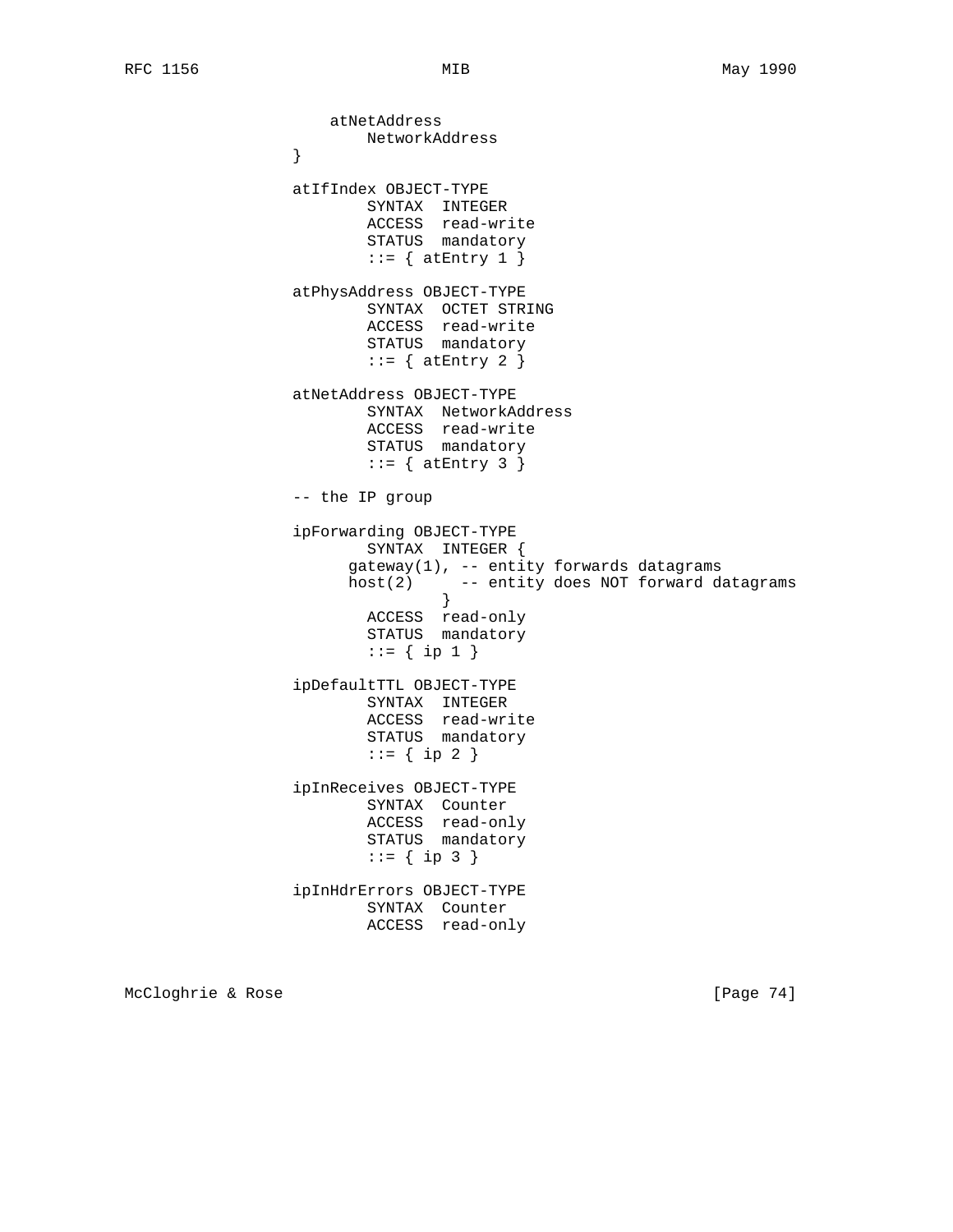STATUS mandatory  $::= \{ ip 4 \}$  ipInAddrErrors OBJECT-TYPE SYNTAX Counter ACCESS read-only STATUS mandatory  $::= \{ \text{ip } 5 \}$  ipForwDatagrams OBJECT-TYPE SYNTAX Counter ACCESS read-only STATUS mandatory  $::= { ip 6 }$  ipInUnknownProtos OBJECT-TYPE SYNTAX Counter ACCESS read-only STATUS mandatory  $::= \{ \text{ip } 7 \}$  ipInDiscards OBJECT-TYPE SYNTAX Counter ACCESS read-only STATUS mandatory  $::= \{ \text{ip } 8 \}$  ipInDelivers OBJECT-TYPE SYNTAX Counter ACCESS read-only STATUS mandatory  $::= \{ \text{ip } 9 \}$  ipOutRequests OBJECT-TYPE SYNTAX Counter ACCESS read-only STATUS mandatory ::= { ip 10 } ipOutDiscards OBJECT-TYPE SYNTAX Counter ACCESS read-only STATUS mandatory ::= { ip 11 } ipOutNoRoutes OBJECT-TYPE SYNTAX Counter ACCESS read-only

McCloghrie & Rose [Page 75]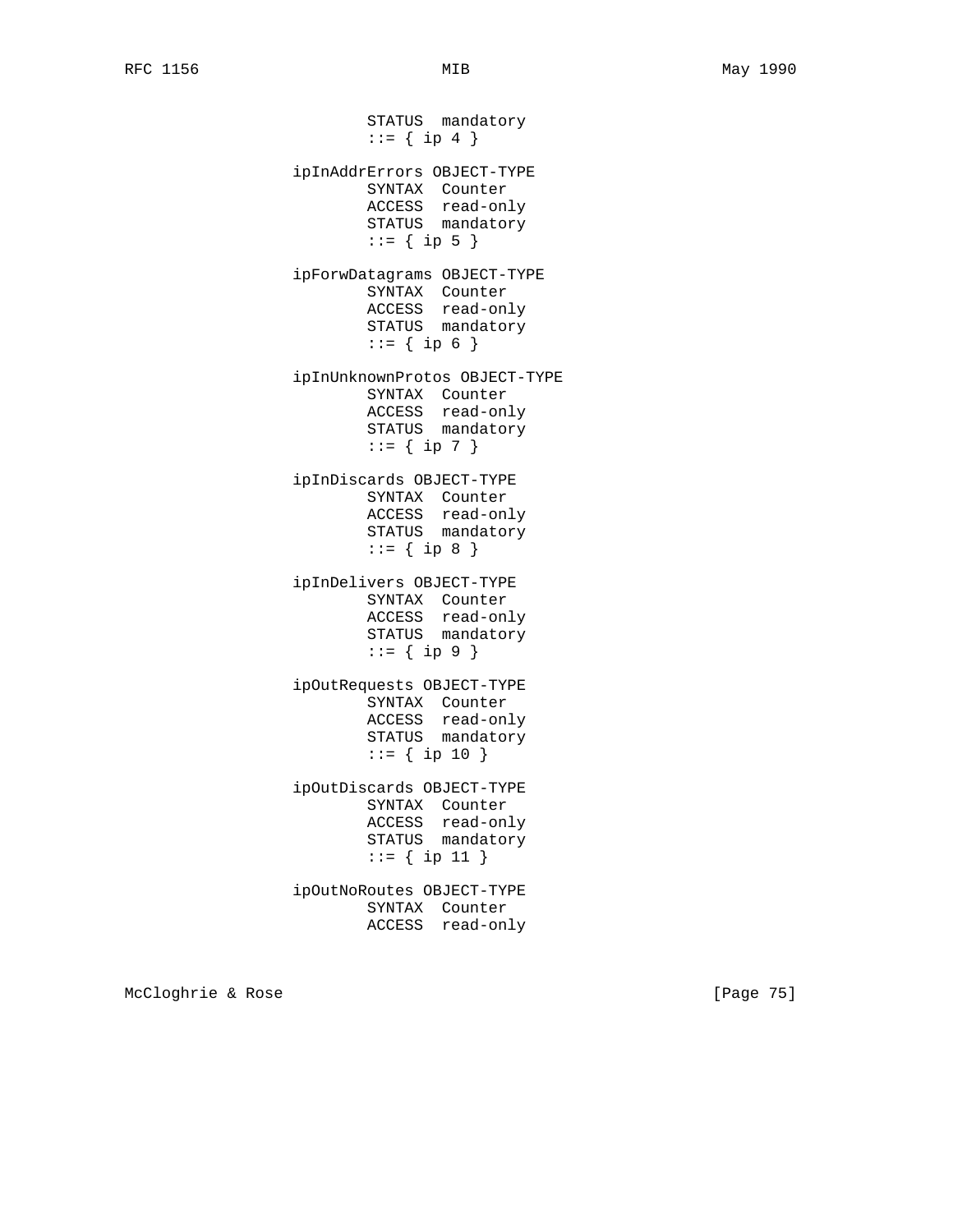STATUS mandatory ::= { ip 12 } ipReasmTimeout OBJECT-TYPE SYNTAX INTEGER ACCESS read-only STATUS mandatory ::= { ip 13 } ipReasmReqds OBJECT-TYPE SYNTAX Counter ACCESS read-only STATUS mandatory ::= { ip 14 } ipReasmOKs OBJECT-TYPE SYNTAX Counter ACCESS read-only STATUS mandatory  $::=$  { ip 15 } ipReasmFails OBJECT-TYPE SYNTAX Counter ACCESS read-only STATUS mandatory ::= { ip 16 } ipFragOKs OBJECT-TYPE SYNTAX Counter ACCESS read-only STATUS mandatory ::= { ip 17 } ipFragFails OBJECT-TYPE SYNTAX Counter ACCESS read-only STATUS mandatory ::= { ip 18 } ipFragCreates OBJECT-TYPE SYNTAX Counter ACCESS read-only STATUS mandatory ::= { ip 19 } -- the IP Interface table ipAddrTable OBJECT-TYPE

McCloghrie & Rose [Page 76]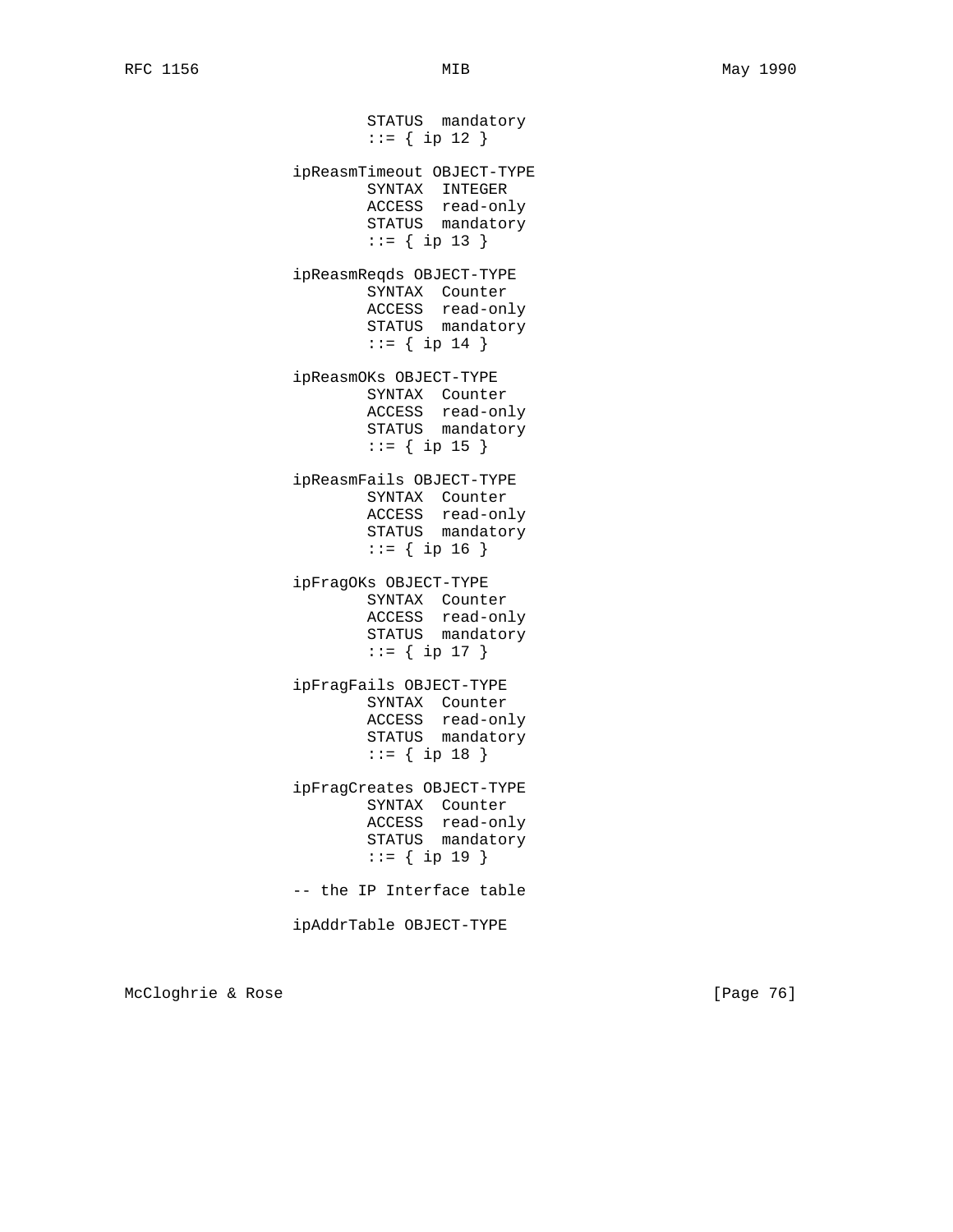```
 SYNTAX SEQUENCE OF IpAddrEntry
 ACCESS read-only
STATUS mandatory
                       ::= { ip 20 }
                ipAddrEntry OBJECT-TYPE
                       SYNTAX IpAddrEntry
                       ACCESS read-only
                       STATUS mandatory
                      ::= { ipAddrTable 1 }
                IpAddrEntry ::= SEQUENCE {
                    ipAdEntAddr
                       IpAddress,
                    ipAdEntIfIndex
                       INTEGER,
                    ipAdEntNetMask
                       IpAddress,
                    ipAdEntBcastAddr
                INTEGER
 }
                ipAdEntAddr OBJECT-TYPE
                       SYNTAX IpAddress
                       ACCESS read-only
STATUS mandatory
 ::= { ipAddrEntry 1 }
                ipAdEntIfIndex OBJECT-TYPE
                       SYNTAX INTEGER
                       ACCESS read-only
                       STATUS mandatory
                      ::= { ipAddrEntry 2 }
                ipAdEntNetMask OBJECT-TYPE
                       SYNTAX IpAddress
                       ACCESS read-only
                       STATUS mandatory
                      ::= { ipAddrEntry 3 }
                ipAdEntBcastAddr OBJECT-TYPE
                       SYNTAX INTEGER
                       ACCESS read-only
                       STATUS mandatory
                      ::= { ipAddrEntry 4 }
```
McCloghrie & Rose [Page 77]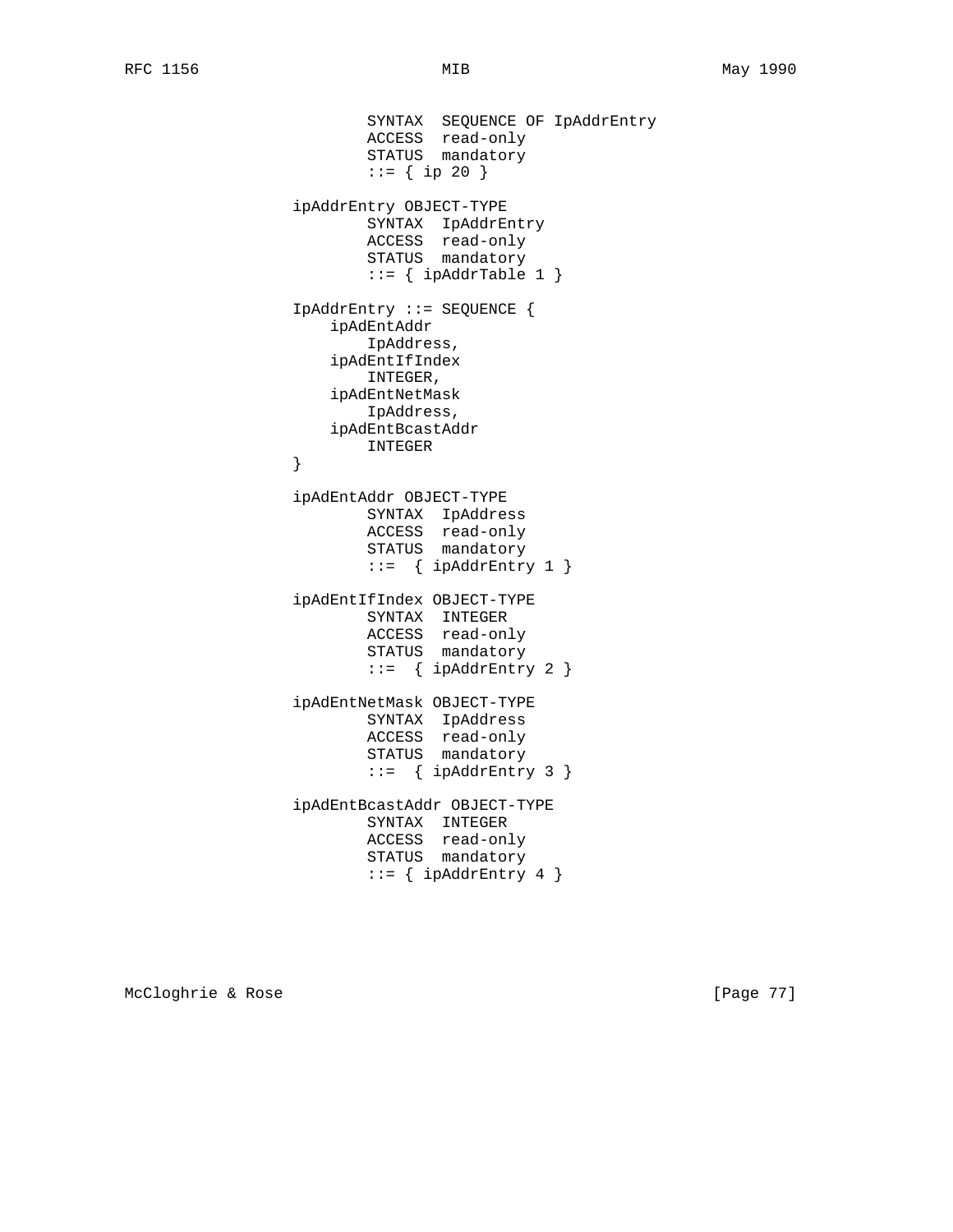-- the IP Routing table ipRoutingTable OBJECT-TYPE SYNTAX SEQUENCE OF IpRouteEntry ACCESS read-write STATUS mandatory ::= { ip 21 } ipRouteEntry OBJECT-TYPE SYNTAX IpRouteEntry ACCESS read-write STATUS mandatory  $::=$  { ipRoutingTable 1 } IpRouteEntry ::= SEQUENCE { ipRouteDest IpAddress, ipRouteIfIndex INTEGER, ipRouteMetric1 INTEGER, ipRouteMetric2 INTEGER, ipRouteMetric3 INTEGER, ipRouteMetric4 INTEGER, ipRouteNextHop IpAddress, ipRouteType INTEGER, ipRouteProto INTEGER, ipRouteAge INTEGER } ipRouteDest OBJECT-TYPE SYNTAX IpAddress ACCESS read-write STATUS mandatory  $::=$  { ipRouteEntry 1 } ipRouteIfIndex OBJECT-TYPE SYNTAX INTEGER ACCESS read-write STATUS mandatory ::= { ipRouteEntry 2 }

McCloghrie & Rose [Page 78]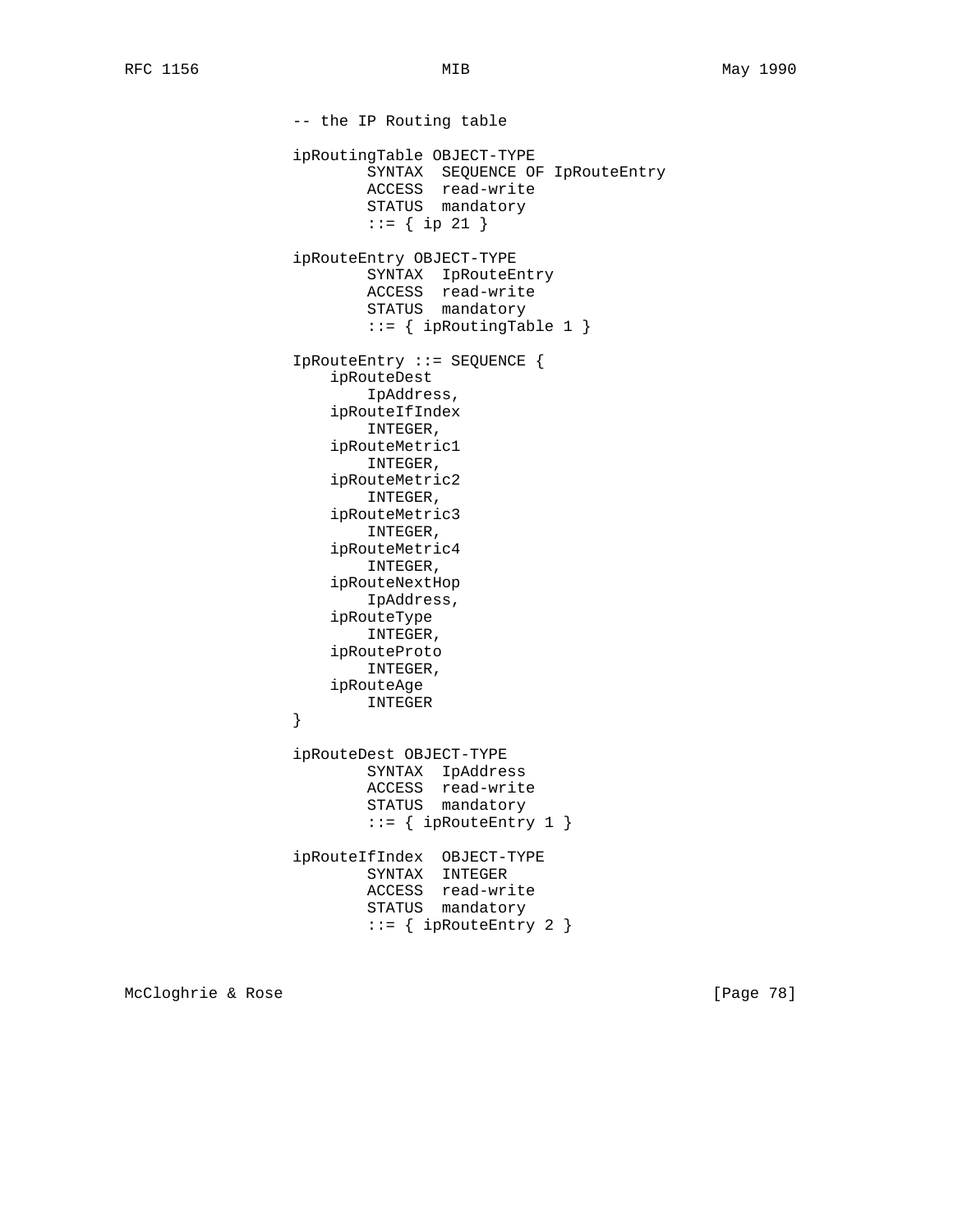```
 ipRouteMetric1 OBJECT-TYPE
                     SYNTAX INTEGER
 ACCESS read-write
STATUS mandatory
                     ::= { ipRouteEntry 3 }
               ipRouteMetric2 OBJECT-TYPE
                     SYNTAX INTEGER
                     ACCESS read-write
                     STATUS mandatory
                    ::= { ipRouteEntry 4 }
               ipRouteMetric3 OBJECT-TYPE
 SYNTAX INTEGER
 ACCESS read-write
STATUS mandatory
                    ::= { ipRouteEntry 5 }
               ipRouteMetric4 OBJECT-TYPE
                     SYNTAX INTEGER
                     ACCESS read-write
                     STATUS mandatory
                     ::= { ipRouteEntry 6 }
               ipRouteNextHop OBJECT-TYPE
 SYNTAX IpAddress
 ACCESS read-write
STATUS mandatory
                    ::= { ipRouteEntry 7 }
               ipRouteType OBJECT-TYPE
                     SYNTAX INTEGER {
                     other(1), --- none of the following
                      invalid(2), -- an invalidated route
                                  -- route to directly
                      direct(3), -- connected (sub-)network
                                  -- route to a non-local
                      remote(4), -- host/network/sub-network
 }
                     ACCESS read-write
                     STATUS mandatory
                    ::= { ipRouteEntry 8 }
               ipRouteProto OBJECT-TYPE
                     SYNTAX INTEGER {
```
McCloghrie & Rose [Page 79]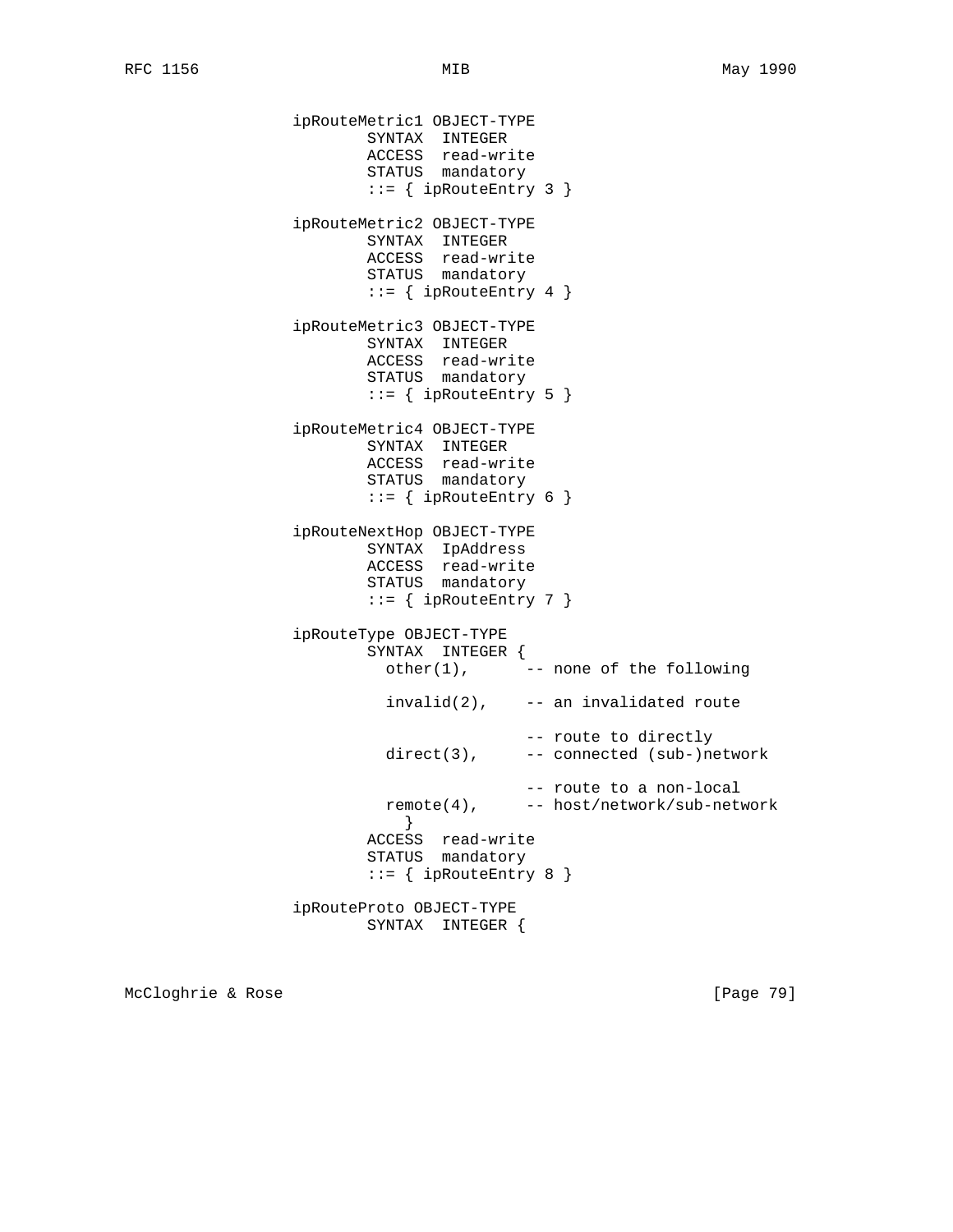```
other(1), --- none of the following
                                      -- non-protocol information
                                      -- e.g., manually
                         local(2), -- configured entries
                                      -- set via a network
                         netmgmt(3), -- management protocol
                                      -- obtained via ICMP,
                         icmp(4), -- e.g., Redirect
                                      -- the following are
                                      -- gateway routing protocols
                         egp(5),
                         ggp(6),
                         hello(7),
                        rip(8),
                        is-is(9),
                        es-is(10),
                         ciscoIgrp(11),
                         bbnSpfIgp(12),
                         oigp(13)
 }
                       ACCESS read-only
                       STATUS mandatory
                       ::= { ipRouteEntry 9 }
                ipRouteAge OBJECT-TYPE
                       SYNTAX INTEGER
                       ACCESS read-write
                       STATUS mandatory
                      ::= { ipRouteEntry 10 }
                -- the ICMP group
                icmpInMsgs OBJECT-TYPE
SYNTAX Counter
 ACCESS read-only
STATUS mandatory
                      ::= { \i{comp 1 } } icmpInErrors OBJECT-TYPE
                       SYNTAX Counter
                       ACCESS read-only
                       STATUS mandatory
                      ::= { icmp 2 }
```
McCloghrie & Rose [Page 80]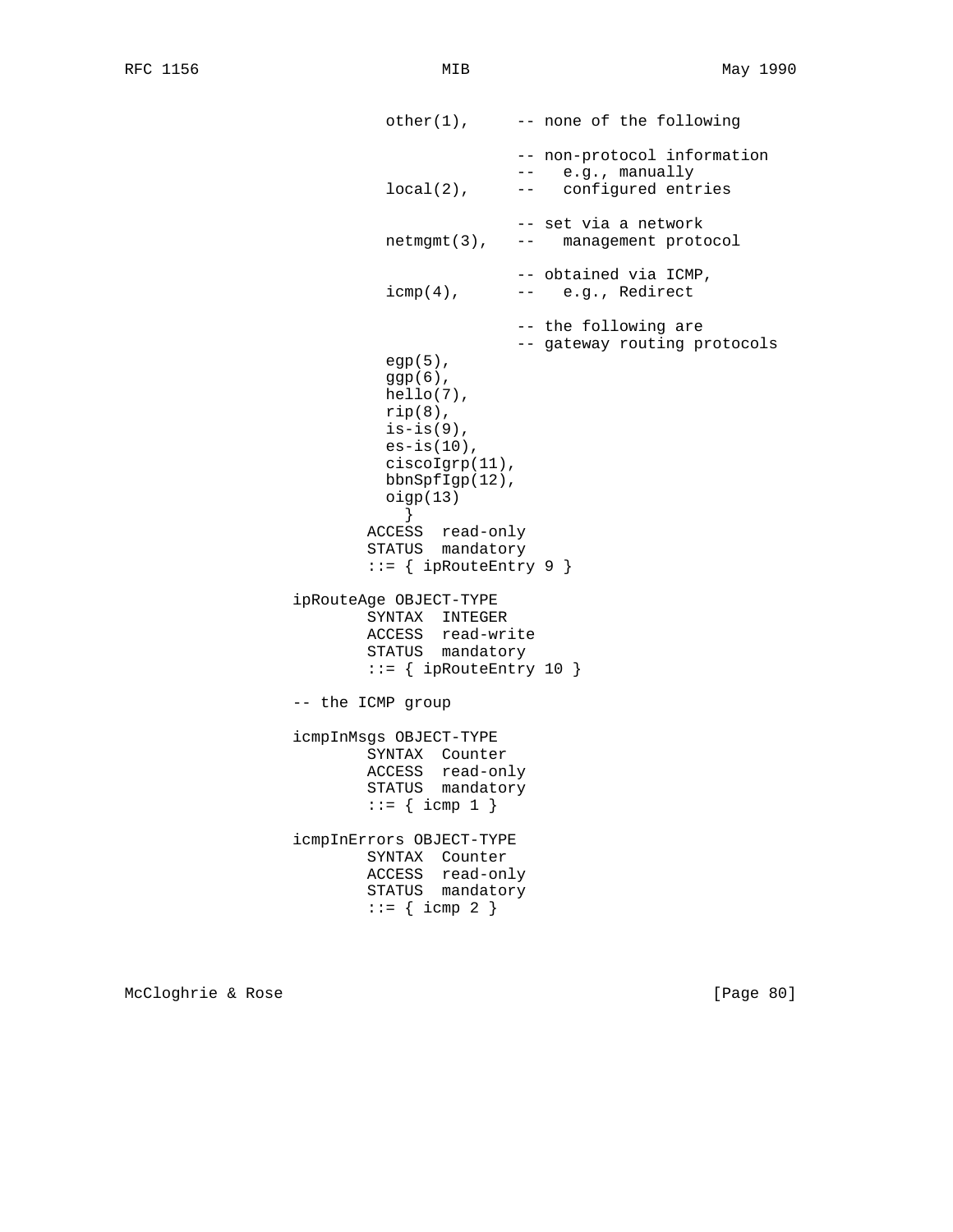icmpInDestUnreachs OBJECT-TYPE SYNTAX Counter ACCESS read-only STATUS mandatory  $::= {$  icmp 3 } icmpInTimeExcds OBJECT-TYPE SYNTAX Counter ACCESS read-only STATUS mandatory  $::=$  { icmp 4 } icmpInParmProbs OBJECT-TYPE SYNTAX Counter ACCESS read-only STATUS mandatory  $::= {$  icmp 5 } icmpInSrcQuenchs OBJECT-TYPE SYNTAX Counter ACCESS read-only STATUS mandatory  $::= {$  icmp 6 } icmpInRedirects OBJECT-TYPE SYNTAX Counter ACCESS read-only STATUS mandatory  $::= {$  icmp 7 } icmpInEchos OBJECT-TYPE SYNTAX Counter ACCESS read-only STATUS mandatory  $::= {$  icmp 8 } icmpInEchoReps OBJECT-TYPE SYNTAX Counter ACCESS read-only STATUS mandatory  $::= {$  icmp 9 } icmpInTimestamps OBJECT-TYPE SYNTAX Counter ACCESS read-only STATUS mandatory  $::= {$  icmp 10 }

McCloghrie & Rose [Page 81]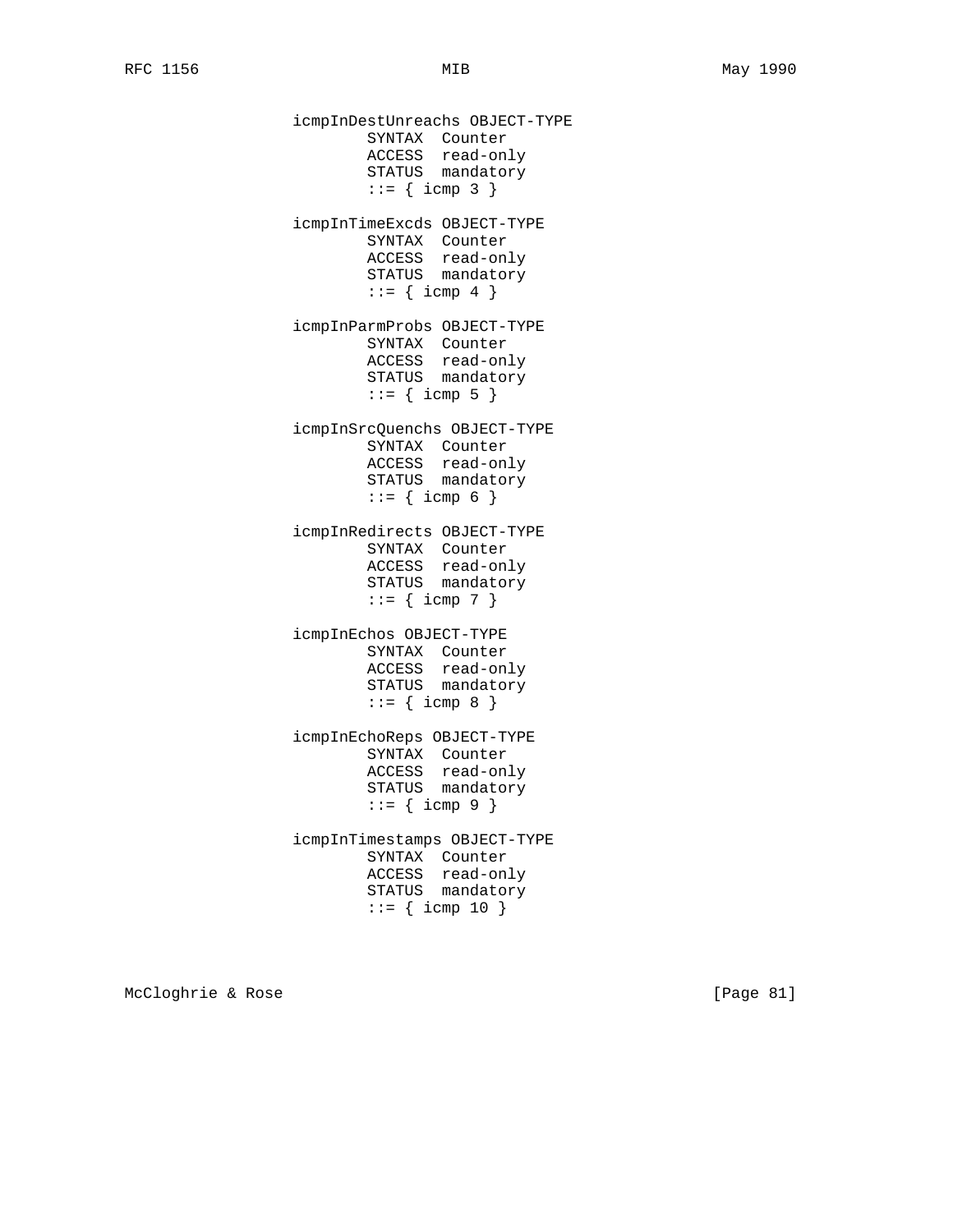icmpInTimestampReps OBJECT-TYPE SYNTAX Counter ACCESS read-only STATUS mandatory  $::= {$  icmp 11 } icmpInAddrMasks OBJECT-TYPE SYNTAX Counter ACCESS read-only STATUS mandatory  $::= {$  icmp 12 } icmpInAddrMaskReps OBJECT-TYPE SYNTAX Counter ACCESS read-only STATUS mandatory  $::= {$  icmp 13 } icmpOutMsgs OBJECT-TYPE SYNTAX Counter ACCESS read-only STATUS mandatory  $::=$  { icmp 14 } icmpOutErrors OBJECT-TYPE SYNTAX Counter ACCESS read-only STATUS mandatory  $::=$  { icmp 15 } icmpOutDestUnreachs OBJECT-TYPE SYNTAX Counter ACCESS read-only STATUS mandatory  $::= {$  icmp 16 } icmpOutTimeExcds OBJECT-TYPE SYNTAX Counter ACCESS read-only STATUS mandatory  $::=$  { icmp 17 } icmpOutParmProbs OBJECT-TYPE SYNTAX Counter ACCESS read-only STATUS mandatory  $::= {$  icmp 18 }

McCloghrie & Rose [Page 82]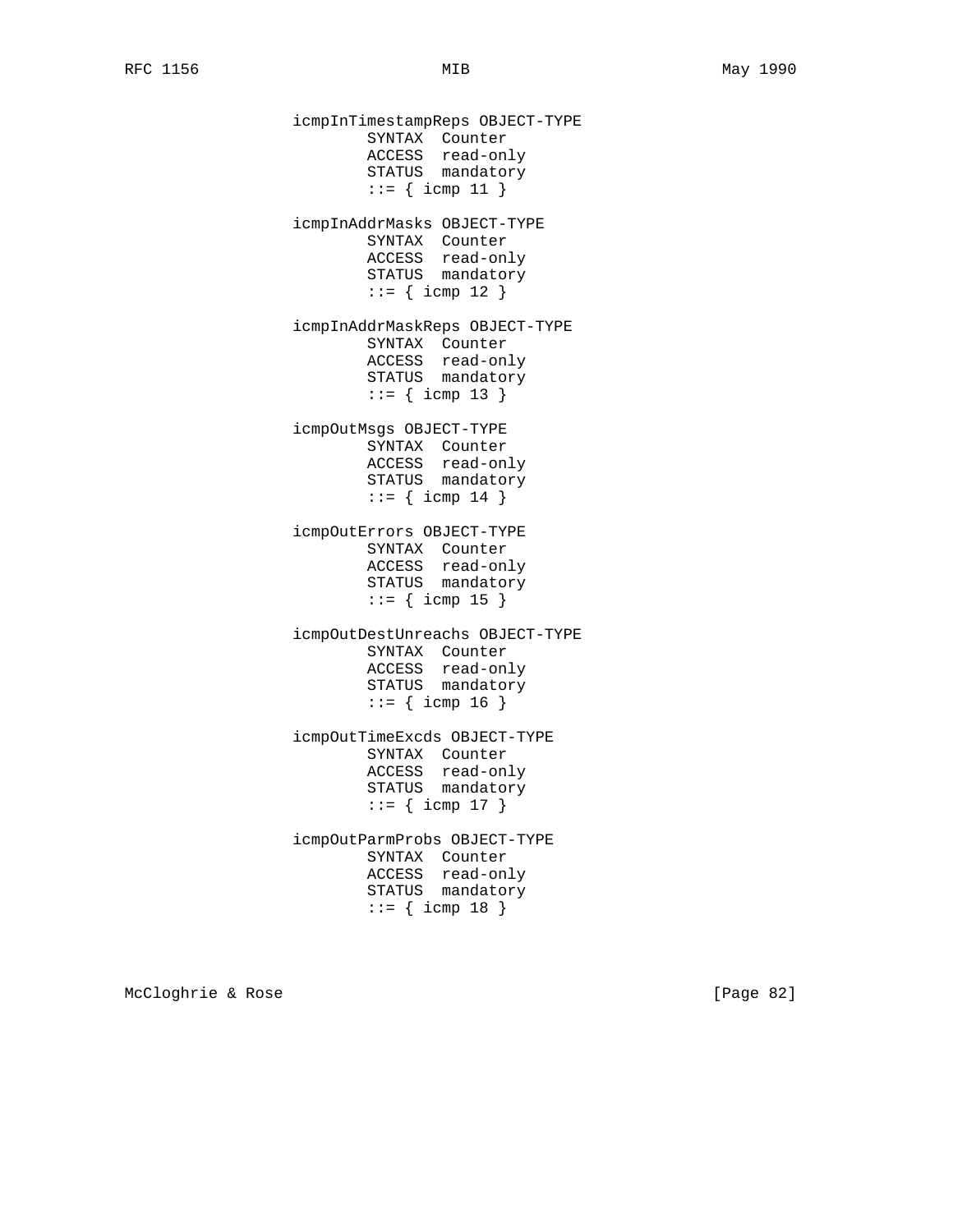icmpOutSrcQuenchs OBJECT-TYPE SYNTAX Counter ACCESS read-only STATUS mandatory  $::= {$  icmp 19 } icmpOutRedirects OBJECT-TYPE SYNTAX Counter ACCESS read-only STATUS mandatory  $::= {$  icmp 20 } icmpOutEchos OBJECT-TYPE SYNTAX Counter ACCESS read-only STATUS mandatory  $::= {$  icmp 21 } icmpOutEchoReps OBJECT-TYPE SYNTAX Counter ACCESS read-only STATUS mandatory  $::= {$  icmp 22 } icmpOutTimestamps OBJECT-TYPE SYNTAX Counter ACCESS read-only STATUS mandatory  $::= {$  icmp 23 } icmpOutTimestampReps OBJECT-TYPE SYNTAX Counter ACCESS read-only STATUS mandatory  $::= { \i{comp 24 } }$  icmpOutAddrMasks OBJECT-TYPE SYNTAX Counter ACCESS read-only STATUS mandatory  $::= {$  icmp 25 } icmpOutAddrMaskReps OBJECT-TYPE SYNTAX Counter ACCESS read-only STATUS mandatory  $::= {$  icmp 26 }

McCloghrie & Rose [Page 83]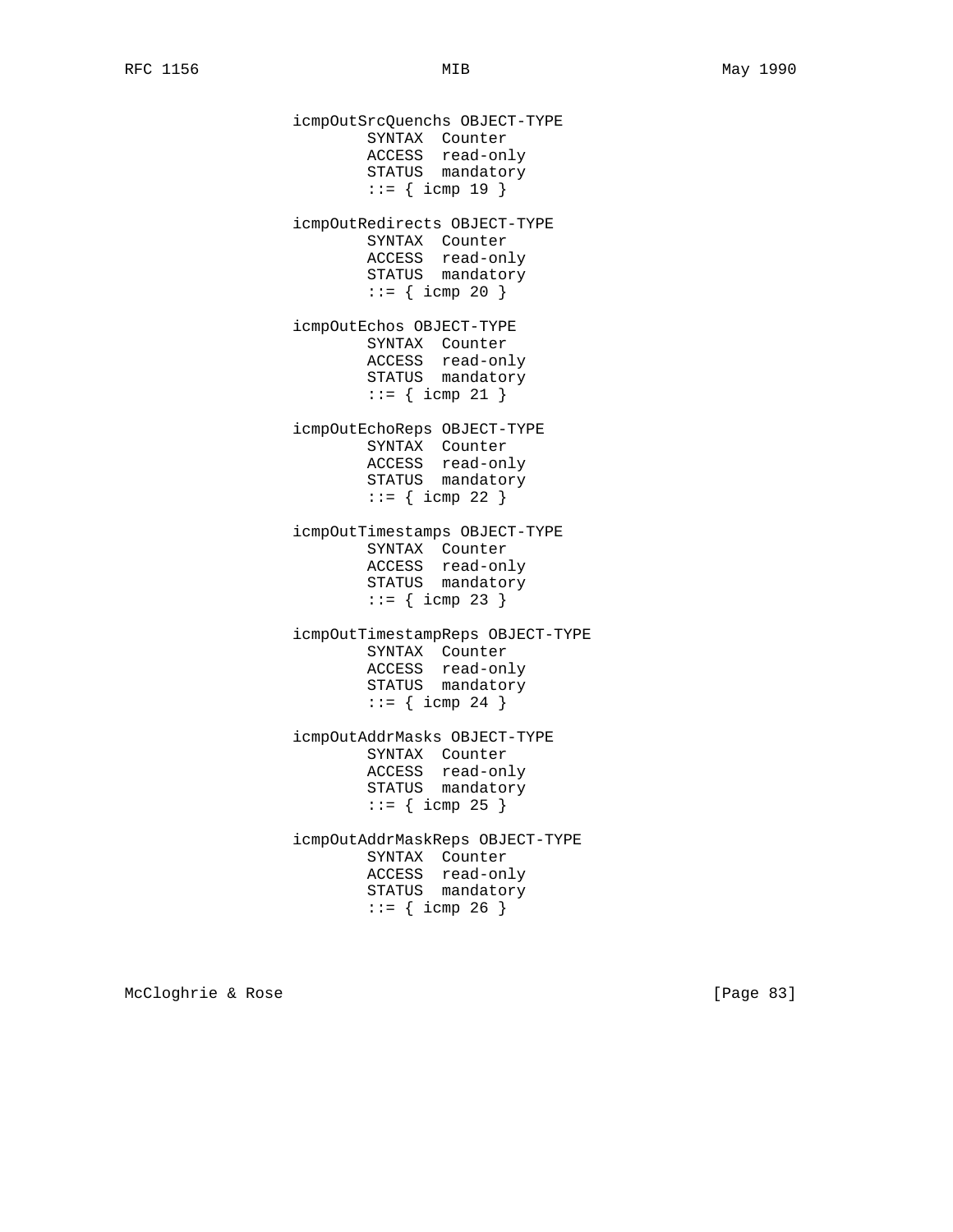-- the TCP group tcpRtoAlgorithm OBJECT-TYPE SYNTAX INTEGER { other(1), -- none of the following constant(2), -- a constant rto rsre(3), -- MIL-STD-1778, Appendix B vanj(4) -- Van Jacobson's algorithm [15] } ACCESS read-only STATUS mandatory  $::= \{ \text{top } 1 \}$  tcpRtoMin OBJECT-TYPE SYNTAX INTEGER ACCESS read-only STATUS mandatory  $::= \{ \text{top } 2 \}$  tcpRtoMax OBJECT-TYPE SYNTAX INTEGER ACCESS read-only STATUS mandatory  $::= \{ \text{top } 3 \}$  tcpMaxConn OBJECT-TYPE SYNTAX INTEGER ACCESS read-only STATUS mandatory  $::= \{ \text{top } 4 \}$  tcpActiveOpens OBJECT-TYPE SYNTAX Counter ACCESS read-only STATUS mandatory  $::= \{ \text{top } 5 \}$  tcpPassiveOpens OBJECT-TYPE SYNTAX Counter ACCESS read-only STATUS mandatory  $::= \{ \text{top } 6 \}$  tcpAttemptFails OBJECT-TYPE SYNTAX Counter ACCESS read-only STATUS mandatory  $::= \{ \text{top } 7 \}$ 

McCloghrie & Rose [Page 84]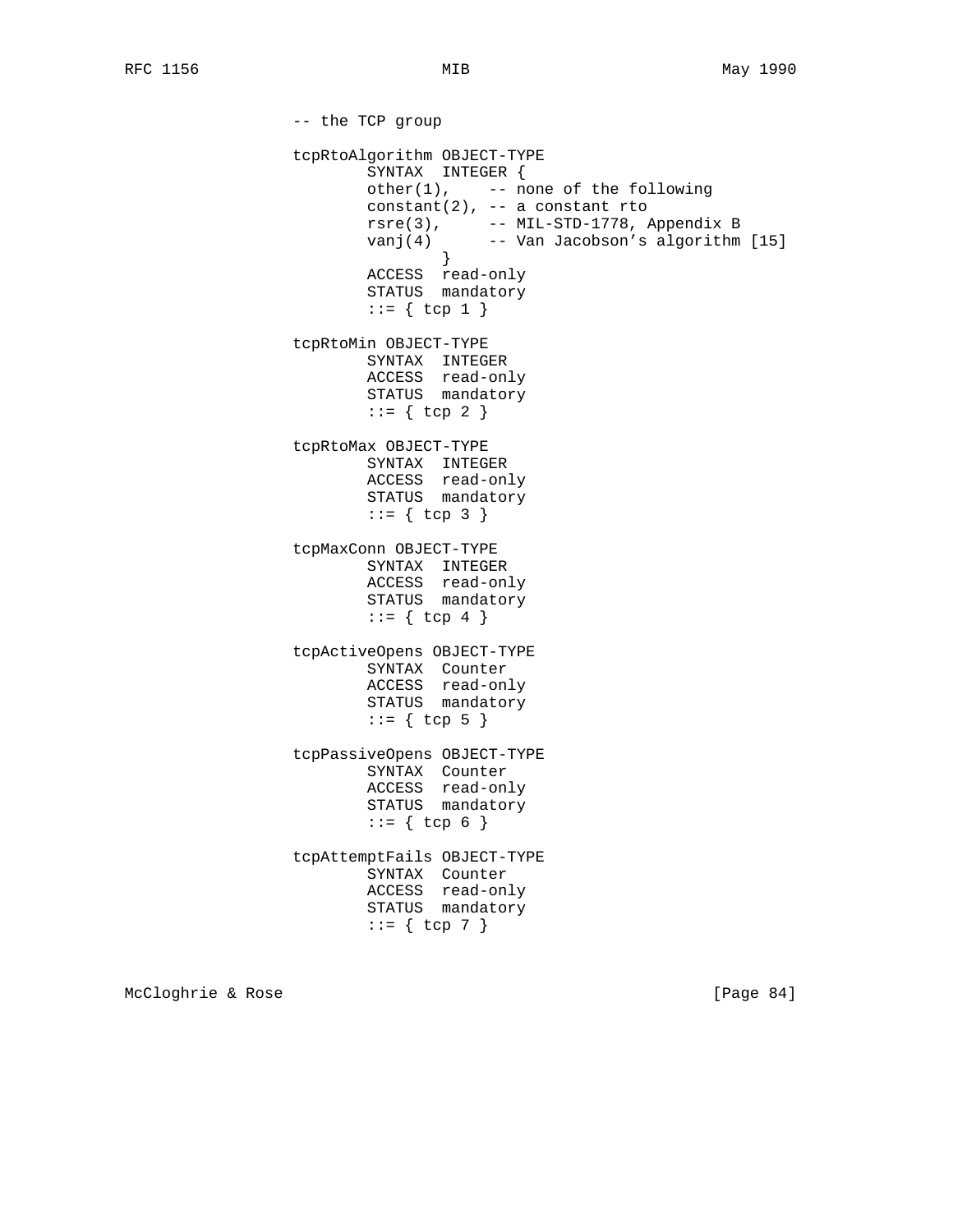tcpEstabResets OBJECT-TYPE SYNTAX Counter ACCESS read-only STATUS mandatory  $::= \{ \text{top } 8 \}$  tcpCurrEstab OBJECT-TYPE SYNTAX Gauge ACCESS read-only STATUS mandatory  $::= \{ \text{top } 9 \}$  tcpInSegs OBJECT-TYPE SYNTAX Counter ACCESS read-only STATUS mandatory  $::= \{ \text{top } 10 \}$  tcpOutSegs OBJECT-TYPE SYNTAX Counter ACCESS read-only STATUS mandatory ::= { tcp 11 } tcpRetransSegs OBJECT-TYPE SYNTAX Counter ACCESS read-only STATUS mandatory ::= { tcp 12 } -- the TCP connections table tcpConnTable OBJECT-TYPE SYNTAX SEQUENCE OF TcpConnEntry ACCESS read-only STATUS mandatory ::= { tcp 13 } tcpConnEntry OBJECT-TYPE SYNTAX TcpConnEntry ACCESS read-only STATUS mandatory ::= { tcpConnTable 1 } TcpConnEntry ::= SEQUENCE { tcpConnState INTEGER, tcpConnLocalAddress

McCloghrie & Rose [Page 85]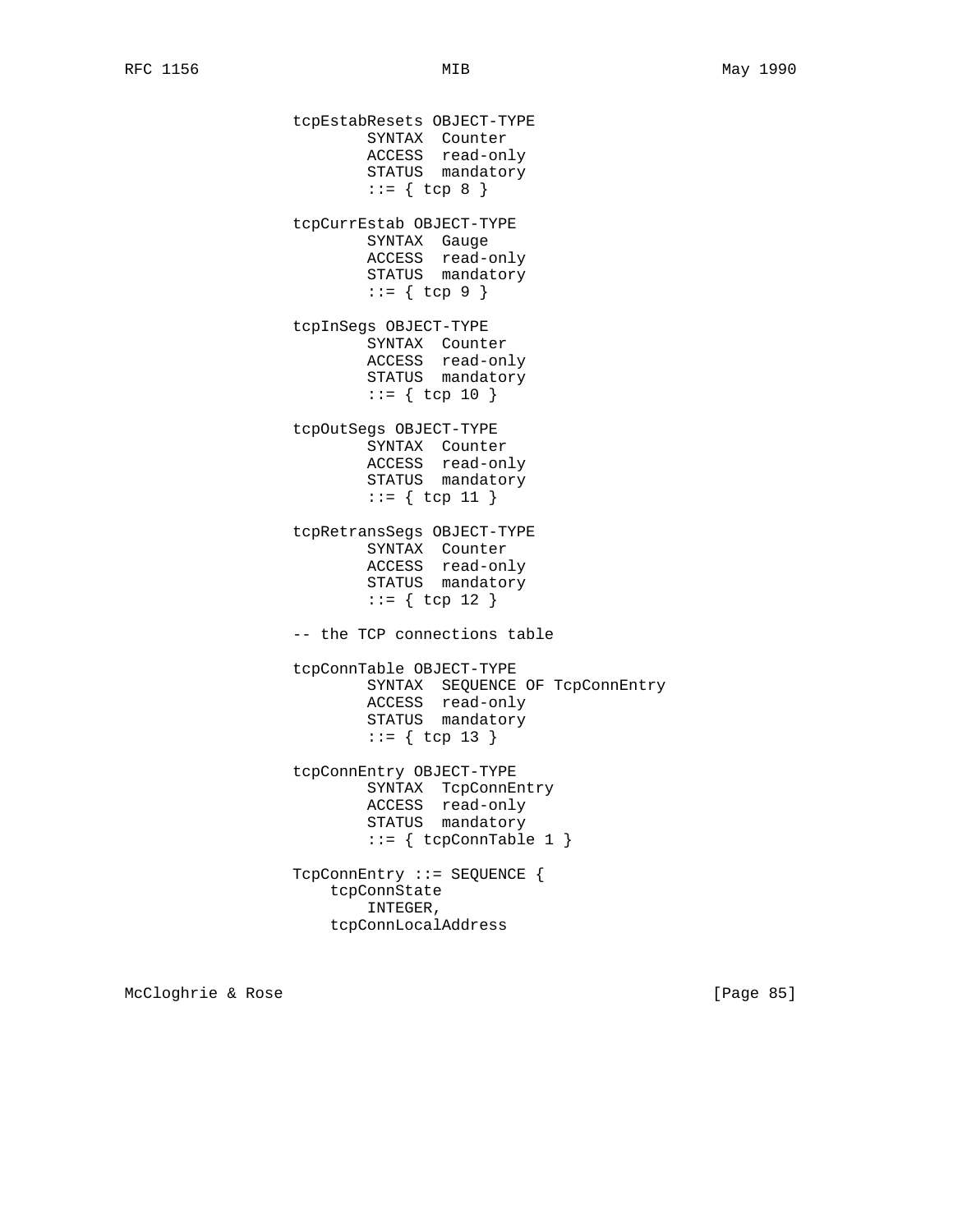```
 IpAddress,
                     tcpConnLocalPort
                         INTEGER (0..65535),
                     tcpConnRemAddress
                         IpAddress,
                     tcpConnRemPort
                INTEGER (0..65535)
 }
                 tcpConnState OBJECT-TYPE
                         SYNTAX INTEGER {
                                    closed(1),
                                    listen(2),
                                    synSent(3),
                                    synReceived(4),
                                    established(5),
                                    finWait1(6),
                                    finWait2(7),
                                    closeWait(8),
                                    lastAck(9),
                                    closing(10),
                               timeWait(11)<br>}
 }
                         ACCESS read-only
                         STATUS mandatory
                        ::= \{ \text{topConnEntry 1 } \} tcpConnLocalAddress OBJECT-TYPE
 SYNTAX IpAddress
 ACCESS read-only
                         STATUS mandatory
                        ::= { tcpConnEntry 2 }
                 tcpConnLocalPort OBJECT-TYPE
                         SYNTAX INTEGER (0..65535)
                         ACCESS read-only
                         STATUS mandatory
                         ::= { tcpConnEntry 3 }
                 tcpConnRemAddress OBJECT-TYPE
                         SYNTAX IpAddress
                         ACCESS read-only
                         STATUS mandatory
                        ::= \{ \text{tcpConnEntry 4 } \} tcpConnRemPort OBJECT-TYPE
                         SYNTAX INTEGER (0..65535)
                         ACCESS read-only
```
McCloghrie & Rose [Page 86]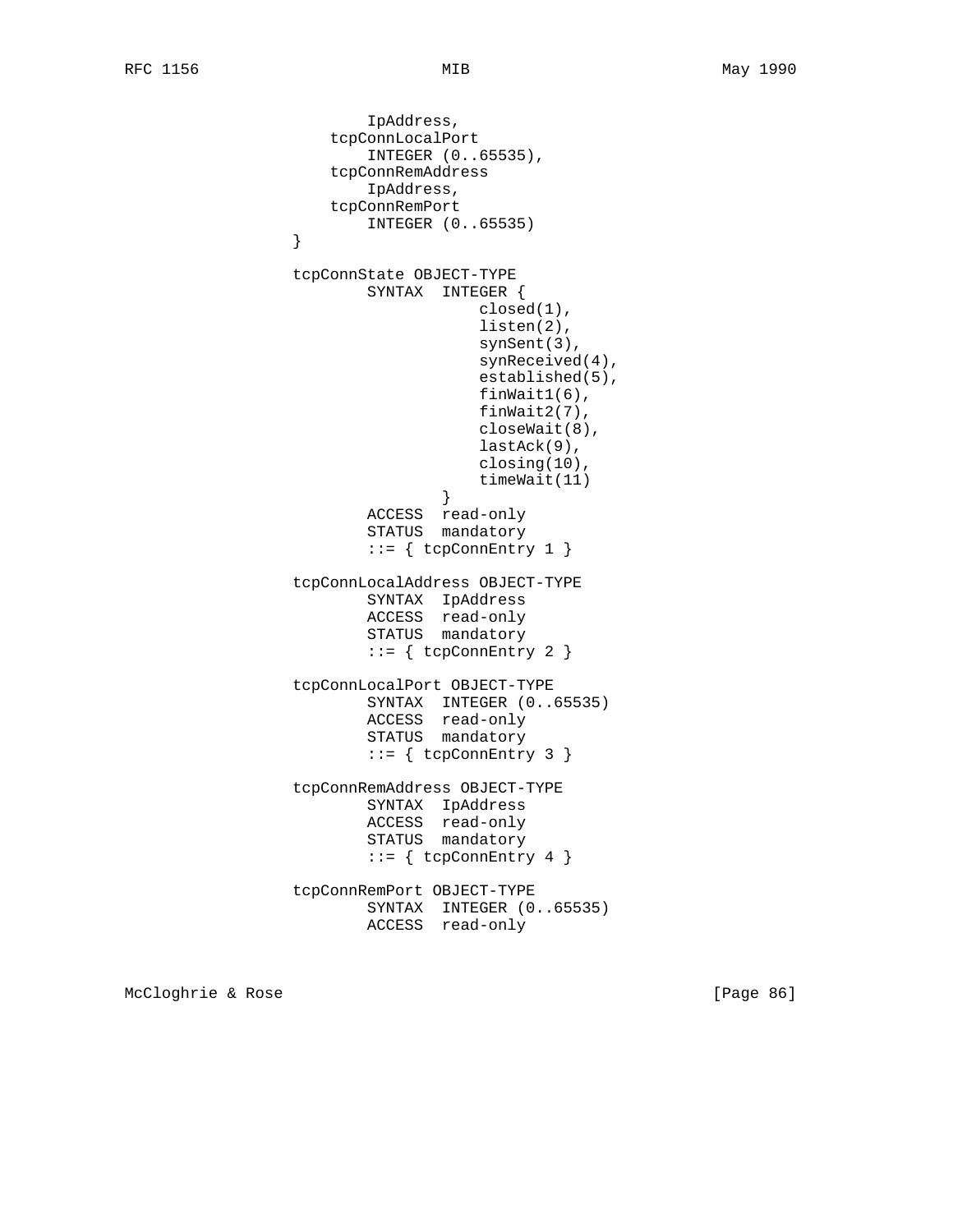STATUS mandatory  $::=$  { tcpConnEntry 5 } -- the UDP group udpInDatagrams OBJECT-TYPE SYNTAX Counter ACCESS read-only STATUS mandatory  $::= \{ udp 1 \}$  udpNoPorts OBJECT-TYPE SYNTAX Counter ACCESS read-only STATUS mandatory  $::= \{ udp 2 \}$  udpInErrors OBJECT-TYPE SYNTAX Counter ACCESS read-only STATUS mandatory  $::= \{ udp 3 \}$  udpOutDatagrams OBJECT-TYPE SYNTAX Counter ACCESS read-only STATUS mandatory  $::= \{ udp 4 \}$  -- the EGP group egpInMsgs OBJECT-TYPE SYNTAX Counter ACCESS read-only STATUS mandatory  $::= \{ \text{egp 1 } \}$  egpInErrors OBJECT-TYPE SYNTAX Counter ACCESS read-only STATUS mandatory  $::= \{ \text{egp 2 } \}$  egpOutMsgs OBJECT-TYPE SYNTAX Counter ACCESS read-only STATUS mandatory  $::= { \text{ egp 3 } }$ 

McCloghrie & Rose [Page 87]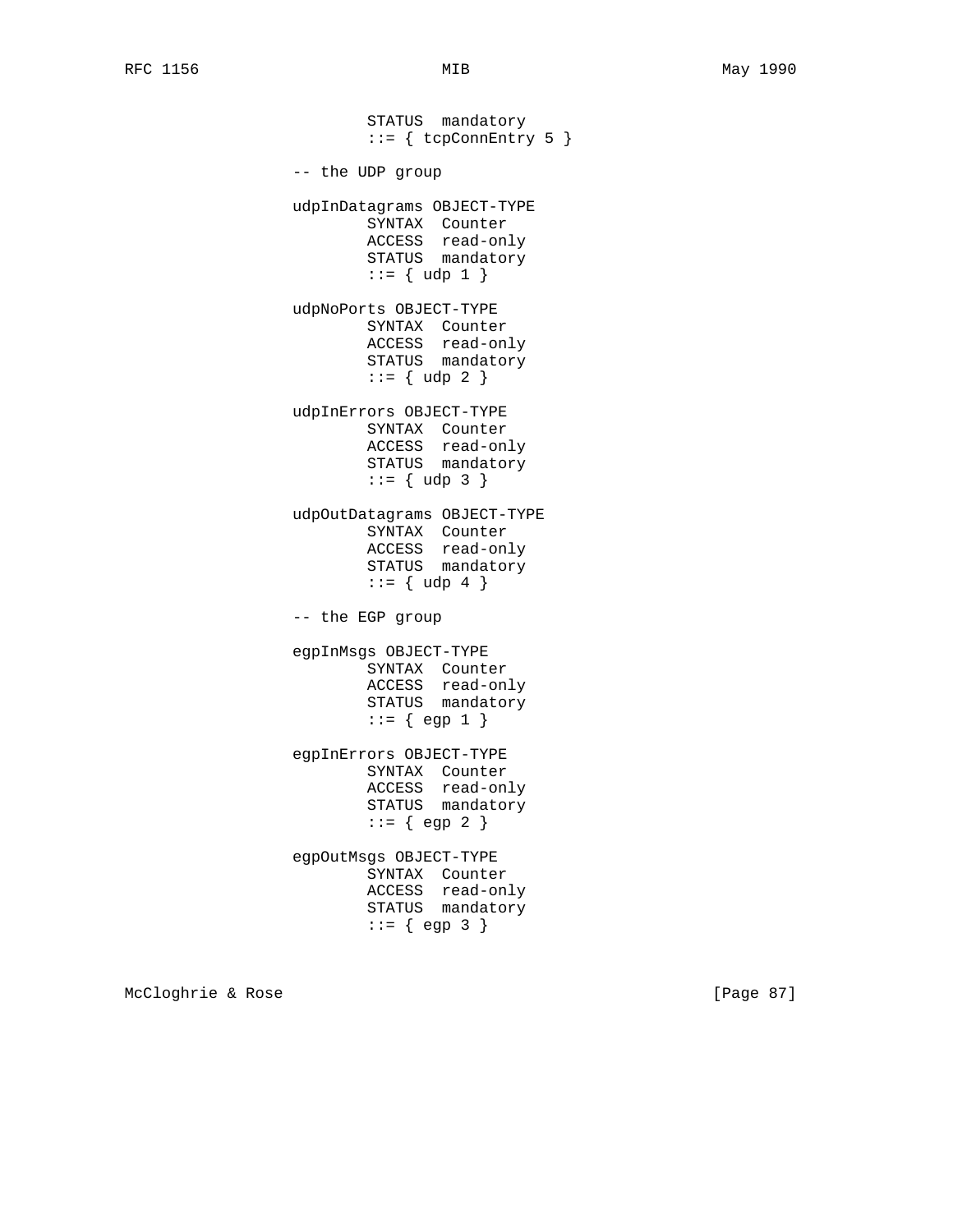```
 egpOutErrors OBJECT-TYPE
SYNTAX Counter
 ACCESS read-only
STATUS mandatory
                     ::= \{ egp 4 \} -- the EGP Neighbor table
               egpNeighTable OBJECT-TYPE
                      SYNTAX SEQUENCE OF EgpNeighEntry
                      ACCESS read-only
                      STATUS mandatory
                     ::= \{ egp 5 \} egpNeighEntry OBJECT-TYPE
                      SYNTAX EgpNeighEntry
 ACCESS read-only
STATUS mandatory
                      ::= { egpNeighTable 1 }
               EgpNeighEntry ::= SEQUENCE {
                  egpNeighState
                      INTEGER,
                  egpNeighAddr
               IpAddress
 }
               egpNeighState OBJECT-TYPE
                      SYNTAX INTEGER {
                               idle(1),
                               acquisition(2),
                              down(3),
                              up(4),
                           cease(5)<br>}
 }
                      ACCESS read-only
                      STATUS mandatory
                     ::= { egpNeighEntry 1 }
               egpNeighAddr OBJECT-TYPE
                      SYNTAX IpAddress
                      ACCESS read-only
                      STATUS mandatory
                      ::= { egpNeighEntry 2 }
```
END

McCloghrie & Rose [Page 88]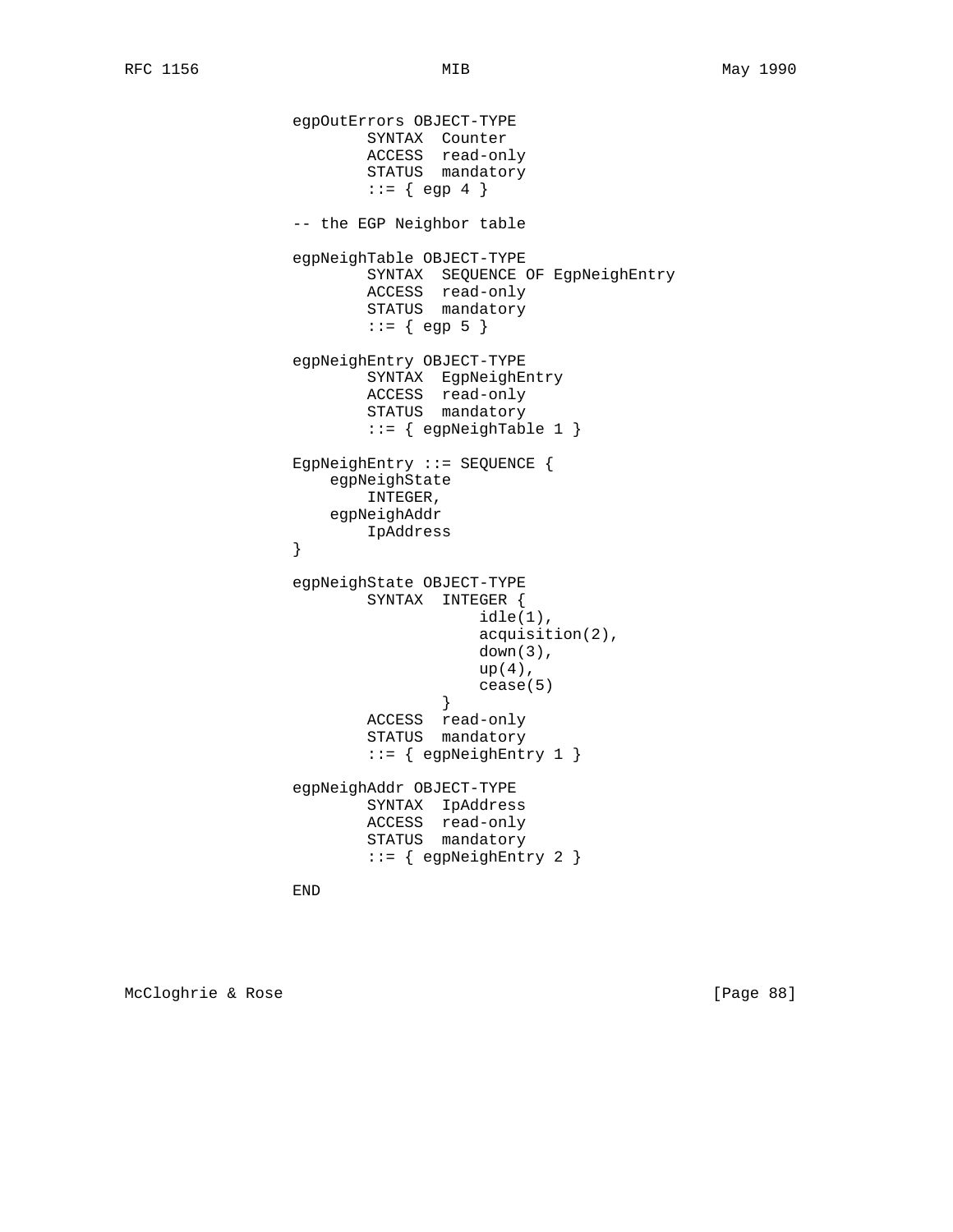## 7. Acknowledgements

 The initial draft of this memo was heavily influenced by the the HEMS [9] and SNMP [10] MIBs.

 Its final form is the result of the suggestions, the dicussions, and the compromises reached by the members of the IETF MIB working group:

 Karl Auerbach, Epilogue Technology K. Ramesh Babu, Excelan Lawrence Besaw, Hewlett-Packard Jeffrey D. Case, University of Tennessee at Knoxville James R. Davin, Proteon Mark S. Fedor, NYSERNet Robb Foster, BBN Phill Gross, The MITRE Corporation Bent Torp Jensen, Convergent Technology Lee Labarre, The MITRE Corporation Dan Lynch, Advanced Computing Environments Keith McCloghrie, The Wollongong Group Dave Mackie, 3Com/Bridge Craig Partridge, BBN (chair) Jim Robertson, 3Com/Bridge Marshall T. Rose, The Wollongong Group Greg Satz, cisco Martin Lee Schoffstall, Rensselaer Polytechnic Institute Lou Steinberg, IBM Dean Throop, Data General Unni Warrier, Unisys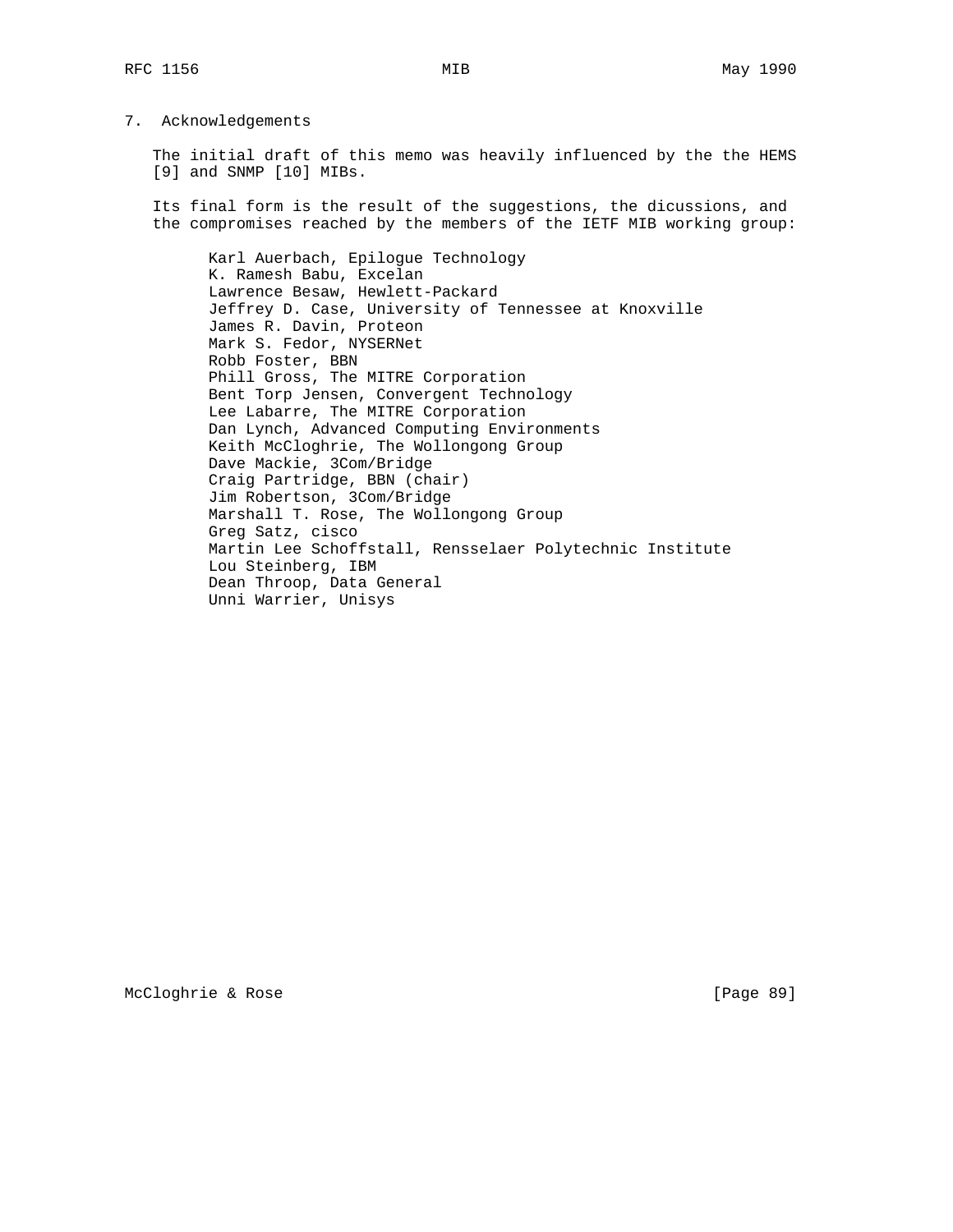- 8. References
	- [1] Cerf, V., "IAB Recommendations for the Development of Internet Network Management Standards", RFC 1052, IAB, April 1988.
	- [2] Information processing systems Open Systems Interconnection, "Management Information Services Definition", International Organization for Standardization, Draft Proposal 9595/2, December 1987.
	- [3] Information processing systems Open Systems Interconnection, "Management Information Protocol Specification", International Organization for Standardization, Draft Proposal 9596/2, December 1987.
	- [4] Rose M., and K. McCloghrie, "Structure and Identification of Management Information for TCP/IP-based internets", RFC 1065, TWG, August 1988.
	- [5] Partridge C., and G. Trewitt, "The High-Level Entity Management System (HEMS)", RFCs 1021-1024, BBN and Stanford, October 1987.
	- [6] Cerf, V., "Report of the Second Ad Hoc Network Management Review Group", RFC 1109, IAB, August 1989.
	- [7] Rose, M., and K. McCloghrie, "Structure and Identification of Management Information for TCP/IP-based Internets", RFC 1155, Performance Systems International and Hughes LAN Systems, May 1990.
	- [8] Case, J., M. Fedor, M. Schoffstall, and J. Davin, The Simple Network Management Protocol", RFC 1157, University of Tennessee at Knoxville, Performance Systems International, Performance Systems International, and the MIT Laboratory for Computer Science, May 1990.
	- [9] Partridge C., and G. Trewitt, "HEMS Variable Definitions", RFC 1024, BBN and Stanford, October 1987.
	- [10] Case, J., M. Fedor, M. Schoffstall, and J. Davin, "A Simple Network Management Protocol", RFC 1067, University of Tennessee At Knoxville, NYSERNet, Rensselaer Polytechnic, Proteon, August 1988.
	- [11] LaBarre, L., "Structure and Identification of Management Information for the Internet", Internet Engineering Task Force working note, Network Information Center, SRI International, Menlo Park, California, April 1988.

McCloghrie & Rose [Page 90]